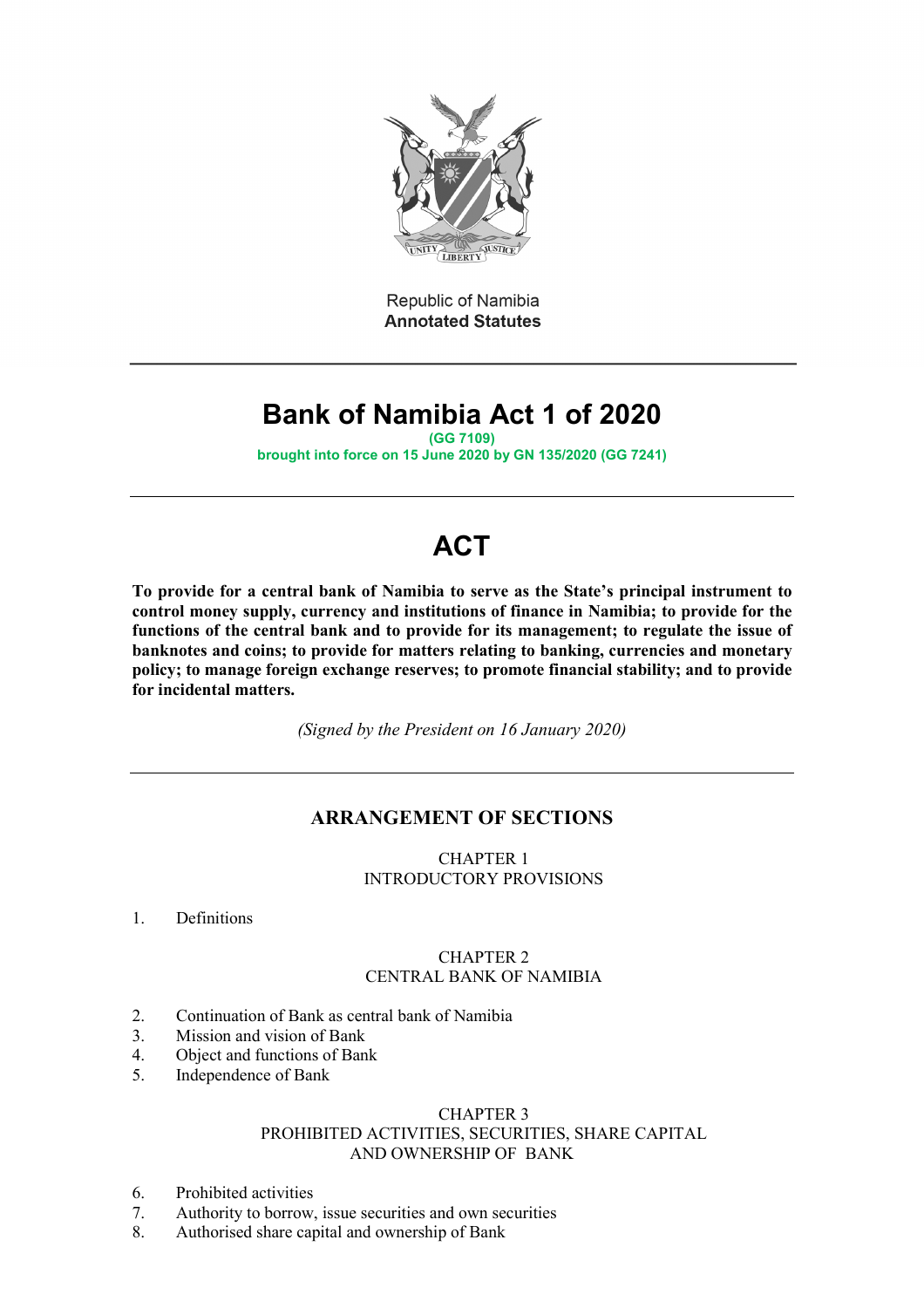## CHAPTER 4 INSTITUTIONAL ARRANGEMENTS

# Part 1

# Board of Bank

- 9. Constitution of Board<br>10. Functions and powers
- Functions and powers of Board
- 11. Meetings of Board
- 12. Conflict of interest and disclosure of interest by members of Board
- 13. Audit committee and remuneration committee<br>14. Other committees of Board
- 14. Other committees of Board<br>15. Remuneration and expenses
- Remuneration and expenses of members of Board

## Part 2

## Non-executive members of Board

- 16. Disqualification for appointment as non-executive member of Board
- 17. Term of office of non-executive members of Board<br>18. Vacation of office by non-executive members of Bo
- Vacation of office by non-executive members of Board

#### Part 3

Appointment of Governor, Deputy Governors, staff members, agents and correspondents

- 19. Appointment of Governor and Deputy Governors
- 20. Disqualification for appointment as Governor and Deputy Governors
- 21. Term of office of Governor and Deputy Governors
- 22. Vacation of office by Governor and Deputy Governors
- 23. Powers and functions of Governor and Deputy Governors
- 24. Condition of service of Governor and Deputy Governors
- 25. Conflict of interest by Governor and Deputy Governors
- 26. Appointment of staff members, agents and correspondents

## CHAPTER 5 MONETARY POLICY COMMITTEE

- 27. Monetary policy committee
- 28. Composition of monetary policy committee
- 29. Publication of monetary policy statement and minutes of meetings of monetary policy committee
- 30. Monetary policy operation

#### CHAPTER 6 FINANCIAL STABILITY

- 31. Macro-prudential oversight and financial stability
- 32. Establishment of financial system stability committee
- 33. Composition of financial system stability committee
- 34. Meetings of financial system stability committee
- 35. Power to request and provide information
- 36. Arrangements with other supervisory authorities

# CHAPTER 7 MONETARY UNITS AND BANKNOTES AND COINS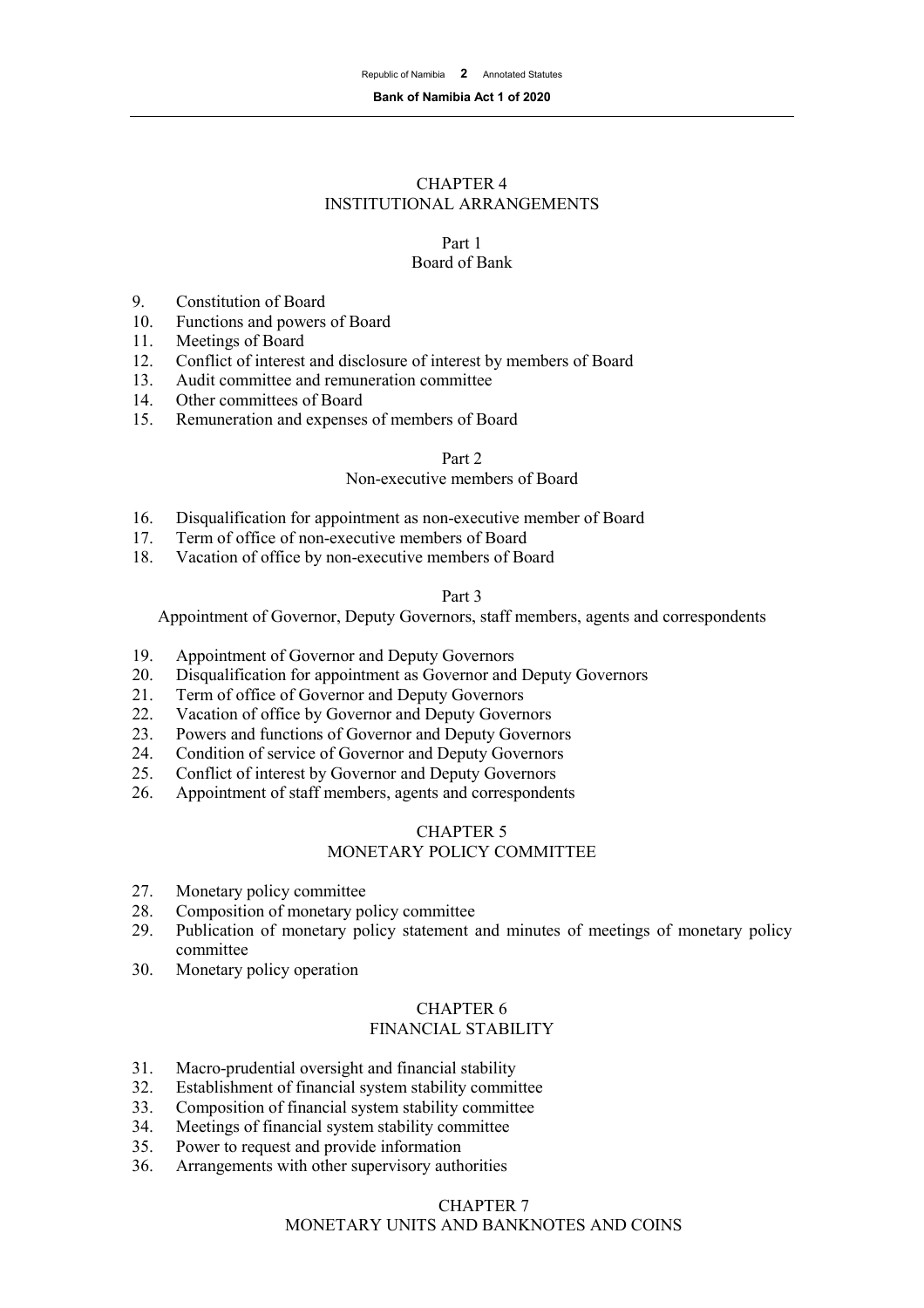- 37. Monetary units
- 38. Authority to issue banknotes and coins<br>39. Legal tender
- Legal tender
- 40. Currency features<br>41. Currency producti
- 41. Currency production, safekeeping and currency reserve inventory<br>42. Accounting of currency issued
- 42. Accounting of currency issued<br>43. Withdrawal of banknotes and c
- 43. Withdrawal of banknotes and coins from circulation<br>44. Exchange of banknotes and coins
- Exchange of banknotes and coins
- 45. South African Rand to continue as legal tender

## CHAPTER 8 RELATIONSHIP WITH GOVERNMENT

- 46. Fiscal advisor to Government<br>47. Official depository to Govern
- Official depository to Government
- 48. Fiscal agent<br>49. Lending to 0
- 49. Lending to Government<br>50. Limitations on lending to
- 50. Limitations on lending to Government<br>51. Foreign borrowing by Government and
- 51. Foreign borrowing by Government and statutory bodies or institutions<br>52. Acquisition of securities issued or guaranteed by Government
- Acquisition of securities issued or guaranteed by Government
- 53. Management and issuance of public debts
- 54. Agent for administration of exchange control
- 55. Consultation and exchange of information

## CHAPTER 9

## RELATIONSHIP WITH BANKING INSTITUTIONS AND OTHER FINANCIAL **INSTITUTIONS**

- 56. Lender of last resort
- 57. Banker to banking institutions and other account holders
- 58. Accommodation of account holders<br>59. Minimum reserve requirement for b
- Minimum reserve requirement for banking institutions

## CHAPTER 10

## EXCHANGE RATE REGIME, MAINTENANCE OF INTERNATIONAL RESERVES AND REVALUATION RESERVE ACCOUNT

- 60. Exchange rate regime
- 61. Maintenance of official international reserves
- 62. Adequacy of official international reserves
- 63. Authorised transactions in relation to international reserves and limitation on contracting parties
- 64. Revaluation reserve account

## CHAPTER 11

## ACCOUNTS AND REPORTING REQUIREMENTS

- 65. Financial year<br>66. Accounts and
- Accounts and audit
- 67. Annual report
- 68. Report to National Assembly
- 69. Monthly returns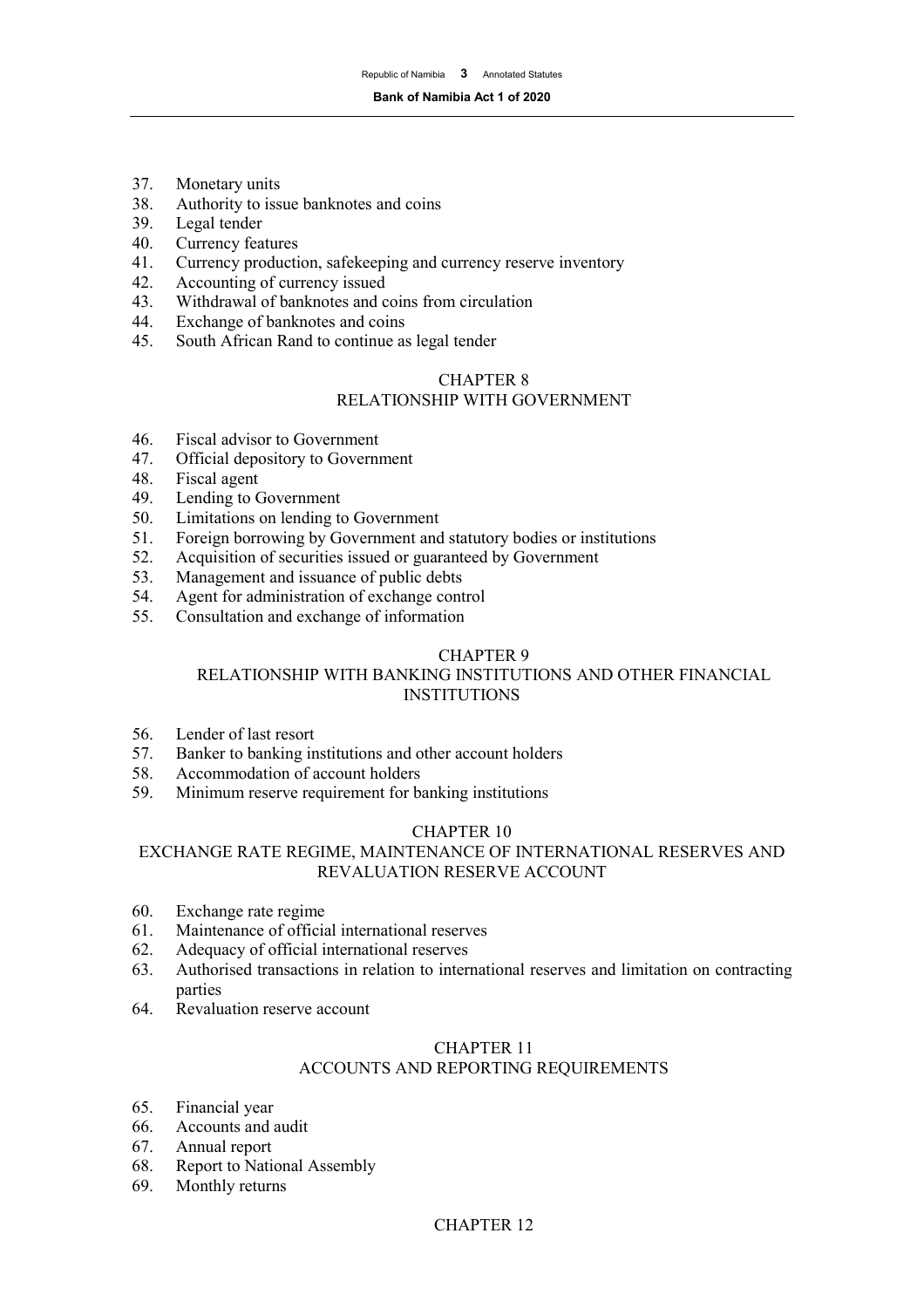#### **Bank of Namibia Act 1 of 2020**

## DETERMINATION OF NET PROFITS, APPROPRIATION OF NET PROFITS AND RESERVE ACCOUNTS

- 70. Determination of net profits
- 71. Appropriation of net profits<br>72. General reserve account and
- General reserve account and other reserve accounts

#### CHAPTER 13 GENERAL PROVISIONS

- 73. Development role of Bank
- 74. Exemption from taxation<br>75. Restrictions on use of nan
- Restrictions on use of name of Bank
- 76. Furnishing of information
- 77. Confidentiality
- 78. Immunity from personal liability<br>79. Delegation of powers and assign
- Delegation of powers and assignment of functions
- 80. Offences relating to currency<br>81. Offences relating to non-discl
- 81. Offences relating to non-disclosure of information and furnishing of false information 82. Liquidation, dissolution and winding up of Bank
- 82. Liquidation, dissolution and winding up of Bank<br>83. Determinations
- **Determinations**
- 84. Rules, directives and instructions
- 85. Regulations
- 86. Repeal of laws
- 87. Savings and transitional provisions
- 88. Construction of certain reference
- 89. Short tittle and commencement **[The word "title" is misspelt in the** *Government Gazette***, as reproduced above.]**

**BE IT ENACTED** as passed by the Parliament, and assented to by the President, of the Republic of Namibia as follows:

## CHAPTER 1 INTRODUCTORY PROVISIONS

## **Definitions**

**1.** In this Act, unless the context otherwise indicates -

"affiliate" means an affiliate as defined in section 1 of the Banking Institutions Act, and "affiliated" has a corresponding meaning;

"account holder" means a juristic person, incorporated in Namibia, that directly participates in the trading of the Government debt securities, stock, treasury bills, bonds and other similar instruments issued by the Government, the Bank or by any other Government institution;

"authorised dealer" -

- (a) in respect of a transaction in gold, means a person authorised by the Treasury to deal in gold; and
- (b) in respect of a transaction in foreign exchange, means a person authorised by the Treasury to deal in foreign exchange, under the Currency and Exchanges Act;

"Bank" means the Bank of Namibia referred to in section 2;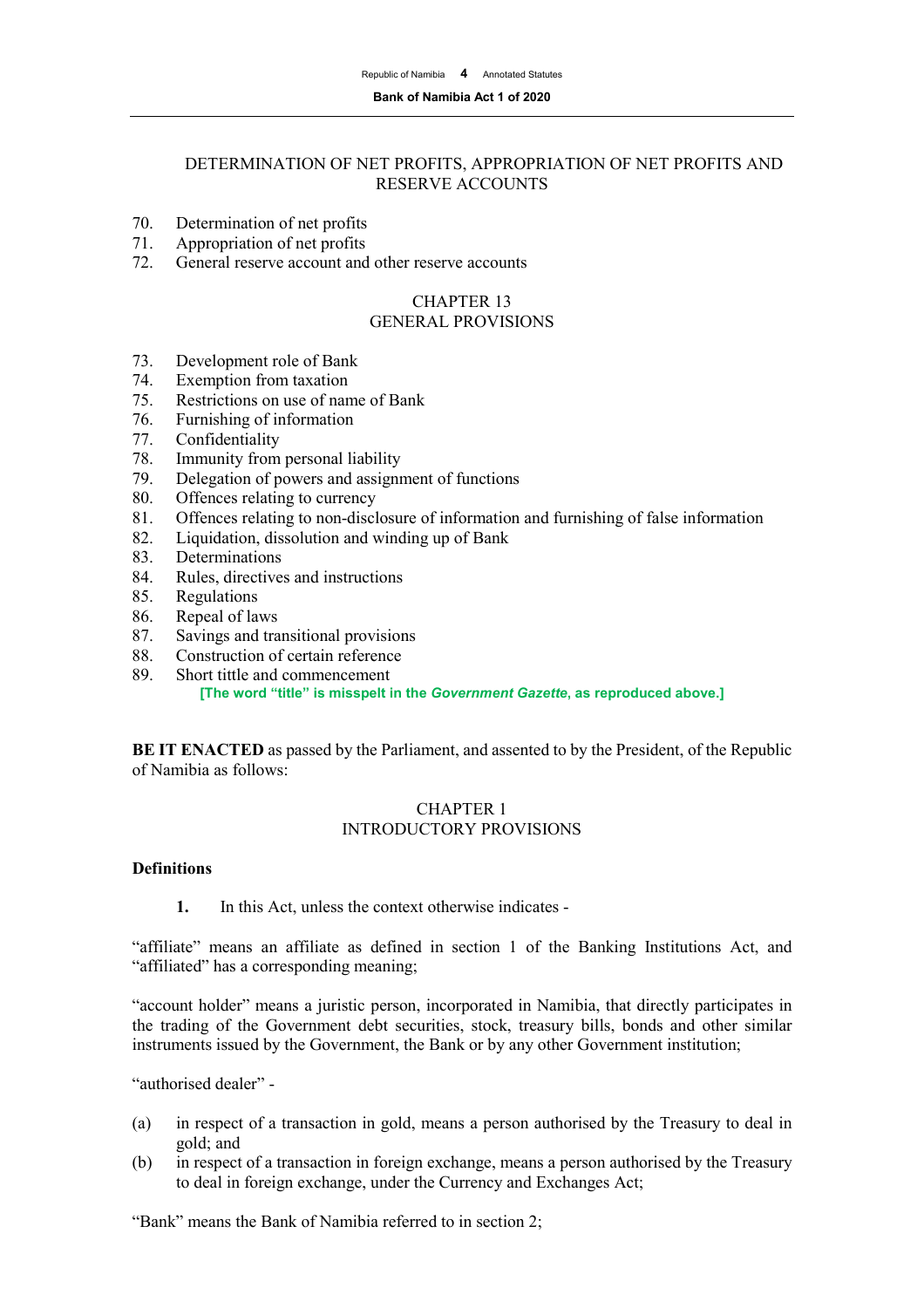"banking institution" means a banking institution as defined in section 1 of the Banking Institutions Act

"Banking Institutions Act" means the Banking Institutions Act, 1998 (Act No. 2 of 1998);

"Board" means the board of the Bank established in terms of section 9;

"bullion" means gold or silver that is in its raw and pure form, be it as a bar, ingot, cord or wire;

"close relative" in relation to a person, means -

- (a) the spouse of the person;
- (b) a child, step-child, adopted child, brother, sister, step-brother, step-sister, parent or stepparent of the person; or
- (c) the spouse of any person referred to in paragraph (b);

"common monetary area" means the area in which exchange and monetary arrangements are coordinated in accordance with the Multilateral Monetary Agreement concluded on 6 February 1992 between Namibia, the Kingdom of Lesotho, the Republic of South Africa and the Kingdom of Swaziland;

#### **[The Kingdom of Swaziland was renamed as the Kingdom of Eswatini in April 2018.]**

"controlling company" means the controlling company as defined in section 1 of the Banking Institutions Act;

"counterfeiting" means the counterfeiting as defined in section 80;

"counterfeit banknote" means the counterfeit banknote as defined in section 80;

"counterfeit coin" means the counterfeit coin as defined in section 80;

"currency" means a note or coin issued by the Bank and includes any note or coin which is legal tender in Namibia;

"Currency and Exchanges Act" means the Currency and Exchanges Act, 1933 (Act No. 9 of 1933);

"Deputy Governor" means a Deputy Governor of the Bank appointed under Article 32(4)(b)(bb) of the Namibian Constitution;

"determination" means a determination made by the Bank under section 83;

"Executive Director of the Ministry" means a person appointed as the Executive Director of the Ministry in terms of section 19 of the Public Service Act, 1995 (Act No. 13 of 1995;

#### **[The closing bracket is missing after the phrase "Act No. 13 of 1995".]**

"fit and proper" means all the attributes to be taken into account in determining the suitability of a person, including the general probity, competence and soundness of judgment for the fulfilment of the responsibilities of office of the person and the diligence with which the person is likely to fulfil his or her responsibilities;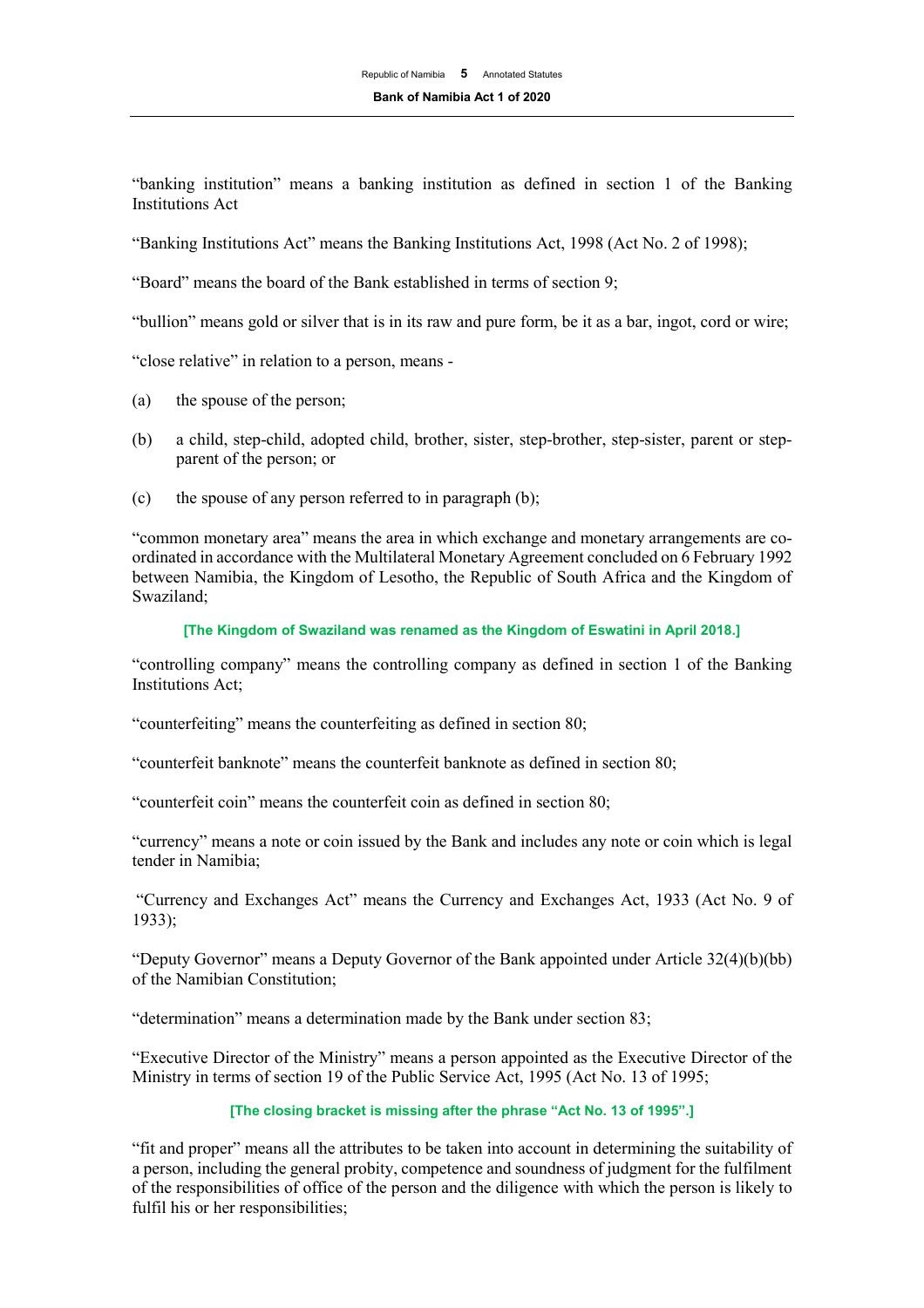"financial institution" means -

- (a) a pension fund registered under the Pension Funds Act, 1956 (Act No. 24 of 1956);
- (b) a licensed stock exchange licensed under, or stock broker as defined in section 1 of, the Stock Exchanges Control Act, 1985 (Act No. 1 of 1985);
- (c) a friendly society registered under the Friendly Societies Act, 1956 (Act No. 25 of 1956);
- (d) a registered insurer or registered reinsurer registered under the Short-term Insurance Act, 1998 (Act No. 4 of 1998);
- (e) a registered insurer or registered reinsurer registered under the Long-term Insurance Act, 1998 (Act No. 5 of 1998);
- (f) a registered fund registered under the Medical Aid Funds Act, 1995 (Act No. 23 of 1995);
- (g) an insurance agent, an insurance broker or a reinsurance broker registered in terms of Part VII of the Short-term Insurance Act, 1998 (Act No. 4 of 1998);
- (h) an insurance agent, an insurance broker or a reinsurance broker registered in terms of Part VII of the Long-term Insurance Act, 1998 (Act No. 5 of 1998); or
- (i) any other person or entity declared by the Minister under subsection (2) to be a financial institution;

"financial system stability committee" means the financial system stability committee established in terms of section 32;

"general policies" means the administrative policies and other policies of the Bank, excluding the monetary policy;

"Governor" means the Governor of the Bank appointed under Article  $32(4)(b)(bb)$  of the Namibian Constitution;

"international financial reporting standards" means the accounting standards as reflected in the most recent international accounting standards issued by the International Accounting Standards Board;

"Minister" means the Minister responsible for finance;

"Ministry" means the Ministry administering matters relating to finance;

"monetary policy" means a monetary policy made by the monetary policy committee to influence the quantity of money or the rate of interest with a view to achieve stable prices and support economic objectives;

"monetary policy committee" means the monetary policy committee established under section 27;

"monetary policy operations" means actions taken by the Bank to implement monetary policy;

"mutilated currency" means a mutilated currency as defined in section 44;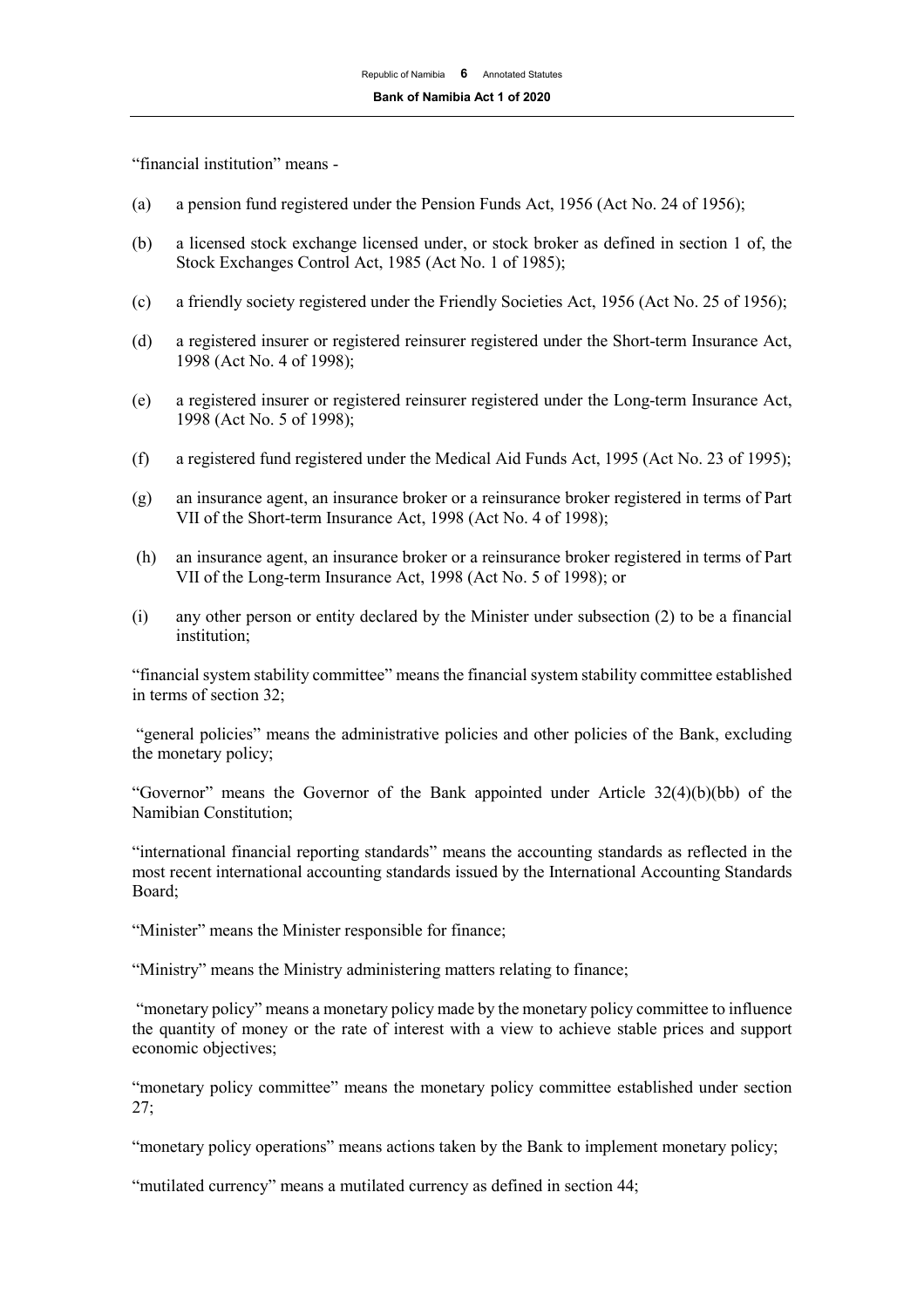"NAMFISA" means Namibia Financial Institutions Supervisory Authority referred to in section 2 of the Namibia Financial Institutions Supervisory Authority Act, 2001 (Act No. 3 of 2001);

"non-executive member of Board" means a member of the Board other than the Governor, a Deputy Governor or the Executive Director of the Ministry;

"open market operation" means an open market operation as defined in section 30;

"Payment System Management Act" means the Payment System Management Act, 2003 (Act No. 18 of 2003);

"produce" or "reproduce" includes the production or reproduction of banknotes or coins by means of printing, photography, photocopying or any other forms of copying, enlargement, drawing or computer techniques or the publishing of the banknotes or coins or any part of the banknotes or coins so produced or reproduced or the making of any tooling, process method, metals or things, that would be used in the production or reproduction of banknotes and coins or any part of the banknote or coin;

"Public Accountants' and Auditors' Act" means the Public Accountants' and Auditors' Act, 1951 (Act No. 51 of 1951);

"revaluation reserve account" means a reserve account created to accommodate any net gains or losses in any financial year of the Bank arising from any change in the book value or realised or unrealised value of the Bank's assets or liabilities denominated in currencies or units of account, other than the domestic currency, such as gold, special drawing rights and foreign currencies;

"risk to financial stability" means a risk to financial stability as defined in section 35;

"special drawing right" means a unit of an international reserve asset provided for in the Articles of Agreement of the International Monetary Fund;

"spouse" means -

- (a) a partner in a marriage solemnised in terms of the law of Namibia or of any foreign country;
- (b) a common law partner in a union recognised in common law as a life-time cohabitation arrangement;
- (c) a partner in a customary union according to customary law or custom; or
- (d) a partner in a relationship in which the parties live together in a manner resembling a marital partnership or customary union;

"staff member" means a staff member of the Bank and includes a person employed by the Bank on a temporary basis; and

"Treasury" means the Treasury as defined in section 1 of the State Finance Act, 1991 (Act No. 31 of 1991).

(2) The Minister may, for the purposes of paragraph (i) of the definition of "financial institution", by notice in the *Gazette*, declare any person or entity to be a financial institution.

## CHAPTER 2 CENTRAL BANK OF NAMIBIA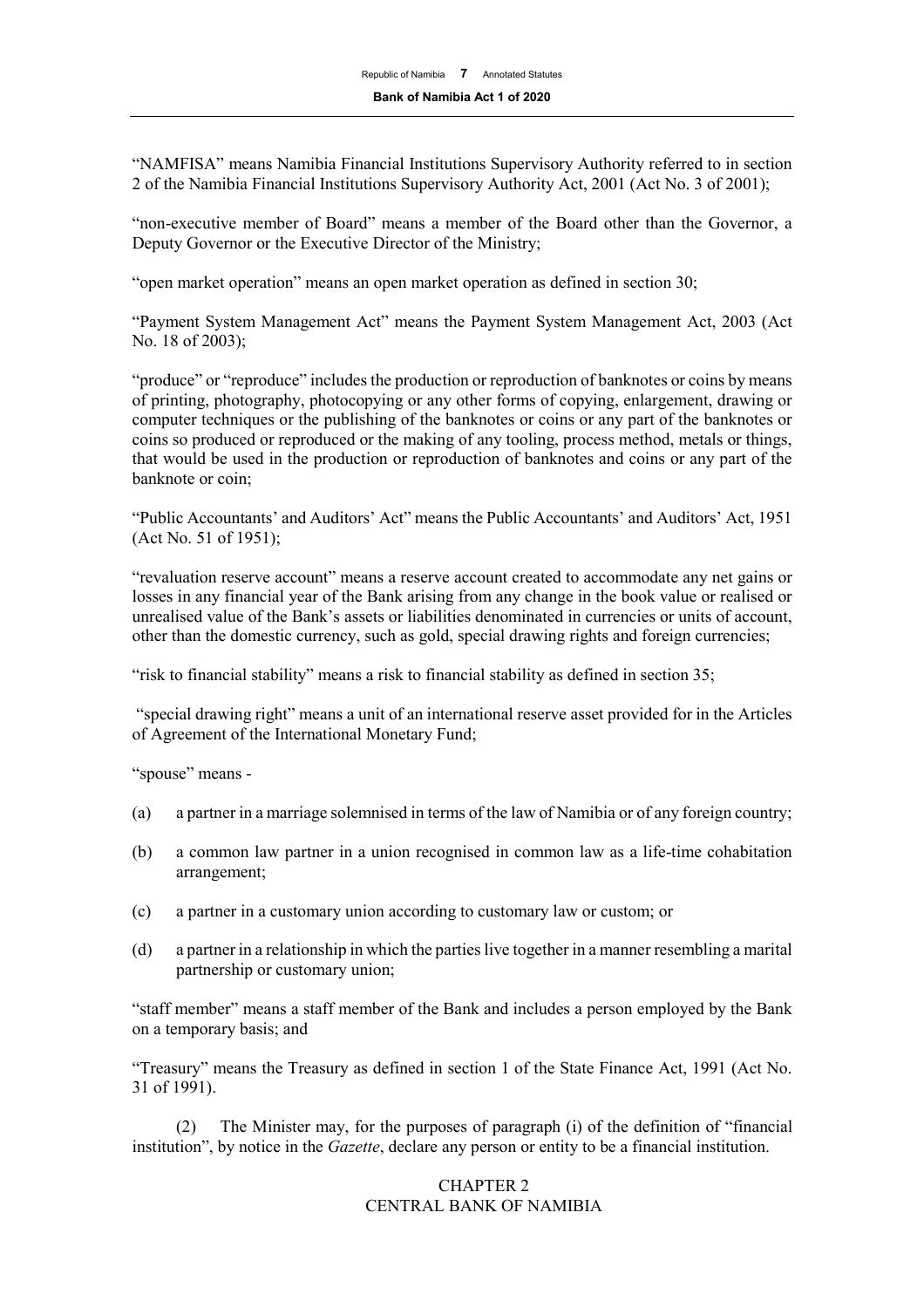#### **Continuation of Bank as central bank of Namibia**

**2.** (1) Despite the repeal of the Bank of Namibia Act, 1997 (Act No. 15 of 1997) by this Act, the Bank of Namibia referred to in section 2 of that Act continues to exist as a juristic person under that name and as the central bank of Namibia.

(2) The head office of the Bank must be in Windhoek and the Board may, with approval of the Minister -

- (a) establish subsidiaries and branches of the Bank; and
- (b) de-establish subsidiaries and close branches of the Bank.

(3) The Bank is capable of suing and being sued in its own name and subject to this Act, the Bank exercises powers and performs acts that a juristic person may lawfully perform.

## **Mission and vision of Bank**

**3.** The Bank must have a mission statement clearly stating the main purpose and vision of the Bank based on its object referred to in section 4.

#### **Object and functions of Bank**

**4.** (1) The object of the Bank is to promote monetary stability and to contribute towards financial stability conducive to the sustainable economic development of Namibia.

- (2) The functions of the Bank are -
- (a) to implement monetary policy of Namibia;
- (b) to issue currency in Namibia;
- (c) to regulate and supervise banking institutions, affiliates or associates of the banking institutions under the Banking Institutions Act;
- (d) to oversee money and foreign exchange markets;
- (e) to perform such functions and exercise such powers as assigned to or conferred on the Bank in terms of the Payment System Management Act;
- (f) to promote a sound, progressive and inclusive banking system;
- (g) to hold and manage foreign reserves of Namibia;
- (h) to promote an exchange rate regime which is consistent with the economy of Namibia;
- (i) to foster monetary, credit and financial conditions conducive to the orderly, balanced and sustained economic development of Namibia;
- (j) to provide fiscal advice, depository services and fiscal agencies services to the Government;
- (k) to contribute towards financial stability;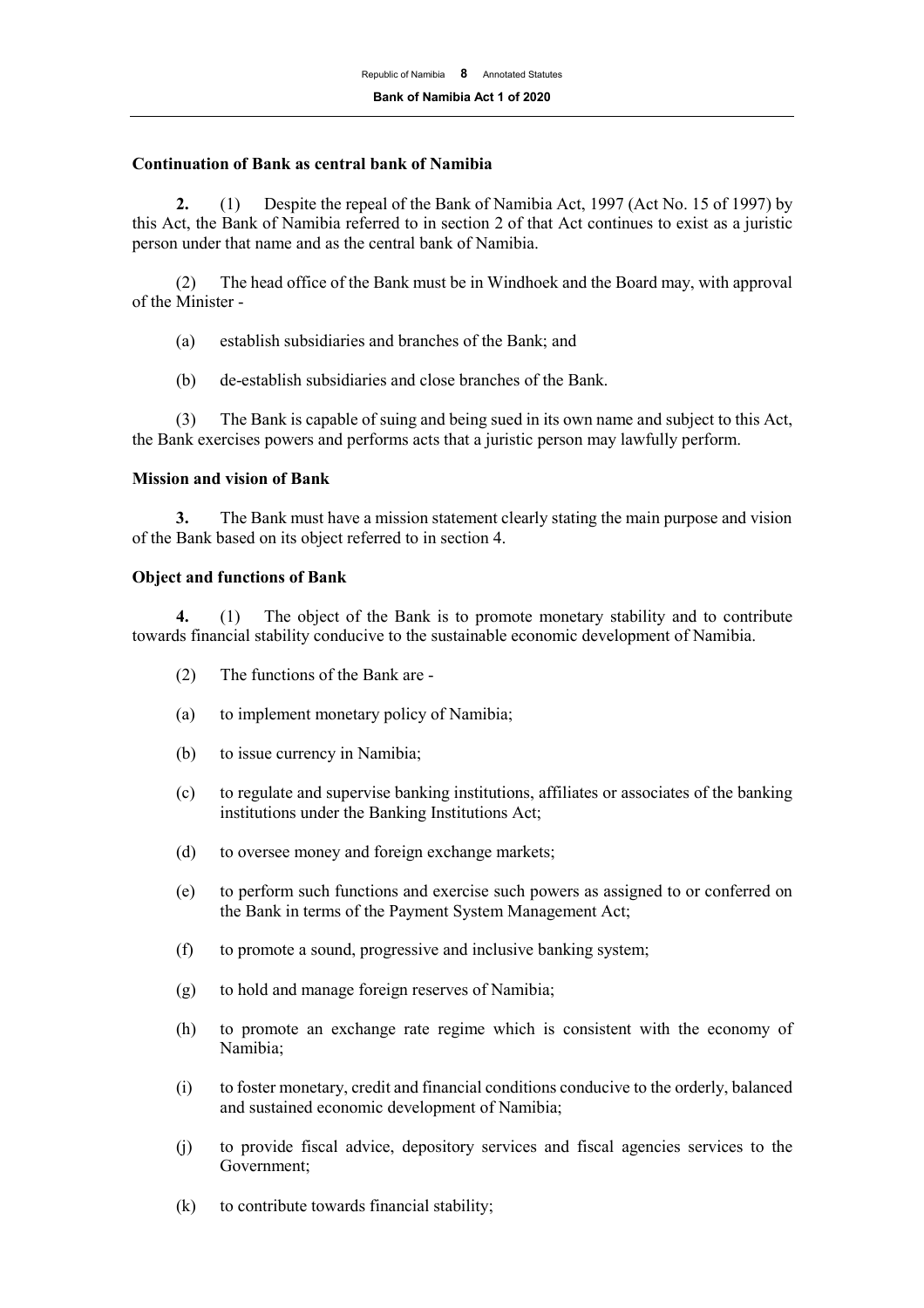- (l) to have a macro-prudential oversight over the financial system and to co-ordinate activities involved in the safeguarding of financial stability in order to maintain and enhance a stable financial system in Namibia;
- (m) to promote price stability;
- (n) to exercise and perform such other powers and functions as may be assigned to or conferred on the Bank by this Act; and
- (o) to exercise and perform such powers and functions as may assigned to or conferred on the Bank by any other law.

#### **[The word "be" has been omitted between "may" and "assigned".]**

(3) The Bank has the incidental or ancillary powers and functions necessary to give effect to the object of the Bank.

(4) In giving effect to the object of the Bank and in the exercise and performance of its powers and functions under this Act, the Bank must have regard to the national interest of Namibia.

## **Independence of Bank**

**5.** (1) In pursuing its object and in the exercise and performance of its powers and functions under this Act, the Bank must be independent and must act without improper or undue influence and without fear, favour, prejudice or direction from any person or authority.

(2) A person or an authority may not seek to influence a member of the Board, a member of a committee established under this Act or a staff member in the exercise or performance of powers or functions under this Act.

- (3) A person or an authority who -
- (a) interferes with the independence of the Bank; or
- (b) contravenes subsection (2),

commits an offence and on conviction is liable to a fine not exceeding N\$2 000 000 or to imprisonment for a period not exceeding 20 years or to both such fine and such imprisonment.

## CHAPTER 3 PROHIBITED ACTIVITIES, SECURITIES, SHARE CAPITAL AND OWNERSHIP OF BANK

## **Prohibited activities**

- **6.** (1) Except as otherwise provided for in this Act, the Bank may not -
- (a) engage in trade, acquire or purchase shares in a banking institution or any body, whether incorporate or unincorporated, or otherwise have ownership interest in any other business undertakings, except that nothing in this section prevents the Bank, subject to the approval of the Minister, from -
	- (i) acquiring shares or otherwise acquiring ownership interests in any international bank or international financial organisation or any associated or affiliated bank or financial organisation of such international bank or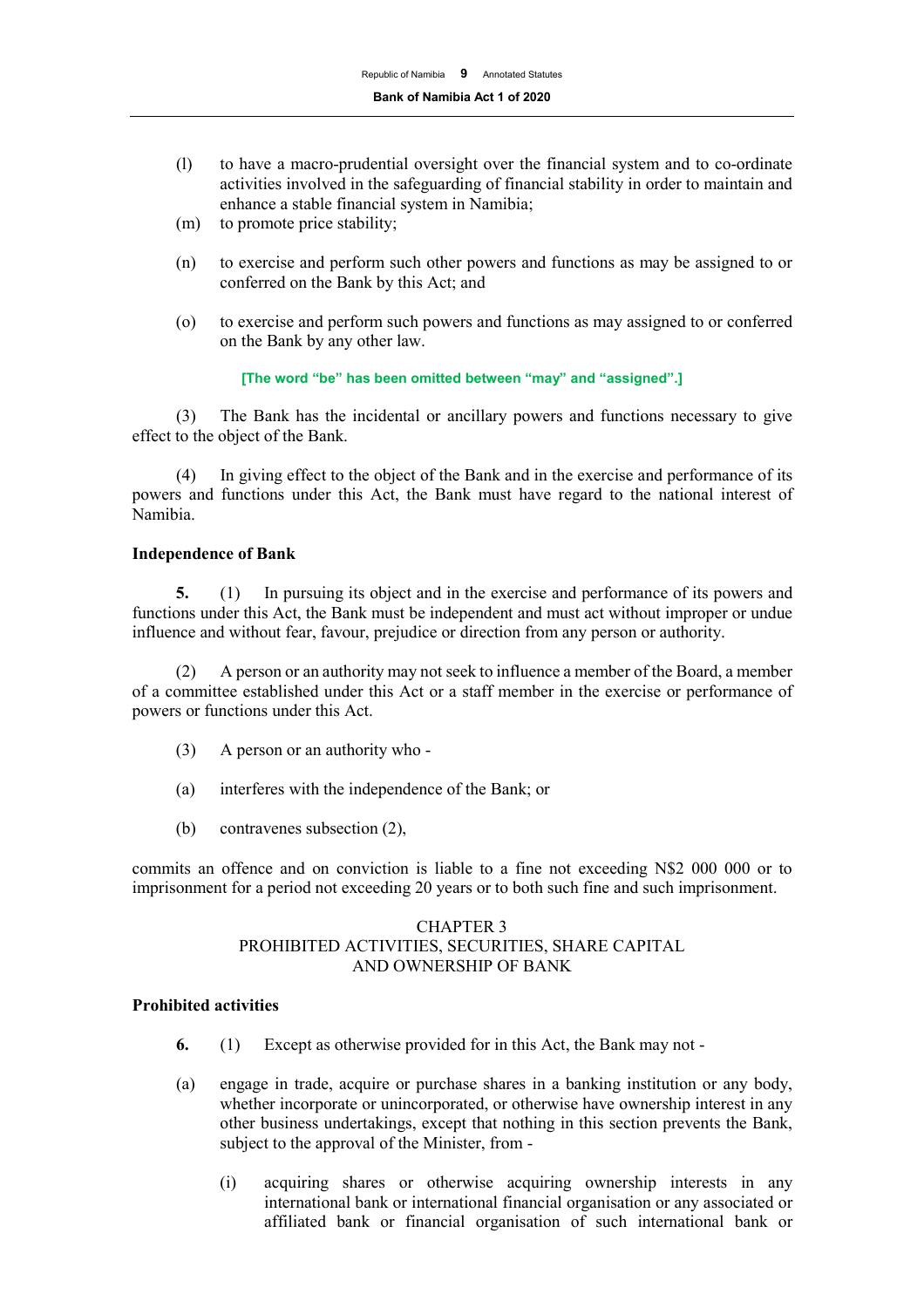international financial organisation of which Namibia or the Bank is a member; or

- (ii) establishing, acquiring, holding or selling shares in companies or other body corporates for the purpose of section 73(1)(b);
- (b) accept shares as eligible security;
- (c) acquire immovable properties other than in the course of its ordinary business;
- (d) grant unsecured loans and advances, except loans and advances granted in terms of section 26(3)(b) or section 73(1)(c);
- (e) enter into insurance contracts, except in the ordinary course of its business; or
- (f) guarantee loans, advances or debts of the Government or Government controlled institutions or any other institutions, except for guarantee, surety or collateral given in terms of section  $26(3)(c)$ .

(2) Nothing in this section prevents the Bank from acquiring interests or rights referred to in subsection (1) in respect of any debts owed to the Bank but any interests or rights so acquired must, subject to the approval of the Board, be disposed of by the Bank at the earliest suitable opportunity.

(3) In the course of ensuring financial stability, nothing in this section prevents the Bank from acquiring or purchasing shares in banking institutions or controlling companies of banking institutions or otherwise have ownership interest in such other business undertakings, but interests or rights so acquired must, subject to the approval of the Board, be disposed of by the Bank at the earliest suitable opportunity.

## **Authority to borrow, issue securities and own securities**

- **7**. (1) The Bank may, with the approval of the Minister -
- (a) buy, sell or otherwise deal in securities with members of the public and issue securities in its own name and for its own account; or
- (b) make arrangement or enter into an agreement with
	- (i) the Government, a banking institution or other financial institution; or
	- (ii) any banking institution or other financial institution in a foreign country,

in order to borrow money in such a manner, at such rate of interest and subject to such other terms and conditions as the Board may approve.

(2) The Bank may, with the approval of the Minister, further borrow, issue securities and own securities which are not contrary to the object of the Bank.

#### **Authorised share capital and ownership of Bank**

- **8.** (1) The -
- (a) authorised share capital of the Bank is N\$500 000 000; and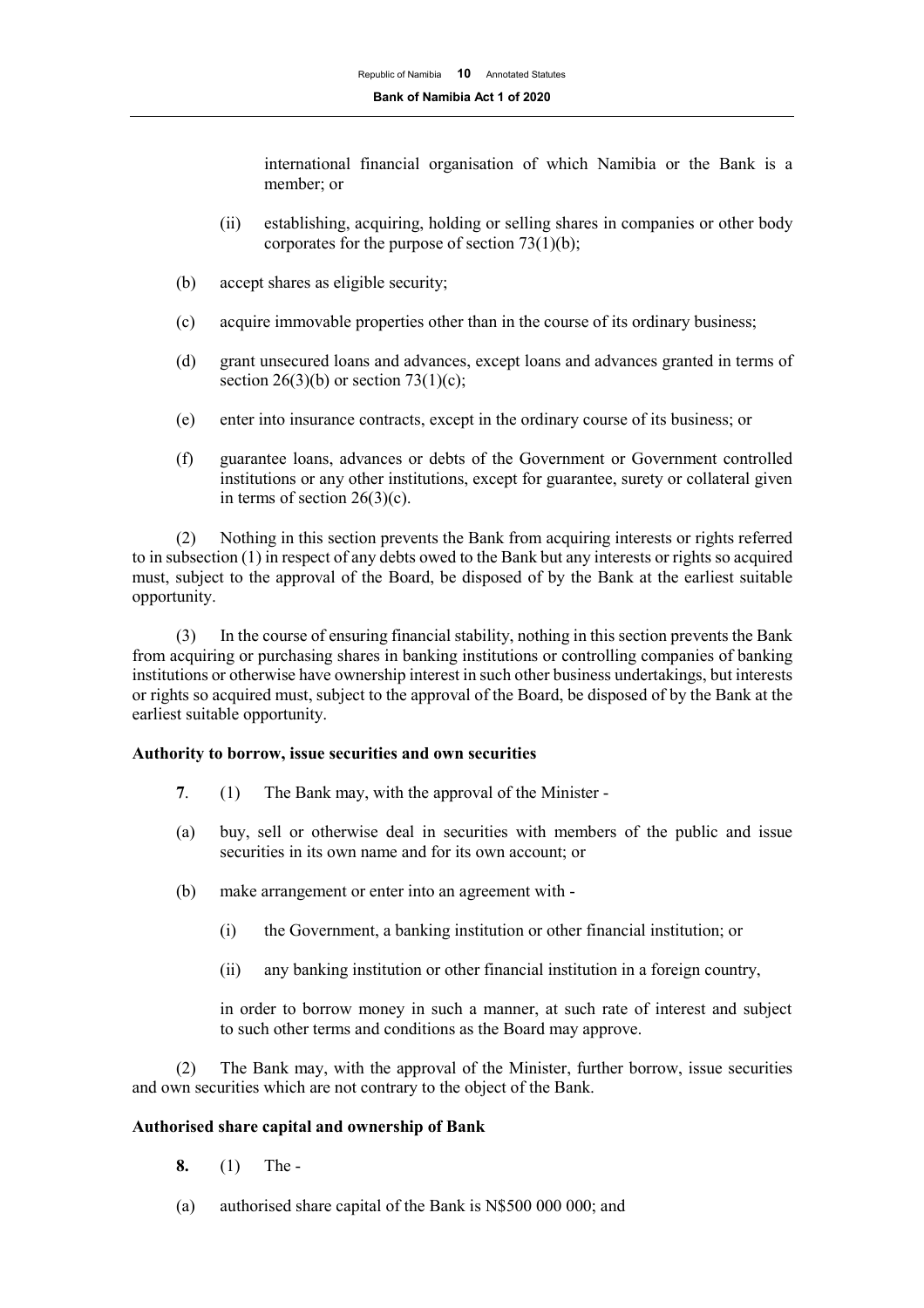- (b) minimum paid-up share capital of the Bank is N\$40 000 000.
- (2) Despite subsection (1) -
- (a) the Bank may increase the authorised share capital referred to in subsection  $(1)(a)$ by an amount and in a manner recommended by the Board and approved by the Minister; or
- (b) the Board may, with the approval of the Minister, increase the minimum paid-up share capital referred to in subsection  $(1)(b)$  by transfers from the general reserve account.

(3) The Government is the sole holder of the capital of the Bank and the holding of such capital is not transferable in whole or in part or may not be subjected to any encumbrance.

(4) The authorised share capital or the paid-up share capital of the Bank may not be reduced by the Bank or the Government, except by an amendment to this Act.

Despite any other provision of this Act, if the Board is of the view that the assets of the Bank are less than the liabilities of the Bank and the paid-up share capital of the Bank, the Board must propose that the Minister, from moneys appropriated by Parliament for that purpose, cause funds to be transferred to the Bank in such amounts as are necessary to preserve the paidup share capital of the Bank.

## CHAPTER 4 INSTITUTIONAL ARRANGEMENTS

## Part 1 Board of Bank

## **Constitution of Board**

**9.** (1) In accordance with Article 128 of the Namibian Constitution, there is established a Board of the Bank consisting of -

- (a) the Governor, who is the chairperson of the Board;
- (b) the Deputy Governors;
- (c) the Executive Director of the Ministry; and
- (d) not less than five but not more than six non-executive members of the Board appointed in accordance with subsection (2).

(2) For purposes of appointing persons referred to in subsection  $(1)(d)$ , the Bank must, in at least two daily newspapers circulating widely throughout Namibia or in any other form of advertisement, invite interested persons who are -

- (a) fit and proper persons;
- (b) of proven knowledge and experience in the field of central banking, economics, banking, finance, law, business or commerce or other disciplines relevant to the operation of the Bank; and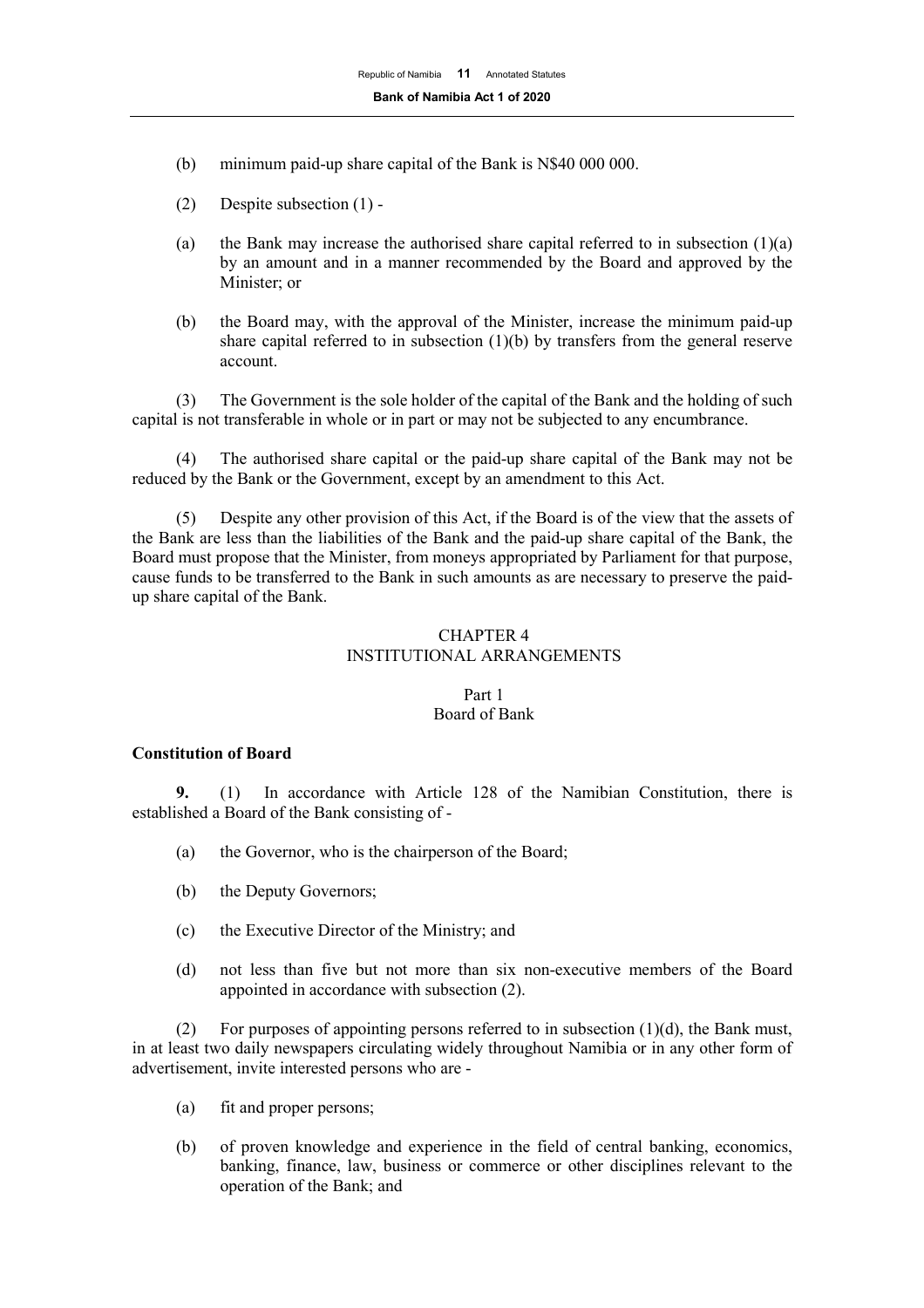(c) not disqualified from being appointed as members of the Board in terms of section 16,

to apply to be considered for appointment as members of the Board.

- (3) An application referred to in subsection (2) must be -
- (a) made in writing; and
- (b) submitted to the Bank within a period specified in the invitation referred to in that subsection.

(4) The Bank must evaluate the applications submitted under subsection (3) and shortlist applicants to be interviewed by the interviewing committee constituted pursuant to subsection (5), but the Bank must only shortlist applicants who comply with subsection (2).

(5) The Bank must submit to the Minister the list of the shortlisted applicants and the Minister must, on receipt of the shortlisted applicants, constitute an interviewing committee consisting of -

- (a) the Governor;
- (b) Deputy Governors;
- (c) the Executive Director of the Ministry; and
- (d) other four persons having knowledge and experience in matters relating to central banking, economics, banking, finance, law, business or commerce or other disciplines relevant to the operation of Bank identified by the Minister,

to interview applicants for purposes of being considered for appointment as members of the Board.

- (6) After interviewing the applicants, the interviewing committee must -
- (a) select a number of applicants who had passed the interview and who in the opinion of the interviewing committee comply with subsection (2); and
- (b) submit the names of the applicants selected under paragraph (a) to the Minister.

(7) On receipt of the names of selected applicants in terms of subsection (6), the Minister must recommend to the President the names of applicants selected under that subsection and the President must, from the list of the applicants recommended to him or her, appoint persons as members of the Board.

(8) The President must, by Proclamation in the *Gazette*, announce the names of persons appointed as members of the Board.

## **Functions and powers of Board**

**10.** (1) Subject to this Act, the Board must determine the general policies of the Bank and is responsible for internal controls, risk management, general administration of the Bank and any other functions as may be assigned to or conferred on the Board by this Act or any other law.

(2) Without derogating from the generality of subsection (1), the Board must -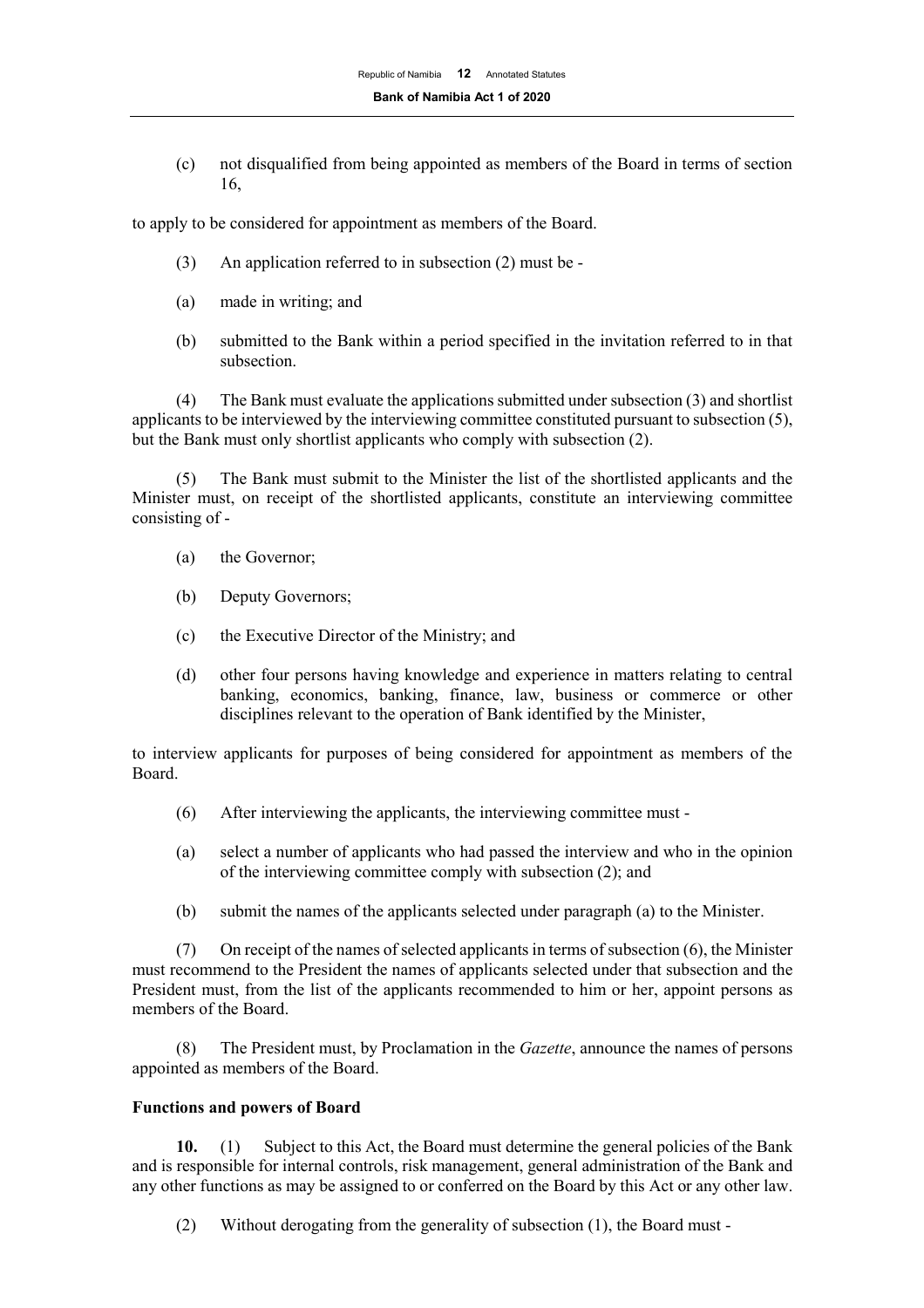- (a) approve the determinations issued by the Bank;
- (b) approve the budget of the Bank;
- (c) approve the annual report of the Bank;
- (d) determine the strategic direction of the Bank and its ultimate performance;
- (e) determine and ensure that an effective risk management structure is established within the Bank; and
- (f) make rules for the good governance of the Bank and the conduct of its business in line with the best practices.

#### **Meetings of Board**

**11.** (1) The Board must meet as often as the business of the Bank requires but at least once in every three months during each financial year.

(2) The Governor may at any time and must at the written request of at least four other members of the Board convene a special meeting of the Board and the request must clearly state the purpose for which the meeting is to be convened.

(3) The Governor must cause reasonable prior notice of every meeting of the Board to be given to the members of the Board, except in urgent matters where a meeting of the Board may be convened without a prior notice.

(4) The Board may take a decision on a proposal circulated in any manner to all the members of the Board without a meeting of the Board having been convened and the decision so taken is valid as if it was taken at a meeting of the Board, but only if two thirds of all the members of the Board have agreed to it in writing.

(5) A proposal circulated and a decision taken in accordance with subsection (4) must be reported and recorded in the minutes of the next meeting of the Board.

(6) In exceptional circumstances, the Board may conduct meetings and voting by teleconferencing or other electronic means of communication in accordance with rules made by the Board.

(7) The Governor presides at the meetings of the Board and if the Governor is absent or unable to preside, one of the Deputy Governors nominated by the Governor must preside at the meeting, and where both the Governor and Deputy Governors are absent from a meeting of the Board, the Executive Director of the Ministry must preside at the meeting.

(8) The simple majority of all members of the Board present at a meeting of the Board forms a quorum at the meeting, but at least three non-executive members of the Board must be present at the meeting.

(9) A decision made by the simple majority of the members of the Board present and voting at a meeting of the Board constitutes a decision of the Board but in the event of an equality of votes, the person presiding at the meeting has a casting vote in addition to his or her deliberative vote.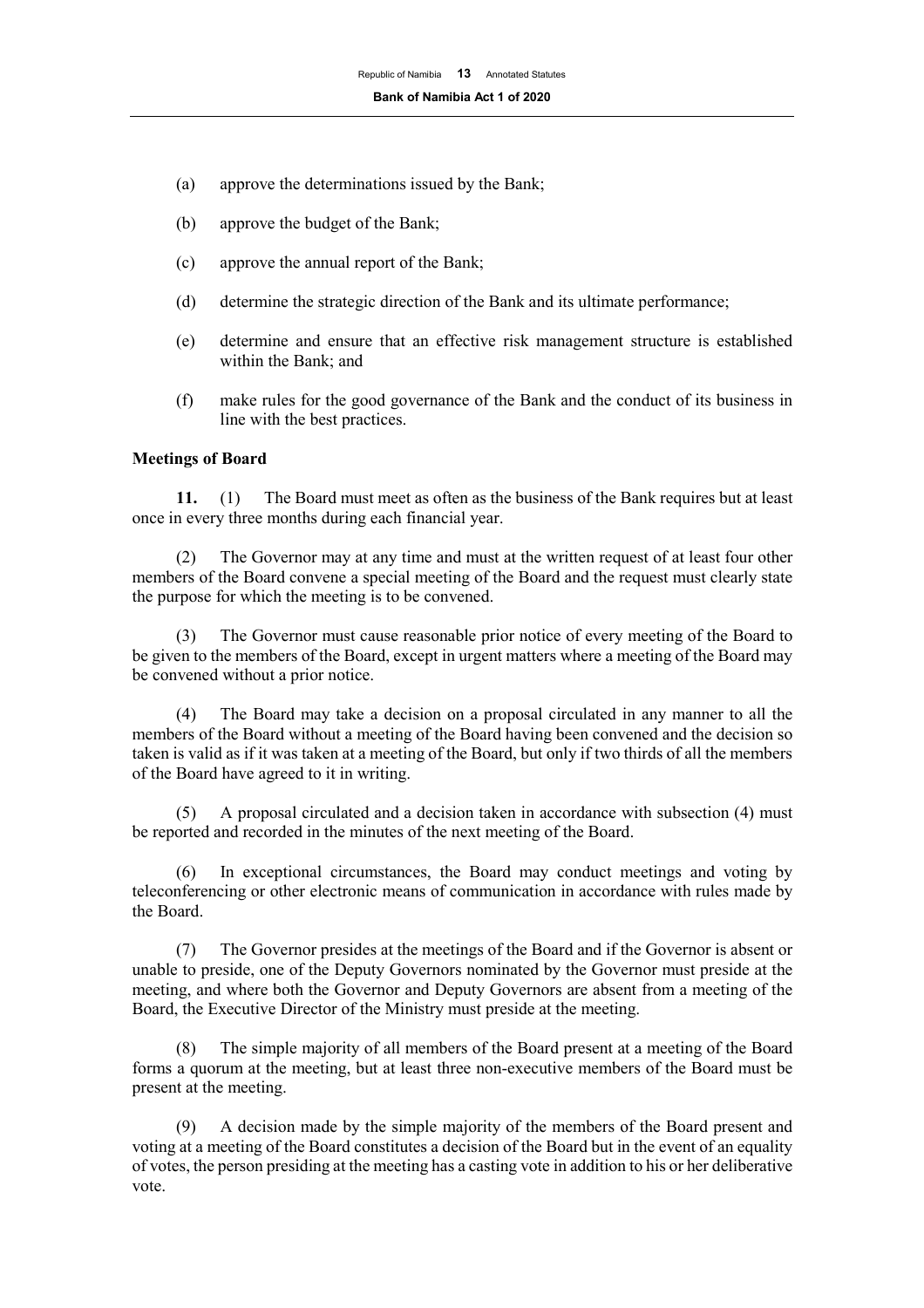(10) Subject to subsection (8), a decision by the Board or an act performed on the authority of the Board is not invalid merely by reason of -

- (a) a vacancy in the membership of the Board; or
- (b) the fact that a person who is not entitled to attend a meeting of the Board was in attendance when the decision was taken or the act was authorised,

if the decision was taken or the act was authorised by the required majority of the members of the Board present and entitled to sit and vote as members of the Board.

(11) The Board must cause accurate minutes of the proceedings of the meetings of the Board to be kept.

#### **Conflict of interest and disclosure of interest by members of Board**

**12.** (1) A member of the Board may not act as a representative of a commercial, financial, industrial entity or any other entity or accept directions from such commercial, financial, industrial entity or other entity in respect of a power or function exercised or performed by the Board under this Act.

(2) A member of the Board may not personally or on behalf of a close relative or any other person accept a gift from any person if the acceptance of the gift may potentially affect the impartiality of the member of the Board in the exercise or performance of his or her powers or function under this Act.

(3) A member of the Board must fully disclose to the Board any direct or indirect personal, pecuniary, commercial, agricultural, industrial or other interests that the member or his or her close relative may have in a matter to be deliberated on by the Board and which interest may potentially -

- (a) conflict with the interests of the Bank; or
- (b) affect the impartiality of the member of the Board in exercise or performance of his or her powers or functions under this Act.
- (4) A disclosure referred to under subsection (3) must be made -
- (a) as soon as possible after the relevant facts have come to the knowledge of the member of the Board; or
- (b) before the Board commences with any deliberation on the matter in respect of which the disclosure is made.

(5) Unless the Board determines otherwise, the member disclosing the interest in terms of subsection (4) must leave the meeting of the Board and may not take part in the deliberation and voting on such matter.

(6) Despite subsection (4), a member of the Board is considered to have made due and sufficient disclosure of his or her interest or that of his or her close relative in a matter, if the member -

(a) gives a written notice at the meeting of the Board that he or she is a member of a specified body corporate, organisation, association or other entity and is to be considered as interested in any contract or arrangement that may be concluded or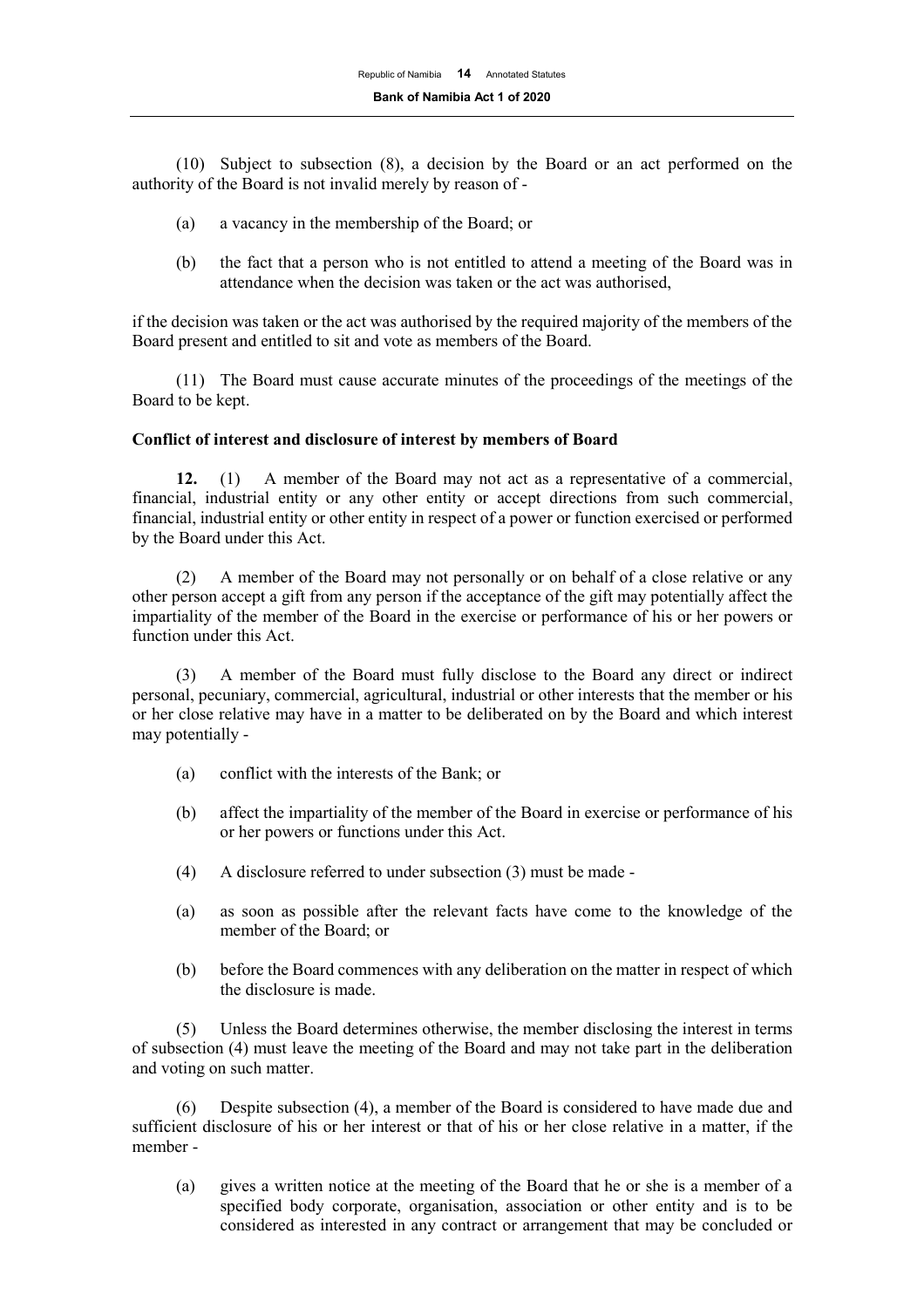entered into by the Board with such body corporate, organisation, association or entity; or

(b) takes reasonable steps to ensure that the disclosure is made by a written notice which is conveyed and considered at a meeting of the Board, even if such member does not physically attend that meeting to make the disclosure himself or herself.

(7) A disclosure of interest made under this section must be recorded in the minutes of the meeting of the Board at which such disclosure is made.

- (8) A member who -
- (a) fails to disclose his or her interest or that of his or her close relative in a matter before the Board; or
- (b) without leave of the Board, takes part in the deliberations of the Board on a matter in which he or she or his or her close relative has a direct or indirect interest,

commits an offence and on conviction is liable to a fine not exceeding N\$100 000 or to imprisonment for a period not exceeding five years or to both such fine and such imprisonment.

## **Audit committee and remuneration committee**

- **13.** (1) The Board must establish -
- (a) an audit committee; and
- (b) a remuneration committee,

consisting of at least two non-executive members of the Board and the committees may consult external and independent experts on any matter being considered by the committee.

At least one of the members of the audit committee must be an accountant or an auditor registered as such in terms of the Public Accountants' and Auditors' Act.

(3) The functions of the audit committee established in terms of subsection  $(1)$  is to assist the Board to oversee -

**[The verb "is" should be "are" to be grammatically correct** ("functions…are")**.]**

- (a) the integrity of the accounts and financial statements of the Bank and liaise with the external auditors;
- (b) the effectiveness of the internal control system of the Bank;
- (c) the establishment and the performance of the internal audit function of the Bank;
- (d) the compliance by the Bank with legal and regulatory requirements; and
- (e) the information technology governance and any other function allocated to the committee by the Board.

(4) The internal audit function as contemplated in subsection  $(3)(c)$  must be headed by the head of the internal audit department of the Bank who must report functionally to the Board and administratively to the Governor.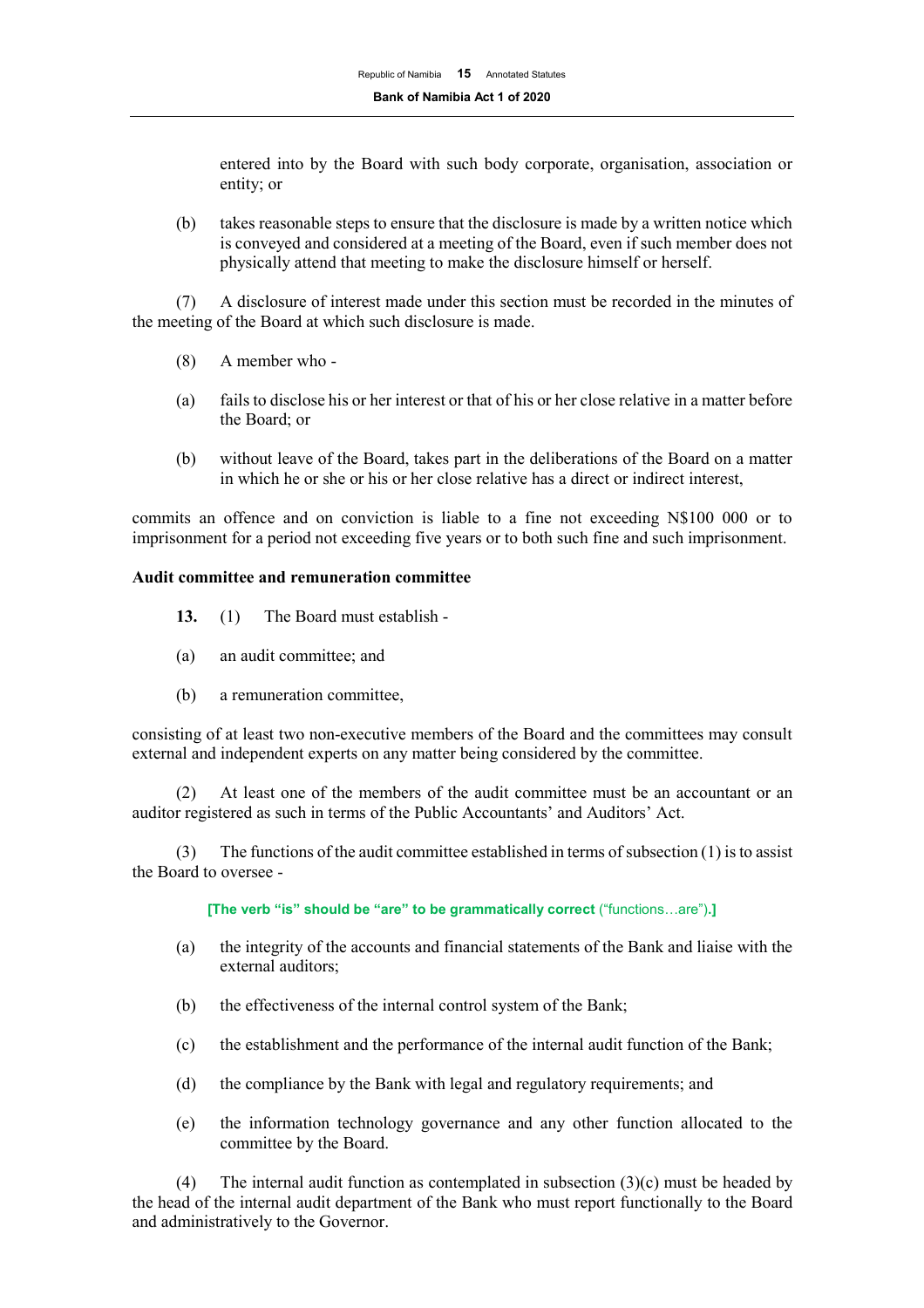(5) The remuneration committee assists and advises the Board on matters relating to remuneration within the Bank.

#### **Other committees of Board**

- **14.** (1) The Board may establish one or more committees -
- (a) to assist the Board in the exercising or performing of its powers and functions under this Act; and
- (b) consisting of members of the Board and staff members.
- (2) A committee must elect its own chairperson.

(3) A committee must exercise its powers and perform its functions in accordance with such directions as the Board may determine.

(4) A function performed or a power exercised by a committee is considered to have been performed or exercised by the Board.

- (5) The Board may at any time -
- (a) amend, substitute or set aside a decision of a committee; or
- (b) dissolve or reconstitute a committee.

#### **Remuneration and expenses of members of Board**

**15.** (1) The remuneration, allowances and other terms and conditions of service of the non-executive members of the Board must be determined by the Minister on the recommendation of the Governor.

(2) The Governor, Deputy Governor, a staff member serving as a member of a committee of the Board or any member of the Board who is in the full-time employment of the State may be paid such allowances for travelling and subsistence expenses incurred by him or her in the exercise and performance of his or her powers and functions in terms of this Act.

(3) A member of the Board, other than a member referred to in subsection (2), may be paid such remuneration, including allowances for travelling and subsistence expenses incurred by him or her in the exercise and performance of his or her powers and functions in terms of this Act.

(4) The remuneration and allowances contemplated in subsection (1) may not be reduced during the term of office of a member of the Board.

(5) The remuneration and allowances of the members of the Board must be disclosed in the annual report of the Bank.

#### Part 2

# Non-executive members of Board

#### **Disqualification for appointment as non-executive member of Board**

**16.** A person may not be appointed as a non-executive member of the Board, if the person -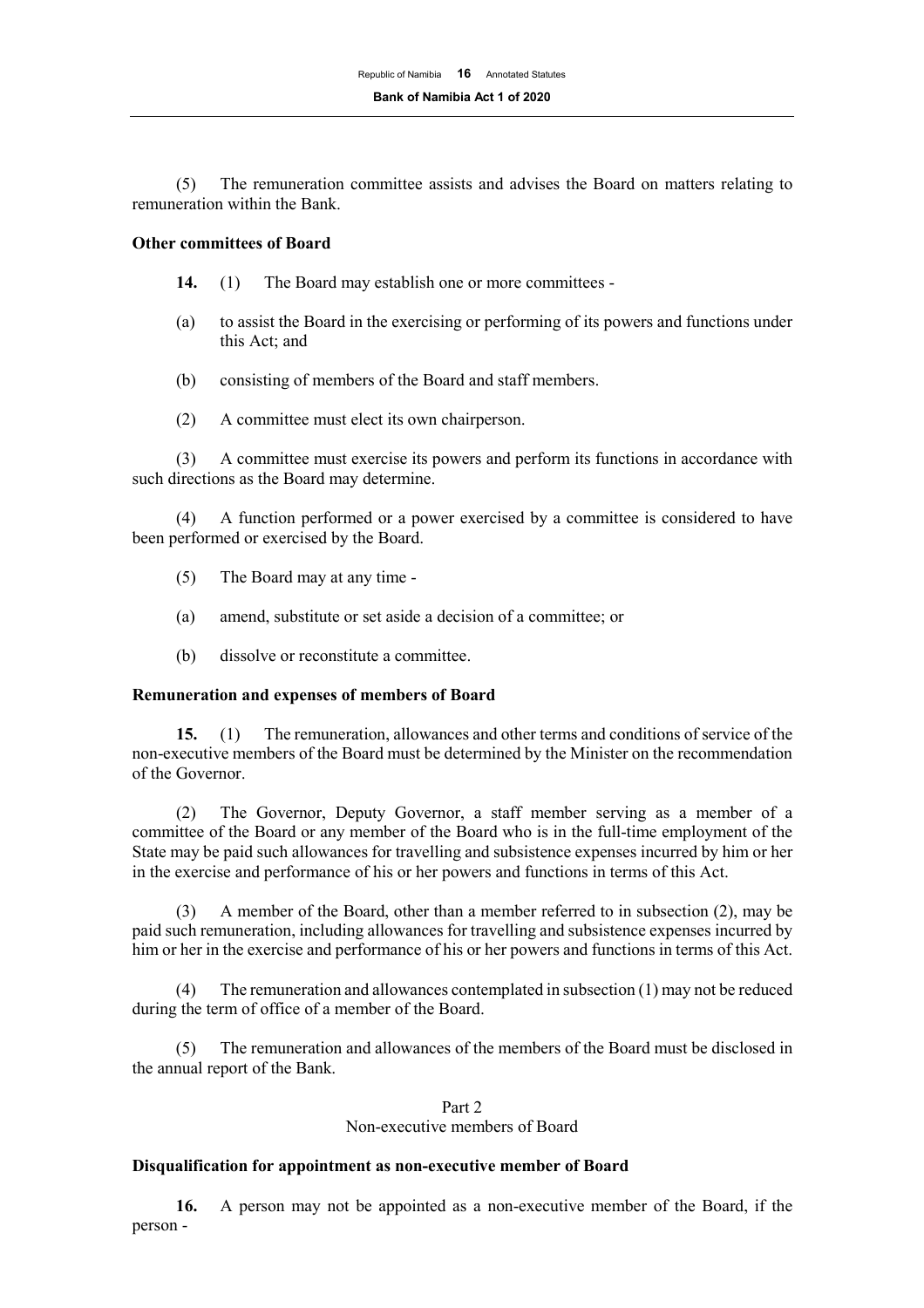- (a) is not a Namibian citizen or lawfully admitted to Namibia for permanent residence;
- (b) is a member of the National Assembly, National Council, local authority council or regional council, unless the person resigns as a member of the National Assembly, National Council, local authority council or regional council;
- (c) during the period of three months preceding the date of the proposed appointment as a member of the Board, has been a director, officer, employee or owner of, or a shareholder in, an institution regulated or supervised by the Bank or which provides professional services to the Bank;
- (d) has been disqualified under any law dealing with companies to hold a position of a director of a company;
- (e) fails to disclose prior to his or her appointment that he or she has been convicted of any offence in terms of any laws dealing with companies or insolvency;
- (f) has not attained the age of 21 years;
- (g) is an unrehabilitated insolvent;
- (h) has been convicted of an offence in Namibia or elsewhere and sentenced to imprisonment without an option of a fine;
- (i) has been convicted of an offence involving dishonesty in Namibia or elsewhere;
- (j) has been disqualified or suspended from practising a profession on the ground of unprofessional conduct or dismissed from a position of trust due to misconduct; or
- (k) has under any law been declared by a competent court to be mentally ill.

## **Term of office of non-executive members of Board**

**17.** (1) A non-executive member of the Board holds office for a period of five years and may be re-appointed after the expiration of his or her term of office.

(2) Despite subsection (1), a non-executive member of the Board may not serve as a member of the Board for a period of more than 15 years, but remains in office until a new member of the Board is appointed.

## **Vacation of office by non-executive members of Board**

- **18.** (1) A non-executive member of the Board vacates office, if the member -
- (a) becomes subject to any of the disqualification referred to in section 16;
- (b) resigns from office after giving three months written notice to the President of his or her intention to resign;
- (c) has been absent from three consecutive meetings of the Board without leave of the Board; or
- (d) is removed from office under subsection (2).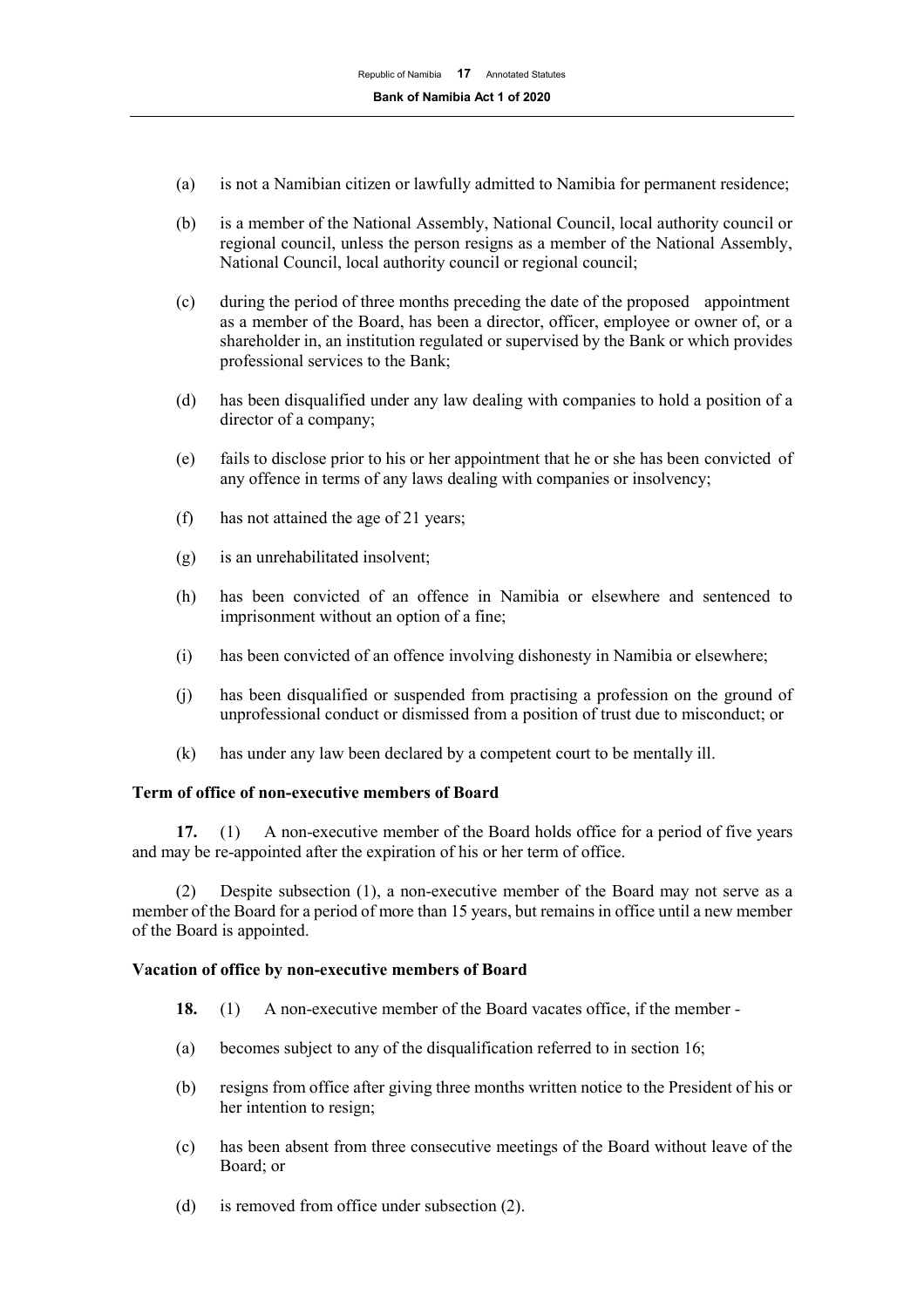(2) A non-executive member of the Board may be removed from office before the expiry of his or her term of office by the President on the recommendation of the Minister, which recommendation must only be made after the Minister has consulted the Board.

A non-executive member of the Board may only be removed from office on the ground of incapacity or for gross misconduct and in accordance with this section.

(4) If the Minister on his or her own accord or if the Board recommends that a nonexecutive member be removed from office on any of the grounds referred to in subsection (3), the Minister must establish a tribunal in accordance with subsection (5) to inquire into the matter.

- (5) The tribunal must -
- (a) consist of not less than three and not more than five persons and at least one of the members must be a legal practitioner with more than 10 years of experience or a retired judge;
- (b) be chaired by the legal practitioner or the retired judge referred to in paragraph (a); and
- (c) enquire into the matter contemplated in subsection (4) and report on the matter to the Minister.

(6) The Minister must consider the report referred to in subsection  $(5)(c)$  and after due deliberation with the Board, the Minister may recommend that the President removes the nonexecutive member of the Board from office, and the President must remove the member from office.

(7) The Minister may, after consultation with the Board, recommend to the President to suspend the non-executive member of the Board from office pending the outcome of an inquiry contemplated in subsection (4), and the President must suspend the member.

(8) If a non-executive member of the Board vacates his or her office as contemplated in subsection (1), a new non-executive member must be appointed in accordance with section 9.

(9) The Board may impose restrictions on the non-executive member of the Board not to take up employment or directorship in a banking institution, a controlling company of a banking institution or a subsidiary of a banking institution -

- (a) for a period not exceeding three months; and
- (b) on such other terms and conditions as the Board may determine, when
	- (i) the member vacates his or her office in accordance with subsection (1); or
	- (ii) the term of office of the member has come to an end, unless the member is reappointed.

Part 3

Appointment of Governor, Deputy Governors, staff members, agents and correspondents

# **Appointment of Governor and Deputy Governors**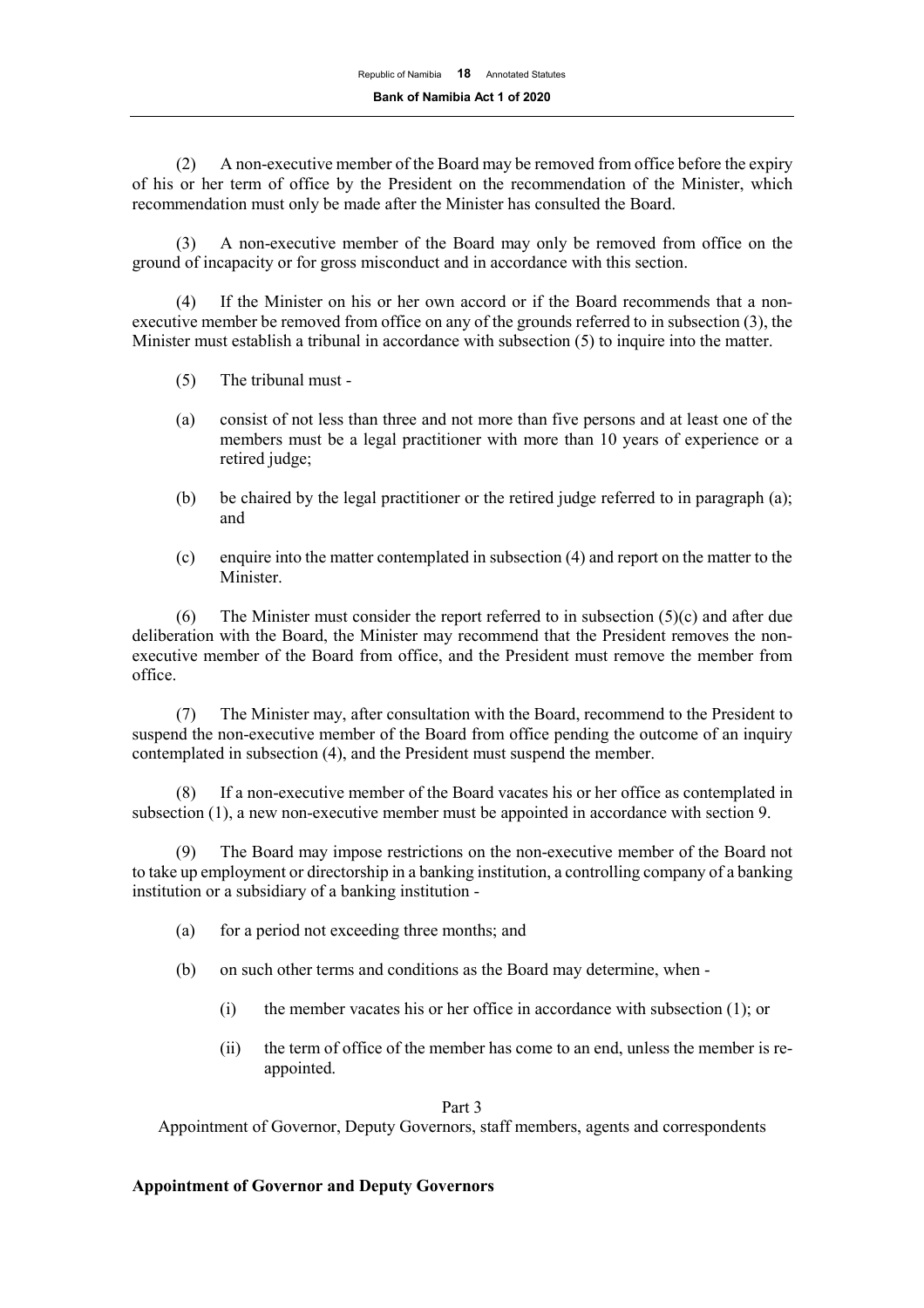**19.** (1) The Governor and the Deputy Governors are appointed by the President in terms of Article 32(4)(b)(bb) of the Namibian Constitution on the recommendation of the Public Service Commission.

- (2) The Governor and the Deputy Governors are appointed on such terms and conditions as the President determines.
- (3) When the Public Service Commission makes its recommendation to the President as contemplated in subsection (1), such recommendation must be made after the Public Service Commission has consulted the Minister and the Board.
- (4) The Governor and a Deputy Governor must be -
- (a) fit and proper persons; and
- (b) of recognised professional standing and experience in the field of economics, banking, finance, law or other fields relevant to central banking.

## **Disqualification for appointment as Governor and Deputy Governors**

- **20.** A person may not be appointed as a Governor or Deputy Governor, if the person -
- (a) is not a Namibian citizen or lawfully admitted to Namibia for permanent residence;
- (b) is a member of the National Assembly, National Council, local authority council or regional council, unless the person resigns as a member of the National Assembly, National Council, local authority council or regional council;
- (c) during the period of three months preceding the date of the proposed appointment as a member of the Board, has been a director, officer, employee or owner of, or a shareholder in, an institution regulated or supervised by the Bank or provides professional services to the Bank;
- (d) has been disqualified under any law dealing with companies to hold a position of a director of a company;
- (e) fails to disclose prior to his or her appointment that he or she has been convicted in terms of any laws dealing with companies or insolvency;
- (f) has not attained the age of 21 years;
- (g) is an unrehabilitated insolvent;
- (h) has been convicted of an offence in Namibia or elsewhere and sentenced to imprisonment without an option of a fine;
- (i) has been convicted of an offence involving dishonesty in Namibia or elsewhere;
- (j) has been disqualified or suspended from practising a profession on the ground of unprofessional conduct or dismissed from a position of trust due to misconduct; or
- (k) has under any law been declared by a competent court to be mentally ill.

#### **Term of office of Governor and Deputy Governors**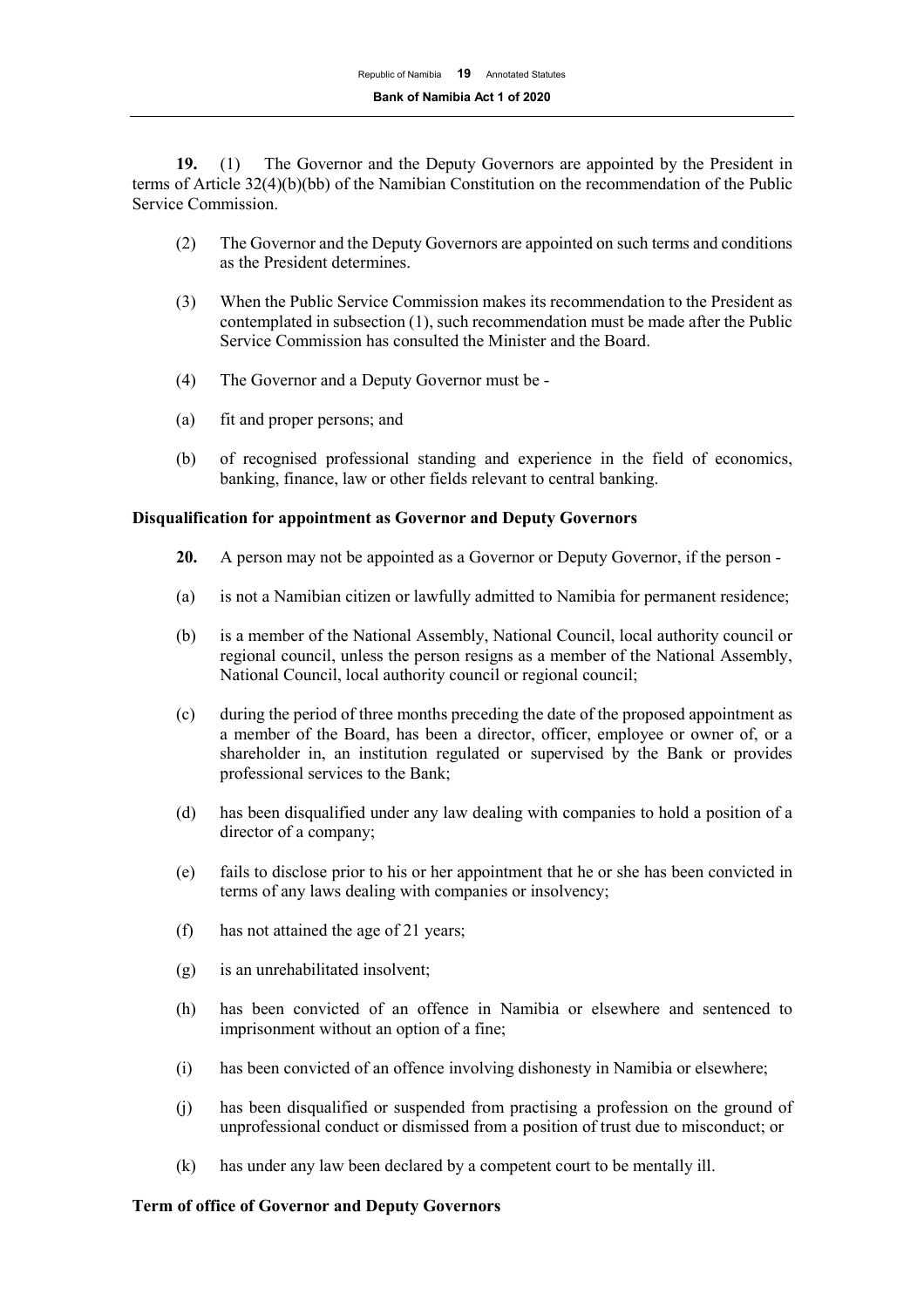**21.** The Governor or a Deputy Governor is appointed for a term of five years and may be re-appointed after the expiry of his or her term of office.

#### **Vacation of office by Governor and Deputy Governors**

- **22.** (1) The Governor or a Deputy Governor vacates office, if he or she -
- (a) becomes subject to any of the disqualification referred to in section 20;
- (b) resigns from office after giving three months written notice to the President of his or her intention to resign or by giving a shorter written notice with the approval of the President; or
- (c) is removed from office under subsection (2).

(2) The Governor or a Deputy Governor may be removed from office before the expiry of his or her term of office by the President on the recommendation of the Public Service Commission, which recommendation must only be made after the Public Service Commission has consulted the Minister and the Board.

(3) The Governor or a Deputy Governor may only be removed from office on the ground of incapacity or for gross misconduct and in accordance with this section.

(4) If the Public Service Commission on its own accord or if the Board recommends that the Governor or a Deputy Governor be removed from office on any of the grounds referred to in subsection (3), the Public Service Commission must establish a tribunal in accordance with subsection (5) to inquire into the matter.

- (5) The tribunal must -
- (a) consist of not less than three and not more than five persons and at least one of the members must be a legal practitioner with more than 10 years of experience or a retired judge;
- (b) be chaired by the legal practitioner or the retired judge referred to in paragraph (a); and
- (c) enquire into the matter contemplated in subsection (4) and report on the matter to the Public Service Commission.

(6) The Public Service Commission must consider the report referred to in subsection (5)(c) and after due deliberation with the Board and the Minister, the Public Service Commission may recommend that the President removes the Governor or the Deputy Governor from office, and the President must remove the Governor or the Deputy Governor.

(7) The Public Service Commission may, after consultation with the Board, recommend to the President to suspend the Governor or the Deputy Governor from office pending the outcome of the inquiry contemplated in subsection (4), and the President must suspend the Governor or the Deputy Governor from office.

The Board may impose restrictions on the Governor or a Deputy Governor not to take up employment or directorship in a banking institution, a controlling company of a banking institution or a subsidiary of a banking institution -

(a) for a period not exceeding six months; and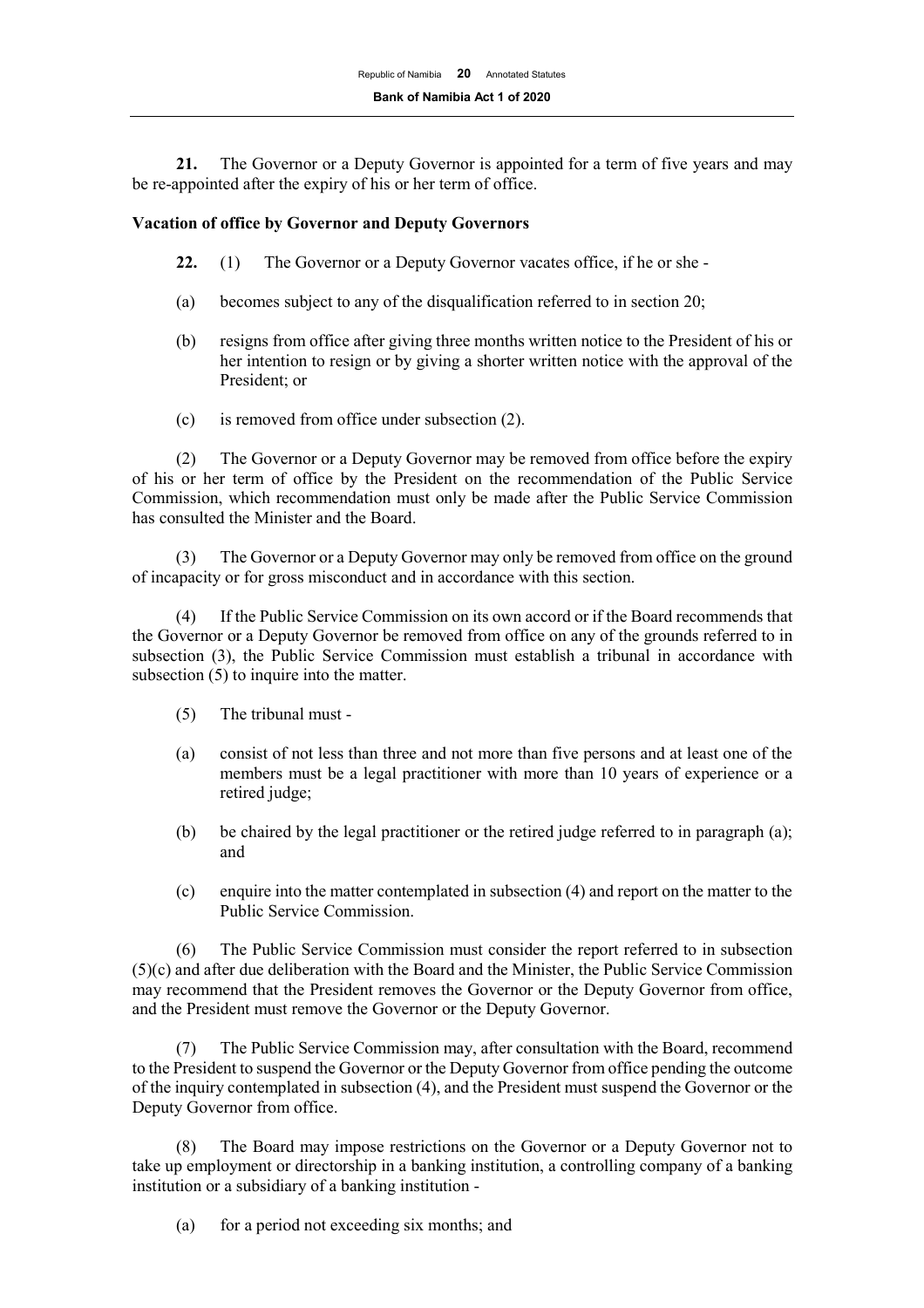- (b) on such other terms and conditions as the Board may determine, when
	- (i) the Governor or the Deputy Governor vacates his or her office in accordance with subsection (1); or
	- (ii) the term of office of the Governor or a Deputy Governor has come to an end, unless the Governor or the Deputy Governor is re-appointed.
- (9) If the -
- (a) office of Governor becomes vacant; or
- (b) Board decides on reasonable grounds that the Governor is incapacitated, the Board, after consultation with the Minister and with the approval of the President, must designate a Deputy Governor to act as the Governor.
- (10) If the -
- (a) offices of a Deputy Governor becomes vacant; or
- (b) Board decides on reasonable grounds that a Deputy Governor is incapacitated,

the Board, after consultation with the Minister and with the approval of the President, may designate a senior staff member to act as a Deputy Governor.

## **Powers and functions of Governor and Deputy Governors**

**23.** (1) The Governor, in addition to the powers and functions conferred or imposed on him or her under this Act -

- (a) is the chief executive officer of the Bank and accountable to the Board for the management of the Bank and the implementation of the general policies of the Bank;
- (b) negotiates and signs contracts, documents and instruments on behalf of the Bank in line with the rules for good governance of the Bank and the conduct of its business; and
- (c) represents the Bank in its relations and transactions with the Government and other institutions.
- (2) A Deputy Governor -
- (a) assists the Governor in the performance and exercising of powers and functions in terms of this Act; and
- (b) exercises and performs powers and functions as may be delegated or assigned to him or her by the Governor.

(3) If the Governor is absent to exercise or perform his or her powers or functions, the Governor may designate a Deputy Governor or if a Deputy Governor is absent, a senior staff member, to exercise or perform the powers or the functions of the Governor during the absence from office.

## **Condition of service of Governor and Deputy Governors**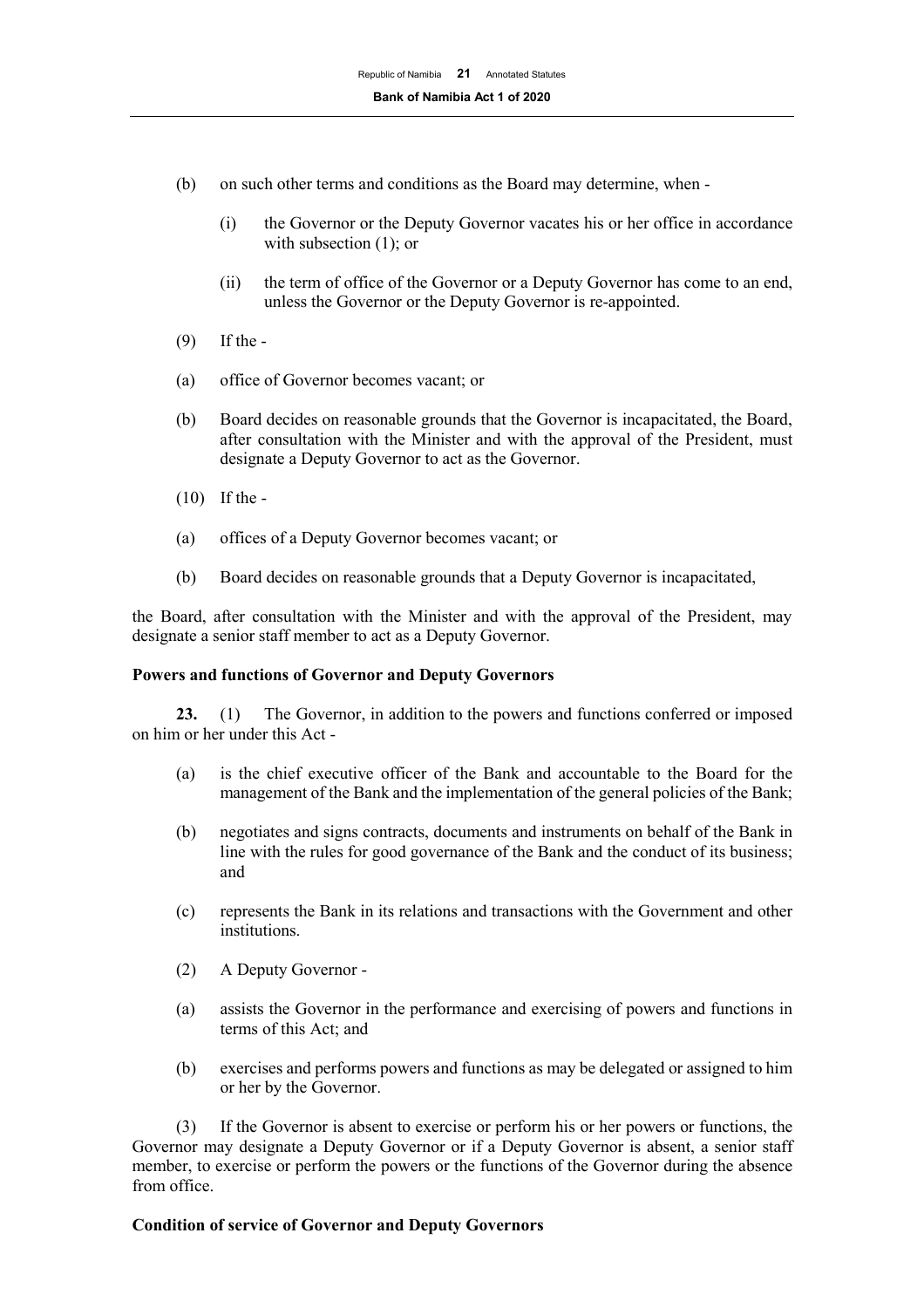**24.** The remuneration, allowances and terms and condition of service of the Governor and Deputy Governors are paid from the funds of the Bank and are determined as follows -

(a) on appointment, the initial terms and conditions of services and the starting remuneration and allowances of the Governor and Deputy Governors is determined by the President on the recommendation of the Minister after the Minister has consulted with the Board;

#### **[The verb "is" should be "are" to be grammatically correct.]**

- (b) any subsequent changes and adjustments in the terms and conditions of service and the remuneration and allowances of the Governor and Deputy Governors, after the determination contemplated in paragraph (a), is determined by the Board with the concurrence of the Minister; and
- (c) the Governor and Deputy Governors may not be present during any deliberations of the Board or take part in any decision of the Board relating to the determination of remuneration, allowances and other terms and conditions of service of the Governor or Deputy Governors.

## **Conflict of interest by Governor and Deputy Governors**

- **25.** (1) The Governor or a Deputy Governor -
- (a) must dedicate his or her professional service to the Bank; and
- (b) may not, without the written approval of the Minister
	- (i) receive remuneration from any source other than the Bank; or
	- (ii) occupy other office or position of employment, whether remunerated or not, except as a nominee of the Bank.

(2) Subsection (1) may not be construed as prohibiting the Governor or a Deputy Governor from -

- (a) serving on a board, committee or commission established under any law; or
- (b) holding an office in any international financial organisation or other body of which Namibia or the Bank is a member,

with the approval of the Minister.

(3) The Governor or a Deputy Governor who contravenes this section commits an offence and on conviction is liable to a fine not exceeding N\$100 000 or imprisonment for a term not exceeding five years or to both such fine and such imprisonment.

## **Appointment of staff members, agents and correspondents**

- **26.** (1) The Governor may -
- (a) in accordance with the organisational structure of the Bank as approved by the Board, appoint persons as staff members to assist the Bank in the performance or exercise of its powers and functions; or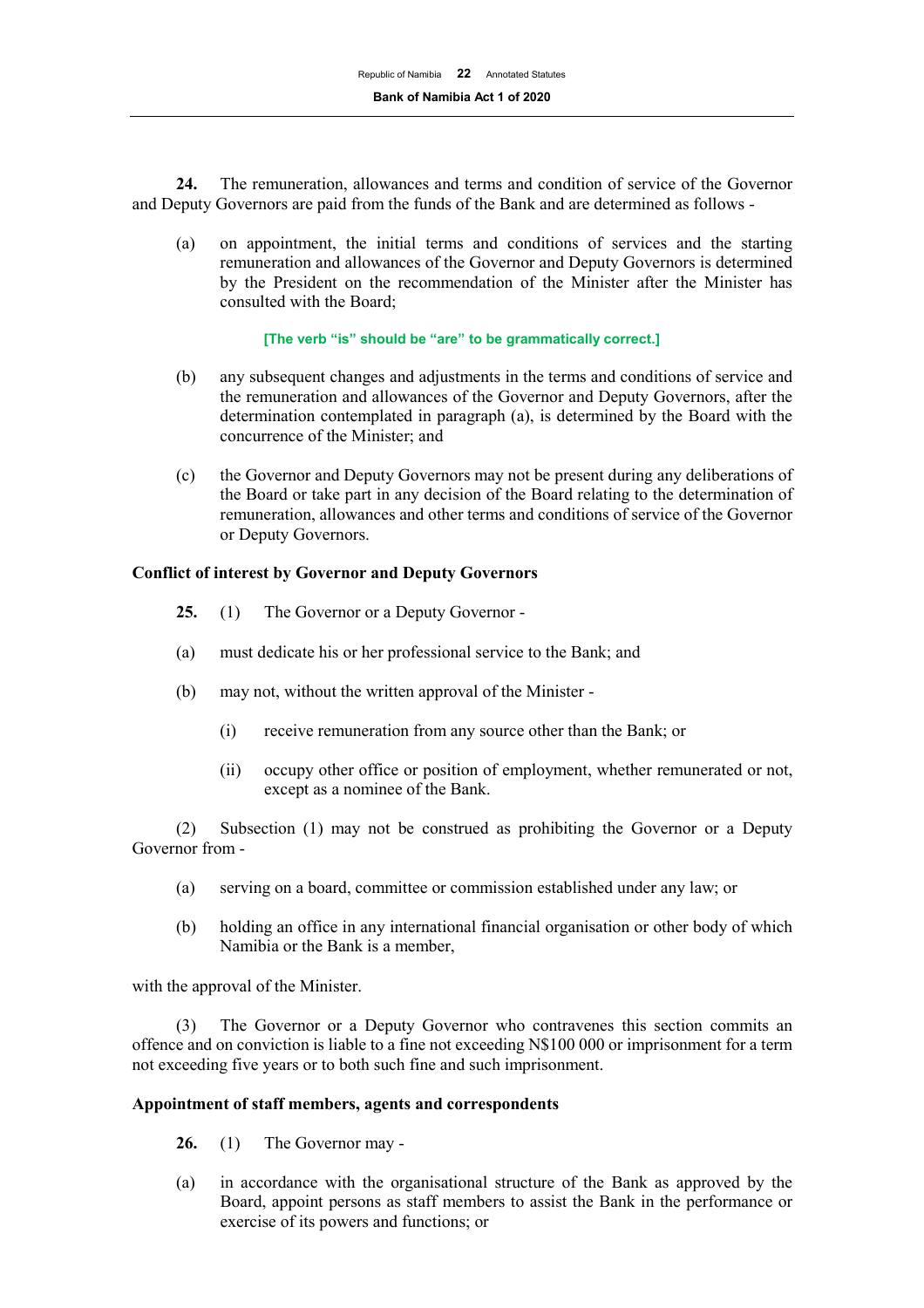(b) appoint agents and correspondents of the Bank, within Namibia or outside Namibia, as the Governor may consider necessary for the efficient functioning of the Bank and in line with rules for the good governance of the Bank and the conduct of its business.

(2) The Board, on the recommendation of the Governor, must determine the terms and conditions of employment, including conditions relating to remuneration and service benefits of staff members.

- (3) Subject to such terms and conditions as the Board determines, the Bank may -
- (a) establish a pension or provident fund for the staff members subject to any law governing provident or pension funds;
- (b) grant secured or unsecured loans and advances to the Governor, Deputy Governors or staff members for such purpose and in such amounts as approved by the Board; or
- (c) guarantee any loan, advance or debt for purposes of providing housing for the Governor, Deputy Governors or staff members.

(4) A salary, remuneration, an allowance or any other benefit payable by the Bank to a staff member or any other person performing functions on behalf of the Bank may not be computed by reference to the net income, net profit or other revenues of the Bank.

# CHAPTER 5 MONETARY POLICY COMMITTEE

## **Monetary policy committee**

- **27.** (1) There is established a monetary policy committee in the Bank.
- (2) The monetary policy committee is responsible for the formulation of -
- (a) the monetary policy;
- (b) the policies for the conduct of monetary policy operation of Namibia; and
- (c) the rules of procedure to be followed at its meetings, including the quorum for a meeting, frequency of meetings and the manner of decision-making.

#### **Composition of monetary policy committee**

- **28.** (1) The monetary policy committee consists of -
- (a) the Governor, who is the chairperson of the committee;
- (b) the Deputy Governors; and
- (c) not less than three but not more than six other persons appointed in accordance with subsection (2).

(2) The persons referred to in subsection  $(1)(c)$  must be persons with knowledge and experience on matters relating to monetary policy and must be -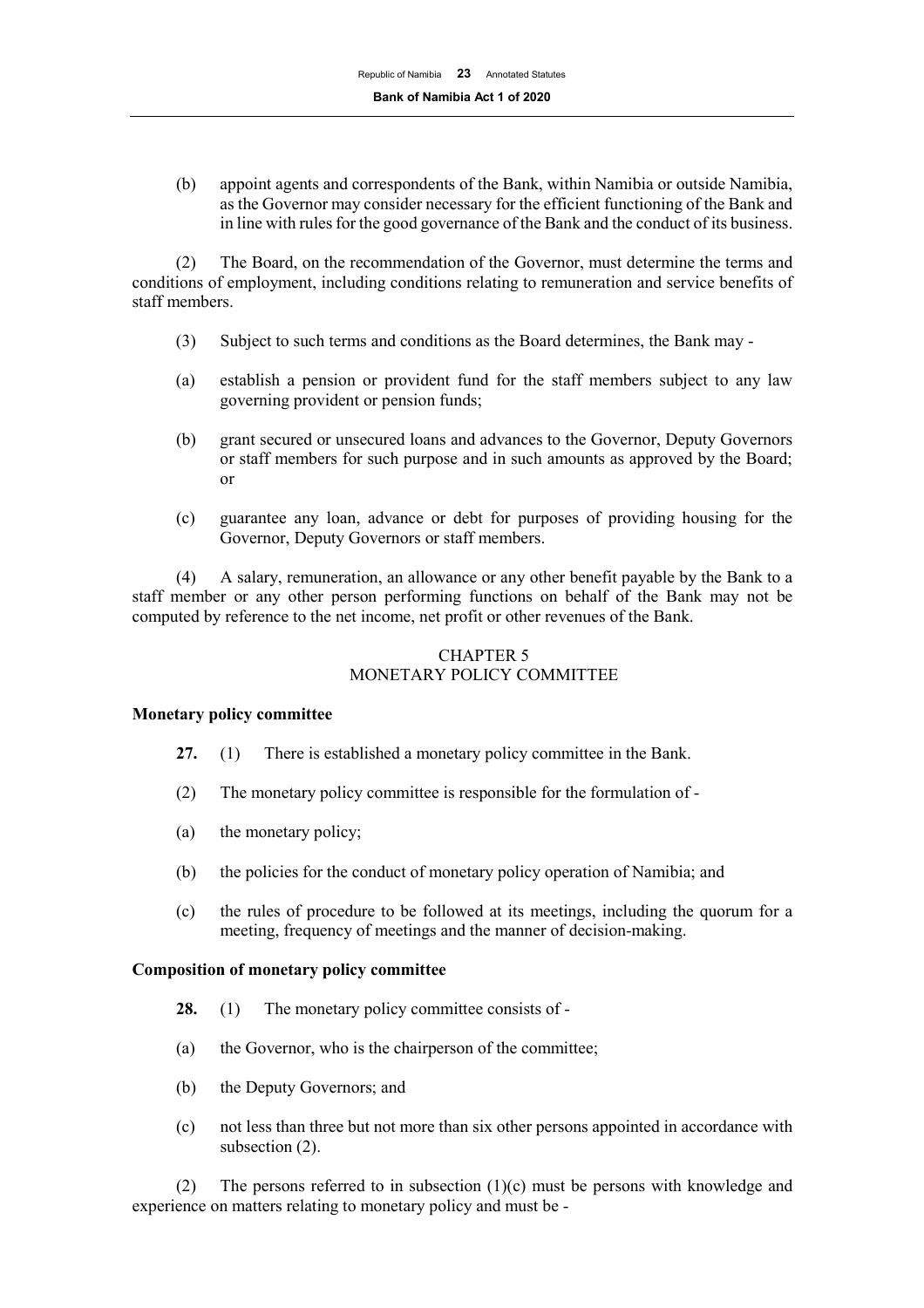- (a) appointed by the Governor from the staff members and from any other persons who are not staff members identified and appointed by the Governor, with the approval of the Board; and
- (b) persons of probity, competence and of sound judgment.

(3) A person appointed in terms of subsection  $(1)(c)$  is appointed for a period of three years and is eligible for re-appointment.

(4) A person may not be appointed as a member of the monetary policy committee or remain a member of the committee, if the person -

- (a) is a member of the National Assembly, National Council, local authority council or regional council;
- (b) is an employee of an entity under the supervision of the Bank;
- (c) has been convicted of an offence involving dishonesty;
- (d) has been convicted of an offence and sentenced to imprisonment without an option of a fine; or
- (e) is involved in any activity which may interfere with the exercise or performance of his or her powers or functions.

## **Publication of monetary policy statement and minutes of meetings of monetary policy committee**

**29.** (1) After each meeting of the monetary policy committee, the committee must publish on the website of the Bank -

- (a) the monetary policy statement made by the committee at the meeting; and
- (b) the minutes of the previous meeting of the committee,

in a manner which the Bank considers appropriate.

(2) In addition to the publication referred to in subsection (1), the monetary policy committee must every year publish in the annual report of the Bank the monetary policy review of Namibia.

## **Monetary policy operation**

**30.** (1) For the purposes of this section, "open market operation" means operation of a monetary policy tool used by the Bank to increase or decrease money supply by buying and selling investment instruments in the open market.

(2) The monetary policy committee must establish general guidelines and terms and conditions for the monetary policy operation carried out by the Bank under this section.

- (3) The Bank -
- (a) must from time to time determine and announce the rates chargeable by the Bank for discounts and rediscounts on securities and advances; and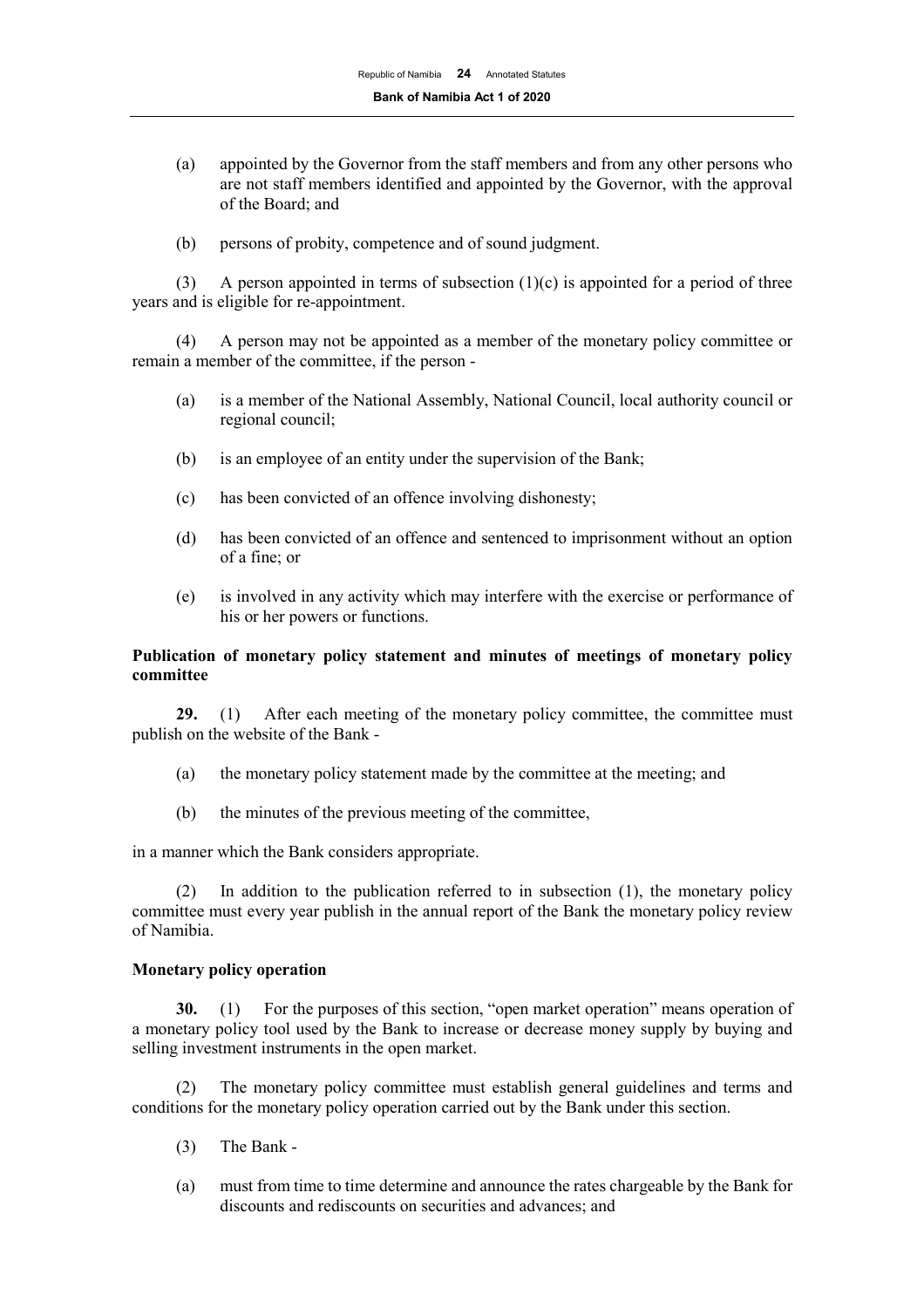- (b) may determine different rates and ceilings for different classes of transactions or maturities.
- (4) For the purpose of conducting monetary policy operation, the Bank -
- (a) may conduct an open market operation to control liquidity levels of an entire system;
- (b) may buy or sell, lend or borrow marketable or non-marketable financial assets or foreign exchange with any financial institution or any other entities in the markets denominated in any currency;
- (c) may buy or sell on spot or forward basis either outright or under repurchase agreement;
- (d) may issue securities denominated in domestic or foreign currencies; or
- (e) may hold a portfolio of the government securities including securities or assets denominated in foreign currency.

(5) The Bank must acquire the securities referred to in subsection  $(4)(e)$  from secondary markets.

#### CHAPTER 6 FINANCIAL STABILITY

#### **Macro-prudential oversight and financial stability**

**31.** (1) In order to maintain and enhance a stable financial system in Namibia, the Bank is responsible for macro-prudential oversight as well as the coordination of activities involved in safeguarding financial stability.

- (2) The Bank has the power -
- (a) through the financial system stability committee, to carry out periodic assessment for the identification of vulnerabilities, monitoring and mitigation of systemic risks to financial stability;
- (b) to issue directives after consultation with NAMFISA regarding macroprudential matters and the co-ordination of activities involved in the safeguarding of financial stability and to ensure compliance with the directives;
- (c) to manage events of system-wide financial crisis jointly with the Minister and NAMFISA with the aim of stabilising and restoring confidence in the financial system; and
- (d) to regularly brief the Minister, Cabinet or the relevant standing committee of the National Assembly regarding the status of financial system stability in Namibia particularly in the event of crisis resolution and recommend the action to be taken.

#### **Establishment of financial system stability committee**

- **32.** (1) There is established a financial system stability committee in the Bank.
- (2) The financial system stability committee is responsible for -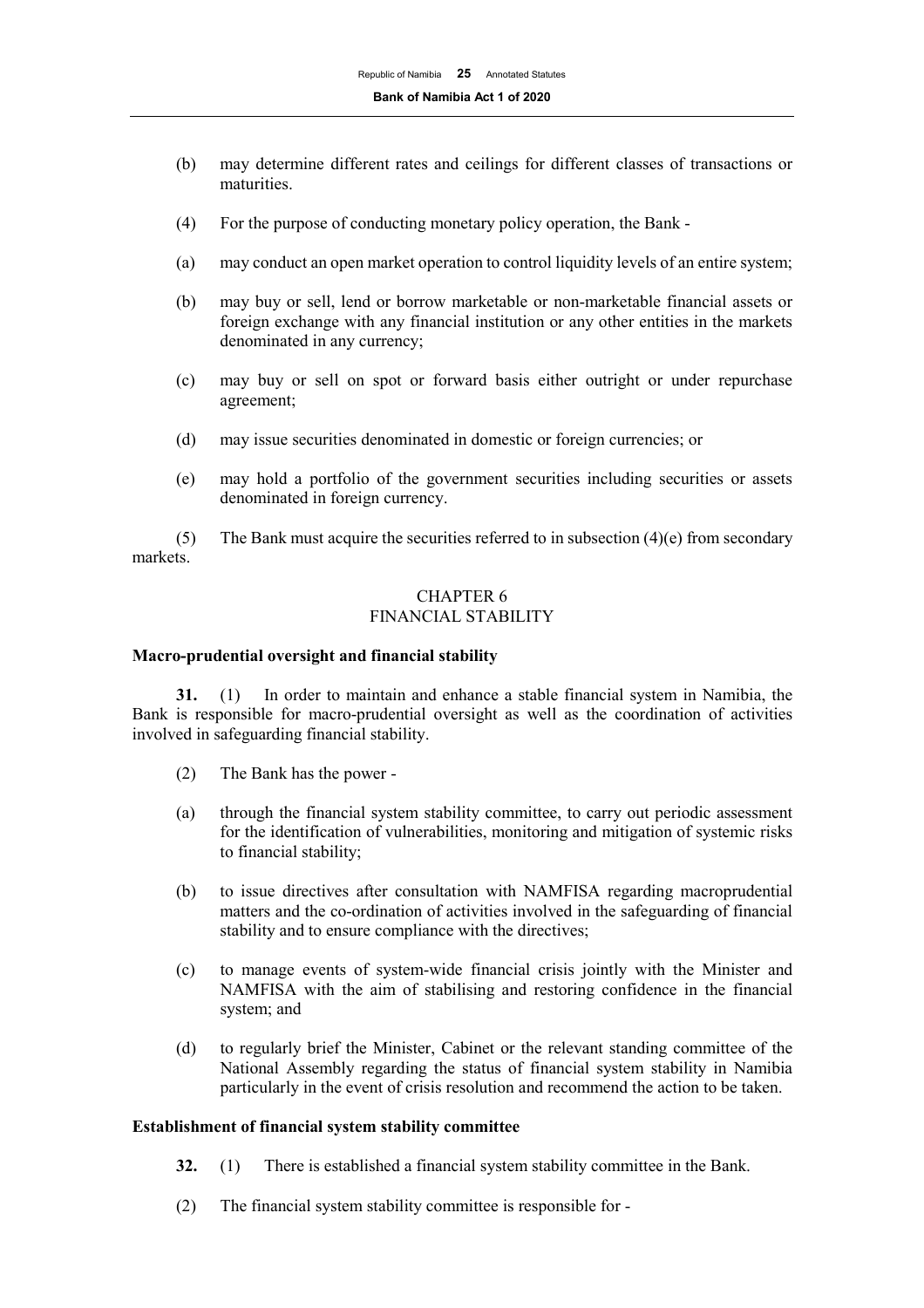(a) assisting the Bank in monitoring the financial system against risks, weaknesses, disruptions or developments that may harm or threaten financial stability of Namibia;

**[The word "the" should follow the word "threaten" for the sentence to be grammatically correct.]**

(b) advising the Bank on any necessary action to be taken in order to mitigate or remedy the risks, weaknesses or disruptions developments referred to in paragraph (a);

**[The word "or" is misplaced in the phrase "risks, weaknesses or disruptions developments"; it should read "risks, weaknesses, disruptions or developments" as in paragraph (a).]**

- (c) making recommendations to the Bank on which financial institutions must be considered as systemically important financial institutions for purposes of financial stability;
- (d) drafting the annual financial stability report in order to assist the Bank in assessing the stability of the financial system; and
- (e) promoting coordination of information exchange and sharing among members of the committee and the Bank.

(3) For the purposes of subsection (2)(c), a financial institution, includes a banking institution.

#### **[The comma after "financial institution" is superfluous.]**

#### **Composition of financial system stability committee**

- **33.** (1) The financial system stability committee consists of -
- (a) the Governor, who is the chairperson;
- (b) the Deputy Governors;
- (c) the chief executive officer of NAMFISA, who is the deputy chairperson;
- (d) a representative of the Ministry nominated by the Minister;
- (e) not more than two persons nominated by the Governor from the staff members; and
- (f) not more than three persons nominated by the chief executive officer of NAMFISA from the staff members of NAMFISA, of whom at least one of such staff members must be a senior staff member.
- (2) The persons referred to in subsection  $(1)(d)$ , (e) and (f) must -
- (a) have expertise and experience relevant to the functions of the financial system stability committee; and
- (b) be persons of probity, competence and of sound judgment.

(3) The persons referred to in subsection  $(1)(d)$ , (e) and (f) are appointed for a period of three years and are eligible for re-appointment.

(4) A person may not be appointed as a member of the financial system stability committee or remain a member of the committee, if the person -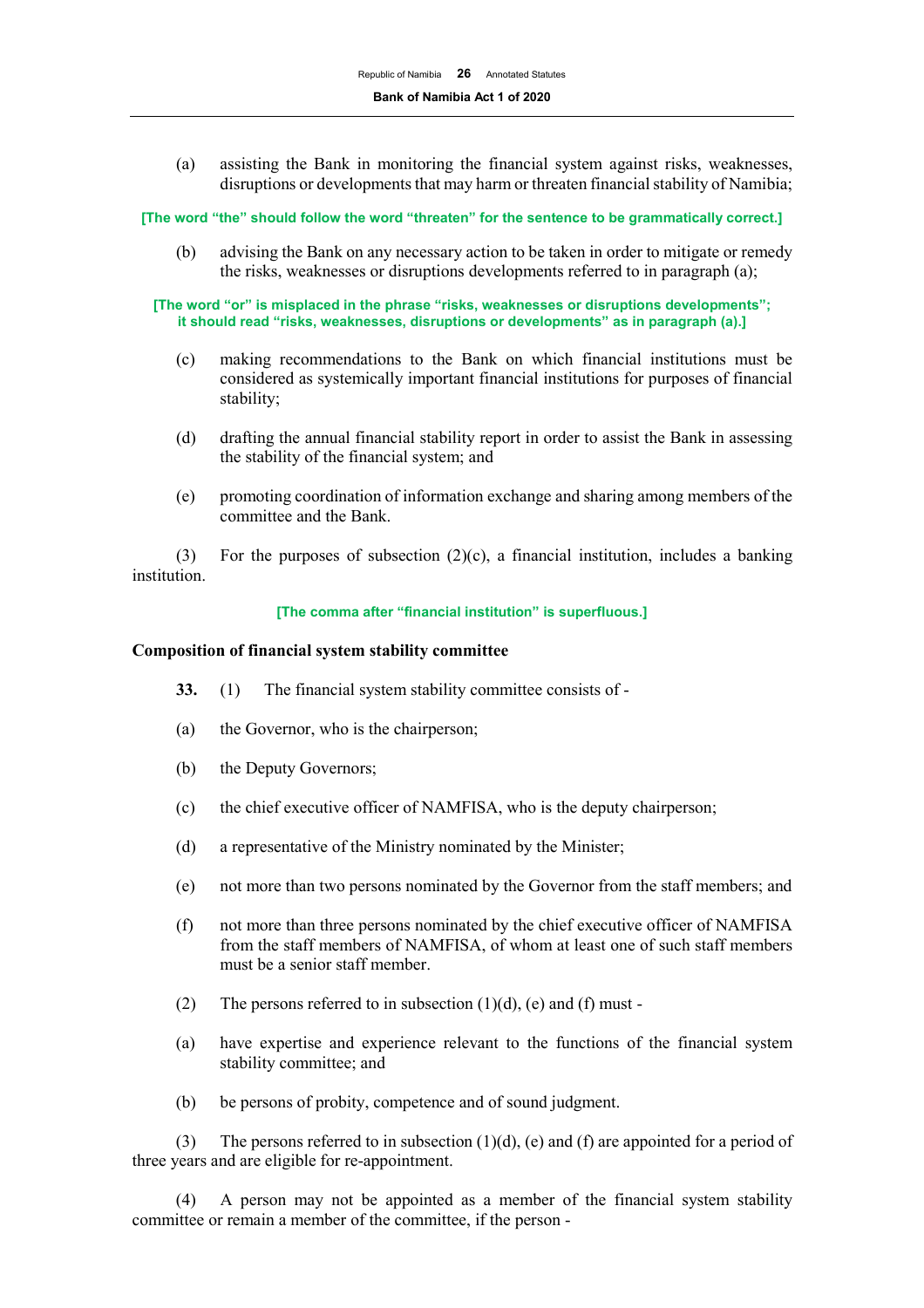- (a) is a member of National Assembly, National Council, local authority council or regional council;
- (b) is an employee of any entity under the supervision of the Bank;
- (c) has been convicted of an offence involving dishonesty;
- (d) has been convicted of an offence and sentenced to imprisonment without an option of a fine; or
- (e) is involved in any activity which may interfere with the exercise or performance of his or her powers or functions as a member of the committee.

#### **Meetings of financial system stability committee**

**34**. (1) The financial system stability committee must meet as often as the business of the committee requires but at least once in every three months during each financial year.

(2) A simple majority of all members of the financial system stability committee present at a meeting of the committee forms a quorum at the meeting, but -

- (a) the Governor or a Deputy Governor; and
- (b) at least one representative from NAMFISA, must be present at each meeting of the committee.

(3) A representative of the Ministry nominated under section 33(1)(d) may participate in the deliberation of the meetings of the financial system stability committee, but has no voting rights.

(4) A decision made by the simple majority of the members of the financial system stability committee present and entitled to vote at a meeting of the committee constitutes a decision of the committee, but in the event of an equality of votes the person presiding at such meeting has a casting vote in addition to his or her deliberative vote.

(5) The financial system stability committee must determine the procedure to be followed at its meetings.

#### **Power to request and provide information**

**35.** (1) For purposes of this section, "risk to financial stability" means a risk which disrupts or is likely to disrupt the financial intermediation process including the orderly functioning of the money market, capital market and foreign exchange market or which affects or is likely to affect public confidence in the financial or payment system or the stability of the financial or payment system.

(2) In order to fulfil its object of financial stability, the Bank may request any office, ministry or agency of the Government, a regulatory authority, a supervisory authority or any other institution which is overseeing an entity referred to in subsection (3) to submit to the Bank any information or document relating to an activity, financing, accounts, transactions, accounts of customers or any other information of persons which the Bank considers necessary to give effect to financial stability.

(3) For the purposes of subsection (2), the entities are -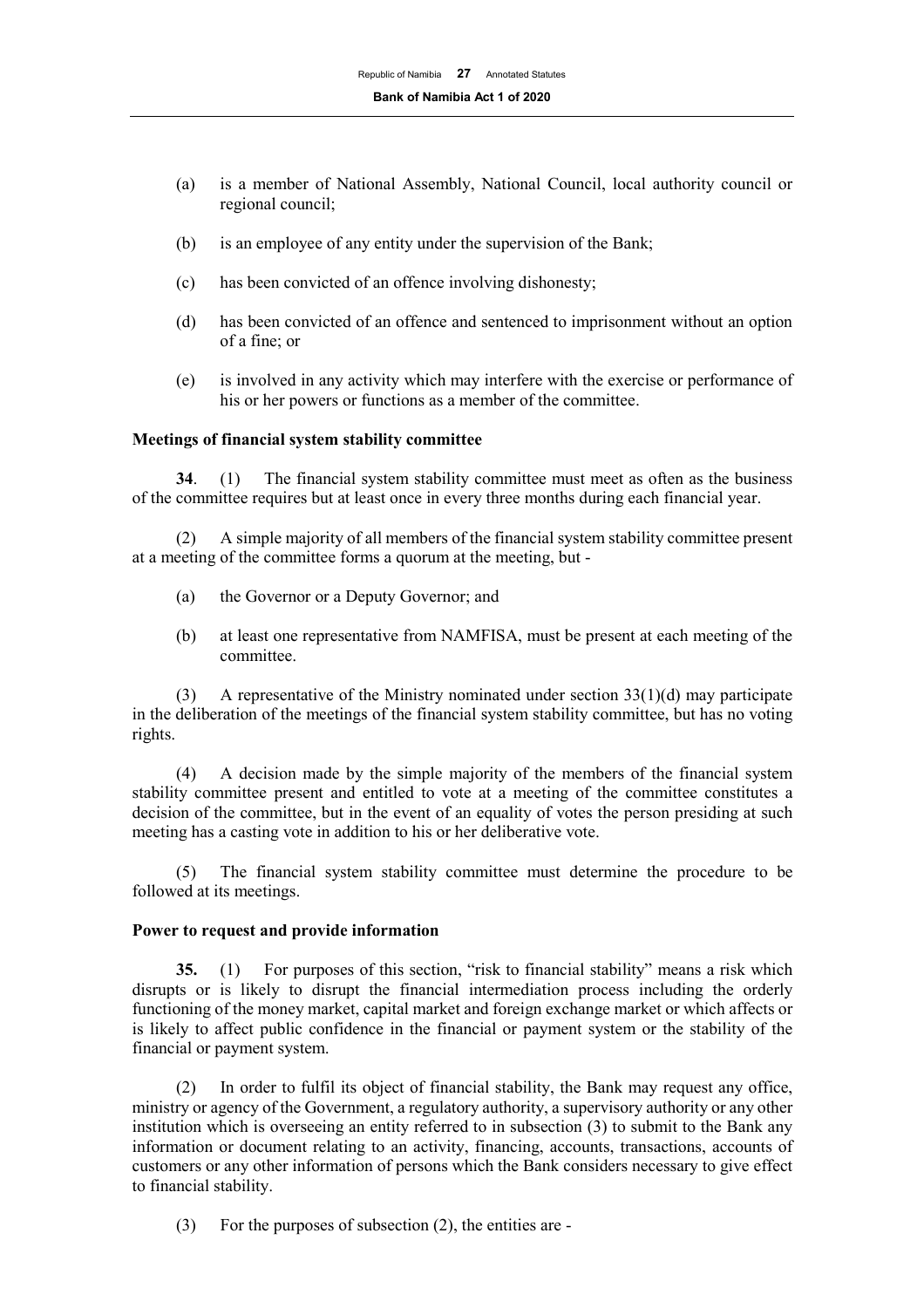- (a) banking institutions;
- (b) financial institutions;
- (c) system participants or providers of clearing or settlement as defined in the Payment System Management Act;
- (d) an association of a person referred to in paragraphs (a) to (c); or
- (e) any other person or institution that the Minister may, by notice in the *Gazette*, declare as the person or the institution that must submit to the Bank information or documents contemplated in that subsection for purposes of financial stability.

(4) If an office, ministry or agency of the Government, a regulatory authority or supervisory authority or any other institution is not overseeing an entity referred to in subsection (3), the Bank may, by way of a determination, require the entity to submit the information or document required under subsection (2).

(5) Despite the Banking Institutions Act or any other law, the Bank may provide information to, or request information from, other financial regulators, in Namibia or elsewhere, which is required to fulfil the objects of financial stability.

#### **Arrangements with other supervisory authorities**

- **36.** (1) For the purposes of contributing to financial stability, the Bank may -
- (a) enter into arrangements to co-operate with other financial institutions, supervisory authorities and co-ordinate financial stability measures with such authorities or institutions whether in Namibia or elsewhere;
- (b) obtain any information or document from any other financial institutions or supervisory authorities, if the Bank considers it necessary that the information or document be obtained; or
- (c) share any information or document with any other financial institutions or supervisory authorities, if the Bank considers it necessary that the information or document be shared.
- (2) If the Bank shares any information or document as contemplated in subsection  $(1)(c)$  -
	- (a) with a financial institution or supervisory authority in Namibia, the financial institution or supervisory authority may not disclose the information or document to a person without the written consent of the Bank; or
	- (b) with a financial institution or supervisory authority outside Namibia, the financial institution or supervisory authority must -
		- (i) give an undertaking to protect the confidentiality of such information or document; and
		- (ii) specify the purposes for which the information or document is to be used.

## CHAPTER 7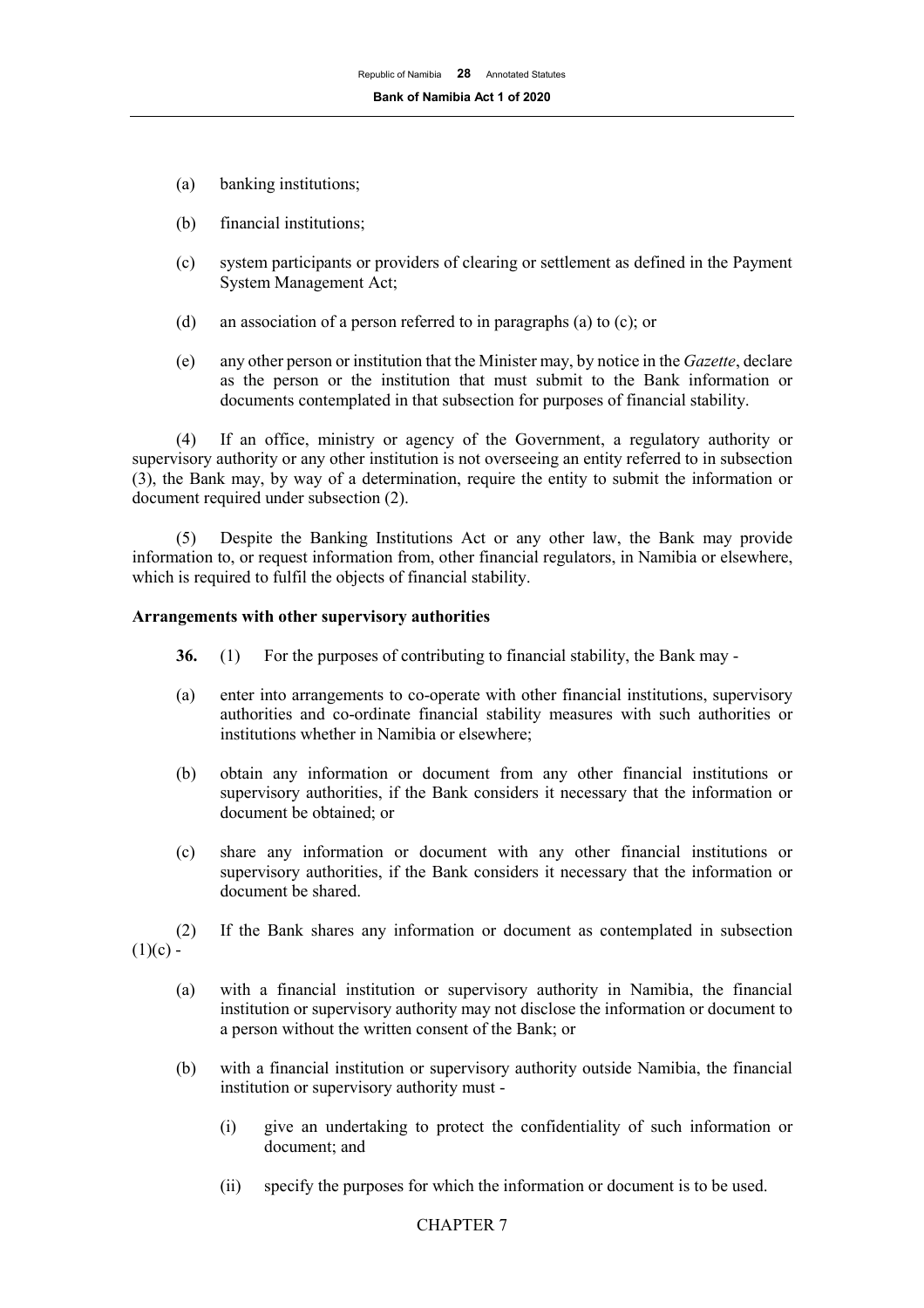## MONETARY UNITS AND BANKNOTES AND COINS

#### **Monetary units**

- **37.** (1) The monetary units of the currency of Namibia are -
- (a) the Namibia Dollar, abbreviated as N\$; and
- (b) the cent, abbreviated as C, which is one-hundredth part of the Namibia Dollar.
- (2) The Namibia Dollar is the legal tender of Namibia.

#### **Authority to issue banknotes and coins**

**38.** (1) The Bank is the sole issuer of banknotes and coins in Namibia and only such banknotes and coins issued by the Bank are legal tender in Namibia, subject to section 45.

(2) In criminal proceedings under this Act or any other law where the genuineness of a banknote or coin is in issue, a certificate issued by the Governor or by a staff member duly authorised by the Governor stating that the banknote or coin -

- (a) is a banknote or coin issued by the Bank; or
- (b) is not a banknote or coin issued by the Bank,

is admissible in evidence as *prima facie* proof of the facts stated in the certificate.

## **Legal tender**

**39.** Banknotes and coins issued as legal tender by the Bank and not withdrawn from circulation -

- (a) must be accepted, at their face value, in payment of all public and private debts in Namibia; and
- (b) are valid
	- (i) in the case of banknotes, for the payment of any amount; and
	- (ii) in the case of coins, for the payment of an amount not exceeding 50 times the face value of the coin concerned.

## **Currency features**

**40.** (1) The Board must, with the approval of the Minister, determine the denominations, measures, weights, designs, features and other characteristics of the banknotes and coins to be issued by the Bank.

(2) The Governor must, prior to the issuing of the banknotes and coins referred to in subsection (1), cause the characteristics of the banknotes or coins to be published in the *Gazette*.

## **Currency production, safekeeping and currency reserve inventory**

**41.** (1) The Bank -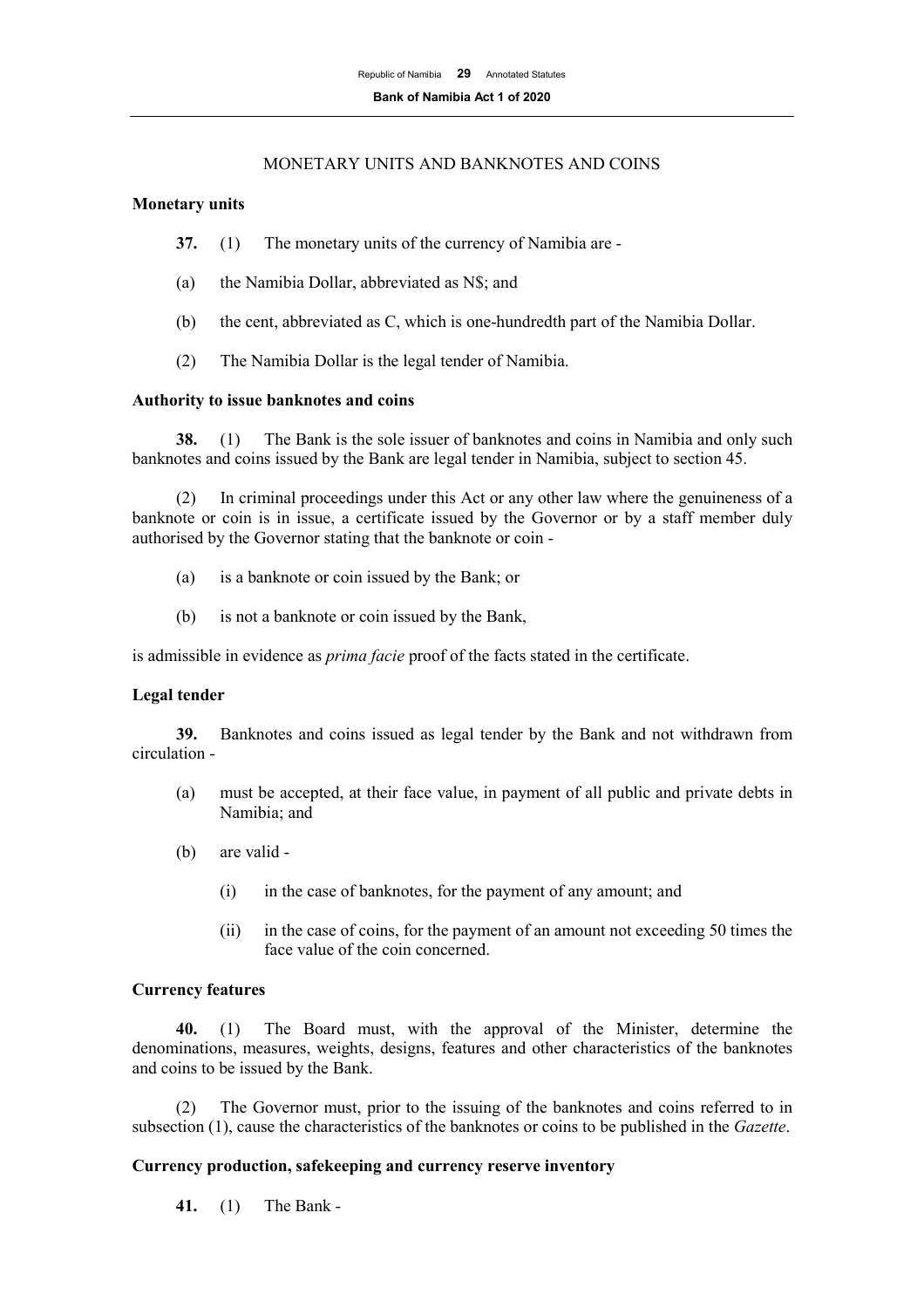- (a) may make arrangements for the
	- (i) printing of banknotes and the minting of coins;
	- (ii) security and safekeeping of unissued banknotes and coins;
	- (iii) custody and destruction of banknotes and coins that are withdrawn from circulation or rejected by the Bank; and
	- (iv) custody and destruction of plates and dyes used in the manufacture of the banknotes or coins, if necessary; or
- (b) may itself exercise or perform the powers or functions contemplated in paragraph (a).

(2) The Bank must directly administer the currency reserve inventory and must ensure the regular supply of banknotes and coins into the Namibian market in order to meet the currency requirement of the economy of Namibia.

## **Accounting of currency issued**

**42.** (1) The aggregate amount of circulating banknotes and coins issued by the Bank must be noted in the accounts of the Bank as a liability of the Bank and the liability may not include banknotes and coins in the currency reserve inventory.

The cost of printing banknotes and minting coins must be amortised over the period that the banknotes and coins are issued and that period may not exceed five years.

#### **Withdrawal of banknotes and coins from circulation**

**43.** (1) The Bank may withdraw banknotes or coins from circulation and may issue banknotes or coins of an equivalent amount in exchange for the banknotes and coins that has been withdrawn from circulation.

#### **[The verb "has" should be "have" to be grammatically correct.]**

(2) For the purposes of withdrawing banknotes or coins from circulation, the Governor must, with the approval of the Board, by notice in the *Gazette*, specify -

- (a) the date on which the notice comes into operation;
- (b) the banknotes or coins that are to be withdrawn from circulation;
- (c) the period during which the banknotes or coins to be withdrawn from circulation may be exchanged as legal tender;
- (d) the reason for the withdrawal of the banknotes or coins; and
- (e) the offices of the Bank or its agents at which the banknotes or coins to be withdrawn from circulation are to be surrendered.

(3) The banknotes or coins withdrawn from circulation under this section cease to be legal tender in Namibia with effect from the date immediately following the expiry of the period contemplated in subsection (2)(c).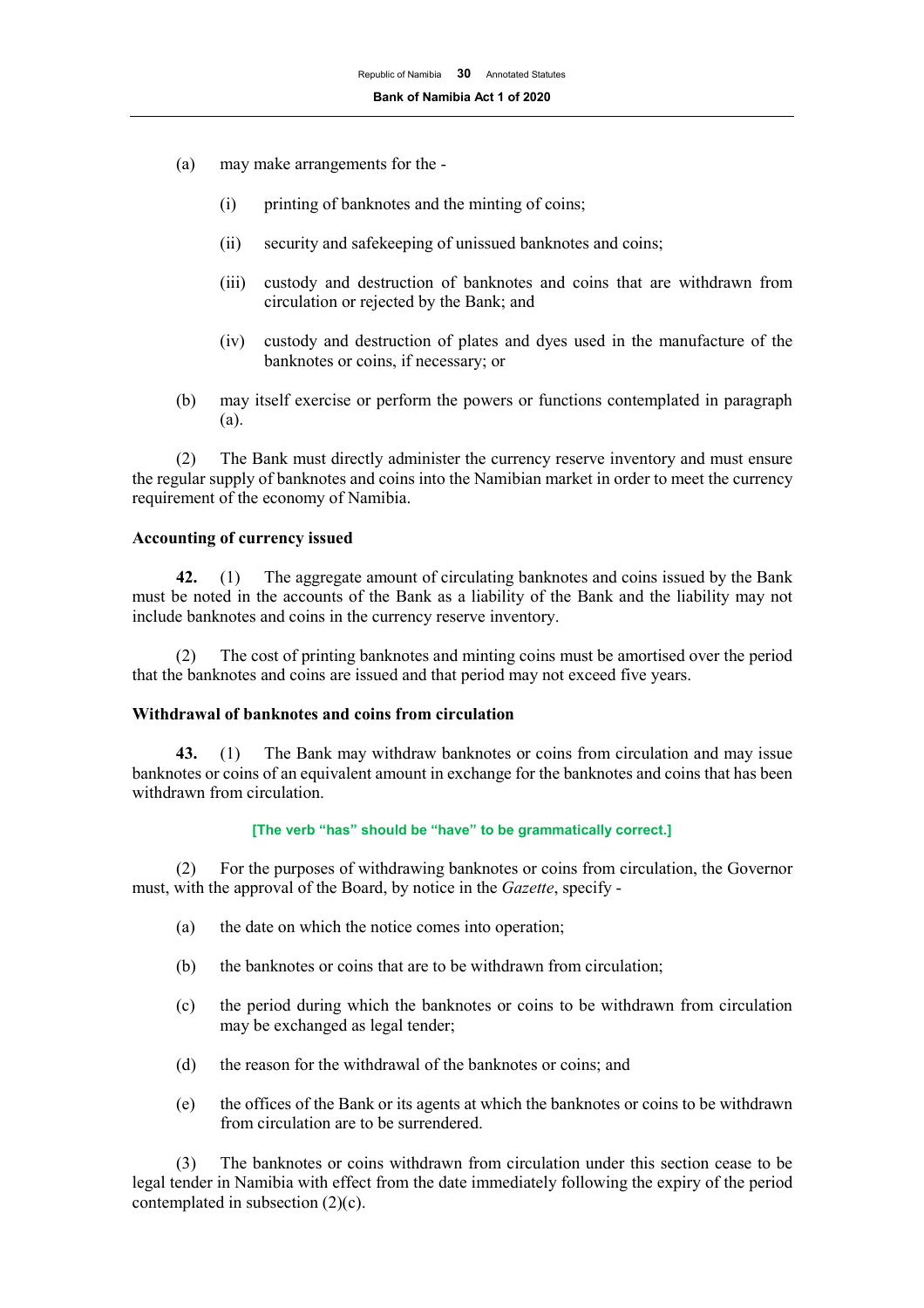(4) Despite subsection (3), the Bank may, after the expiry of the period contemplated in subsection  $(2)(c)$ , continue to exchange withdrawn banknotes or coins as legal tender for such period and at such value as the Governor, with the approval of the Board, may determine by notice in the *Gazette*.

## **Exchange of banknotes and coins**

**44.** (1) For the purposes of this section, "mutilated currency" means currency that is damaged or that has lost its security features, and includes currency that is soiled, defaced, illegible, perforated or mutilated in any other way.

(2) Subject to subsection (3), a person may surrender a mutilated currency to the Bank or to its agent and the Bank or its agent may on demand by, and without any charge to, the person exchange the banknote or coin with a banknote or coin of equivalent value.

#### **[The word "a" before the phrase "mutilated currency" is superfluous.]**

(3) The Bank or its agent is not obliged to exchange any banknote or coin that has been perforated, cut, clipped, broken or that has been privately marked or that shows signs of nonmonetary use or the design of which is not distinguishable.

(4) The Bank or its agent may not compensate a person for a banknote or coin that is lost or stolen, unless -

- (a) in respect of matters in which the Bank has expressly undertaken liability; or
- (b) the Bank, its staff members or any other person exercising or performing any power or function in terms of the Act acted negligently.

## **South African Rand to continue as legal tender**

**45.** (1) Despite sections 37 and 38, the banknotes and coins issued by the South African Reserve Bank and serving as legal tender in the Republic of South Africa continue to serve as legal tender in Namibia until a date to be determined by the Minister by notice in the *Gazette*.

(2) Despite subsection (1), a person who continues to hold the banknotes or coins referred to in that subsection after the date determined by the Minister under that subsection may, within two years from that date or within such longer period as the Minister may determine and specify in the notice in the *Gazette*, exchange such banknotes or coins for banknotes or coins issued by the Bank at such rate as the Bank may determine.

(3) For the purposes of subsection (1), the banknotes and coins referred to in that subsection are, until the date determined under that subsection, considered to be banknotes and coins of the Bank.

(4) The Minister may after consultation with the Bank take such measures as he or she may consider appropriate in respect of the continued participation of Namibia in the arrangements of the common monetary area.

#### CHAPTER 8 RELATIONSHIP WITH GOVERNMENT

## **Fiscal advisor to Government**

**46.** (1) The Bank is the fiscal advisor to the Government.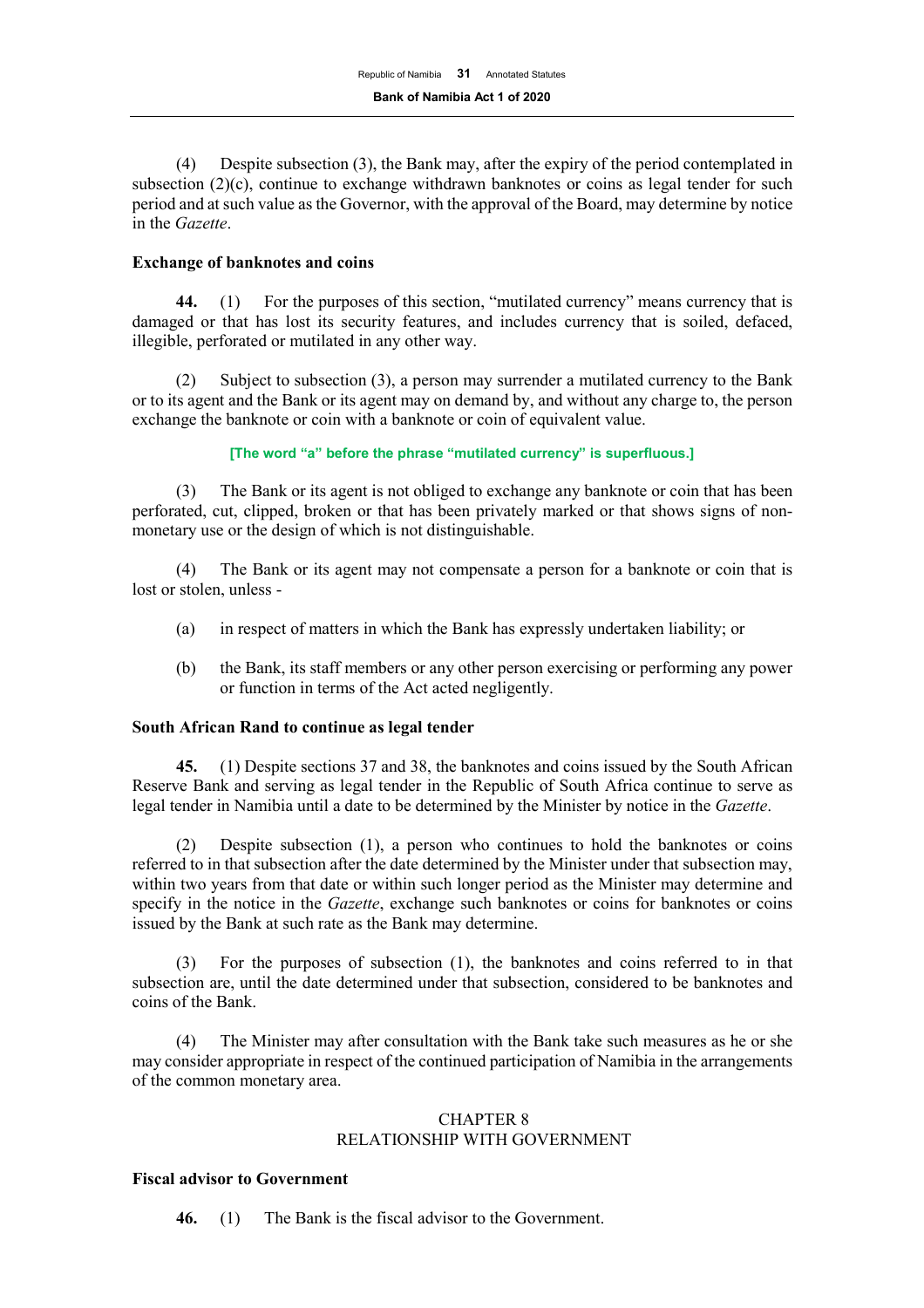- (2) The Bank must furnish the Minister with reports on -
- (a) any economic or financial matter within the competence of the Bank which the Minister may refer to the Bank for investigation or advice; and
- (b) any matter which in the view of the Board is likely to affect the achievement of its objects or the performance of its functions under this Act.

(3) The Bank may on its own initiative or as the Minister may request express its views on the preparation of the budget of the Government.

#### **Official depository to Government**

**47.** (1) The Bank is the official depository of the funds of the Government and receives, disburses money and keeps accounts on behalf of the Government.

(2) Despite subsection (1), the Government may maintain accounts with, and use the services of, any other banking institution and the arrangements for maintaining such accounts and the use of such services may be made by the Bank on the request of the Minister.

(3) The terms and conditions for the maintenance of accounts at the Bank or at other banking institutions must be agreed on between the Minister and the Governor.

#### **Fiscal agent**

- **48.** The Bank -
- (a) is the fiscal agent for the Government; and
- (b) if designated in writing by the Minister, may serve as a depository or financial intermediary for any international financial institution of which Namibia is a member.

#### **Lending to Government**

**49.** Subject to section 50, the Bank may grant loans to the Government on such terms and conditions as the Board and the Minister may agree on, including loans for the purposes of paying subscriptions fees or any other fees or other financial obligations of the Government arising from or incidental to -

- (a) the membership of Namibia in any of the international banks or international financial organisations;
- (b) the participation of Namibia in any of the international banks or international financial organisations; or
- (c) any transaction or operation in connection with the international banks or international financial organisations,

but such loan must be repaid by the Government to the Bank within six months from the date on which the loan is granted.

#### **Limitations on lending to Government**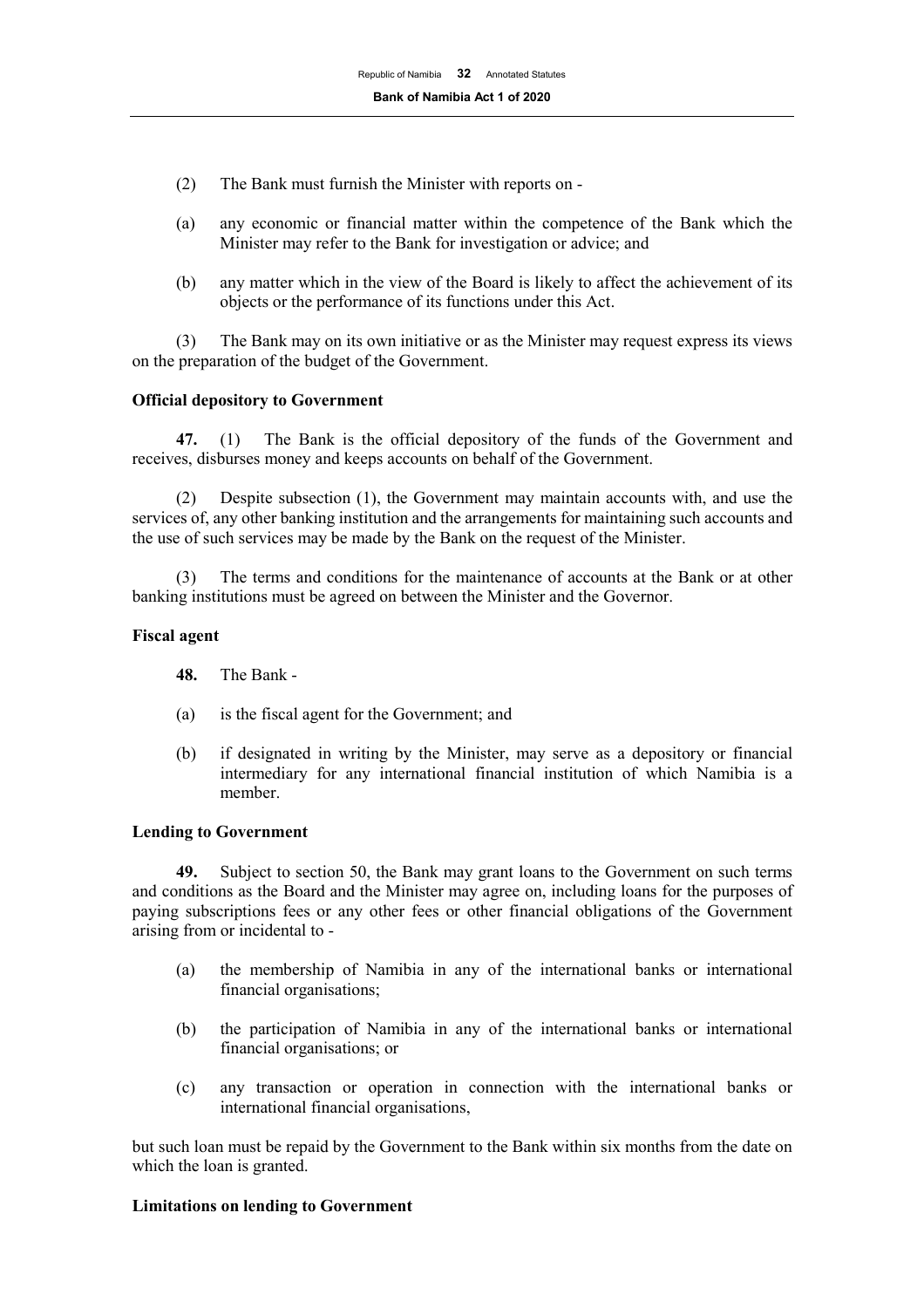**50.** (1) For the purposes of this section, "revenue" includes loans, grants or other forms of economic aid obtained or received by the Government.

(2) The Bank may not -

(a) lend loans to the Government, except in accordance with section 49; or **[The redundant phrase "lend loans" was perhaps intended to be "make loans" or "lend funds".]**

(b) acquire securities from the Government, except -

- (i) in accordance with section 52, 58 or  $64(3)$ ; or
- (ii) in the course of satisfaction of debts due to the Bank by the Government.
- (3) The -
- (a) total outstanding loans from the Bank to the Government in terms of section 49; and
- (b) holding of securities purchased or acquired under section 52 or  $63(1)(c)$  by the Bank,

may not exceed five percent of the average annual ordinary revenue of the Government for the three financial years immediately preceding, but if the State accounts for the latest completed financial year are not yet available, the official estimates of ordinary revenue of the Government for that year may be used in the computation of the average.

(4) Despite subsection (3) but subject to section 49, the Board may, in exceptional circumstances, authorise the Bank to allow the total of outstanding loans referred to in that subsection to increase to an amount not exceeding 10 percent of the average annual ordinary revenue contemplated in that subsection.

(5) If the Bank is of the view that the lending limitation referred to in subsection (3) is about to be exceeded, the Bank must submit to the Minister a report containing -

- (a) the outstanding loans, credit facilities and securities of the Government held by the Bank;
- (b) the cause that may lead to the limitation to be exceeded; and
- (c) the recommendations the Bank considers appropriate to contain or otherwise remedy the situation.

(6) If the limitation referred to in subsection (3) is exceeded up to the 10 percent under subsection (4), the Bank must continue to make such reports and recommendations to the Minister, as the Board may consider appropriate in order to remedy the situation and avoid its recurrence in the following financial year.

#### **Foreign borrowing by Government and statutory bodies or institutions**

**51.** (1) If the Government, a statutory body or an institution established by or under any law intends to borrow from any source in a foreign country, the Government, statutory body or institution must -

(a) before entering into any commitment to borrow any foreign currency from such source, consult the Bank regarding the terms and conditions and financial expediency of the intended borrowing; and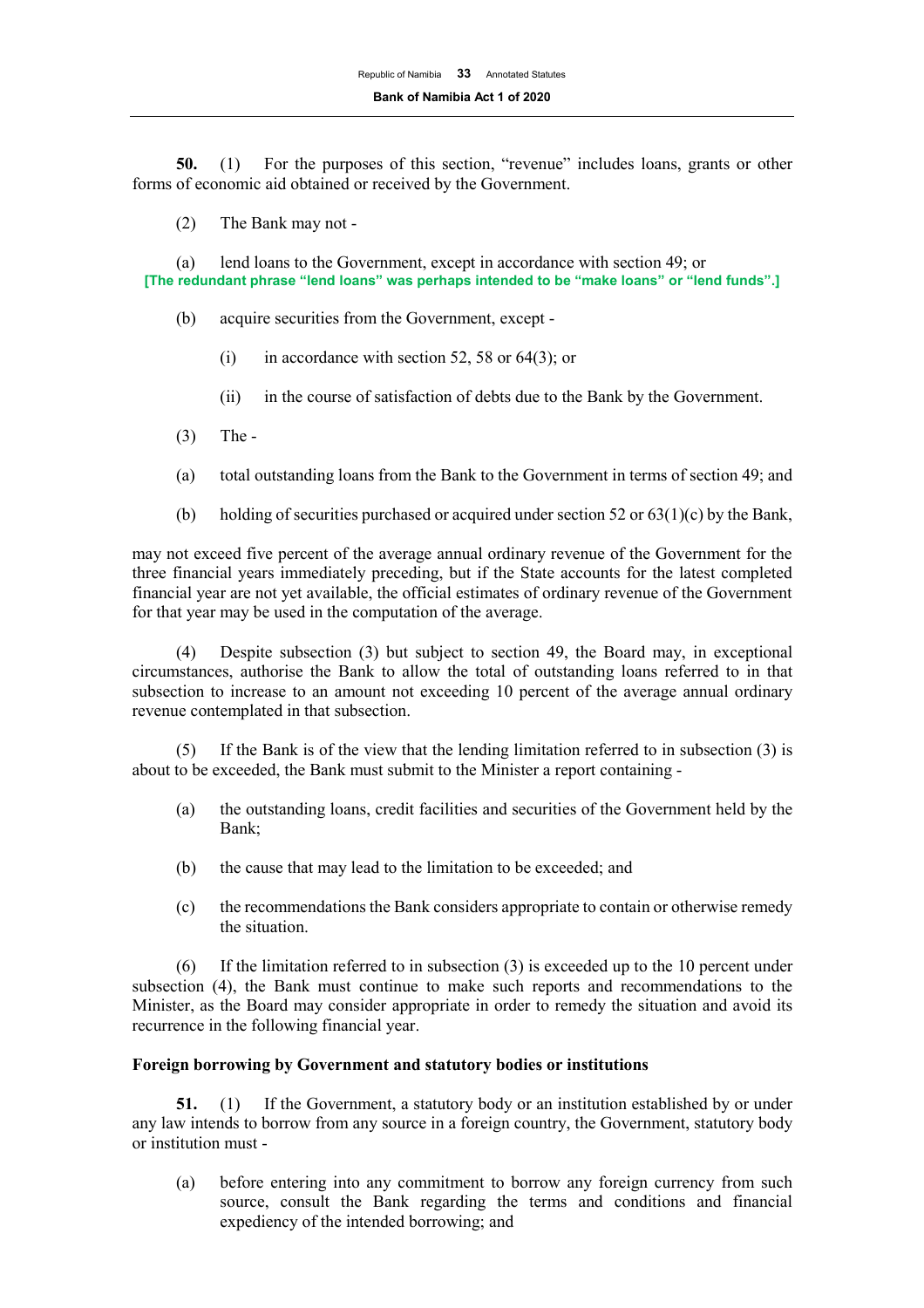(b) after entering into such commitment to borrow, promptly in writing notify the Bank of the terms and conditions of such borrowing.

(2) If the Bank is of the view that the intended borrowing is financially or economically inappropriate or inexpedient for the prevailing economic conditions after being consulted in terms of subsection (1)(a), the Bank -

- (a) must report the matter to the Minister; and
- (b) may recommend to the Minister such measures as the Bank may consider necessary to remedy the situation.

#### **Acquisition of securities issued or guaranteed by Government**

**52.** (1) In the implementation of monetary policy or the development of financial markets, the Bank may operate in the open market by purchasing and selling debt securities issued or guaranteed by the Government.

(2) The Bank may purchase, for its own account, debt securities issued by the Government other than in accordance with subsection (1), but such purchases must be treated as Bank advances to the Government and is subject to the limits contemplated in section 50.

#### **Management and issuance of public debts**

**53.** (1) If authorised by the Minister or by any law and on such terms and conditions as may be agreed on between the Minister and the Board, the Bank acts -

- (a) as an agent for the Government in the payment of interest, principal debt and any debt related expenses in respect of the issue and management of the public debt of Namibia; and
- (b) as an agent for the issuing of public debt securities in local and international markets with such agents as the Minister may authorise.

(2) When authorised by the Minister, the Bank may take any action necessary to develop and deepen the public debt securities market, including securities issued by other government entities.

#### **Agent for administration of exchange control**

**54.** (1) The Bank acts as agent for the Government in exercising and performing the powers and functions relating to any exchange control that the Minister may assign or delegate to the Bank under the Currency and Exchanges Act.

(2) The Bank, with the approval of the Minister, may delegate or assign any of the powers or functions referred to in subsection (1) to an authorised dealer for operational purposes and in accordance with such conditions as the Bank may impose.

## **Consultation and exchange of information**

**55.** (1) Without prejudice to the powers of the Bank to formulate and implement monetary policy, the Bank and the Minister must consult each other regularly in order to ensure co-ordination between monetary and fiscal policies.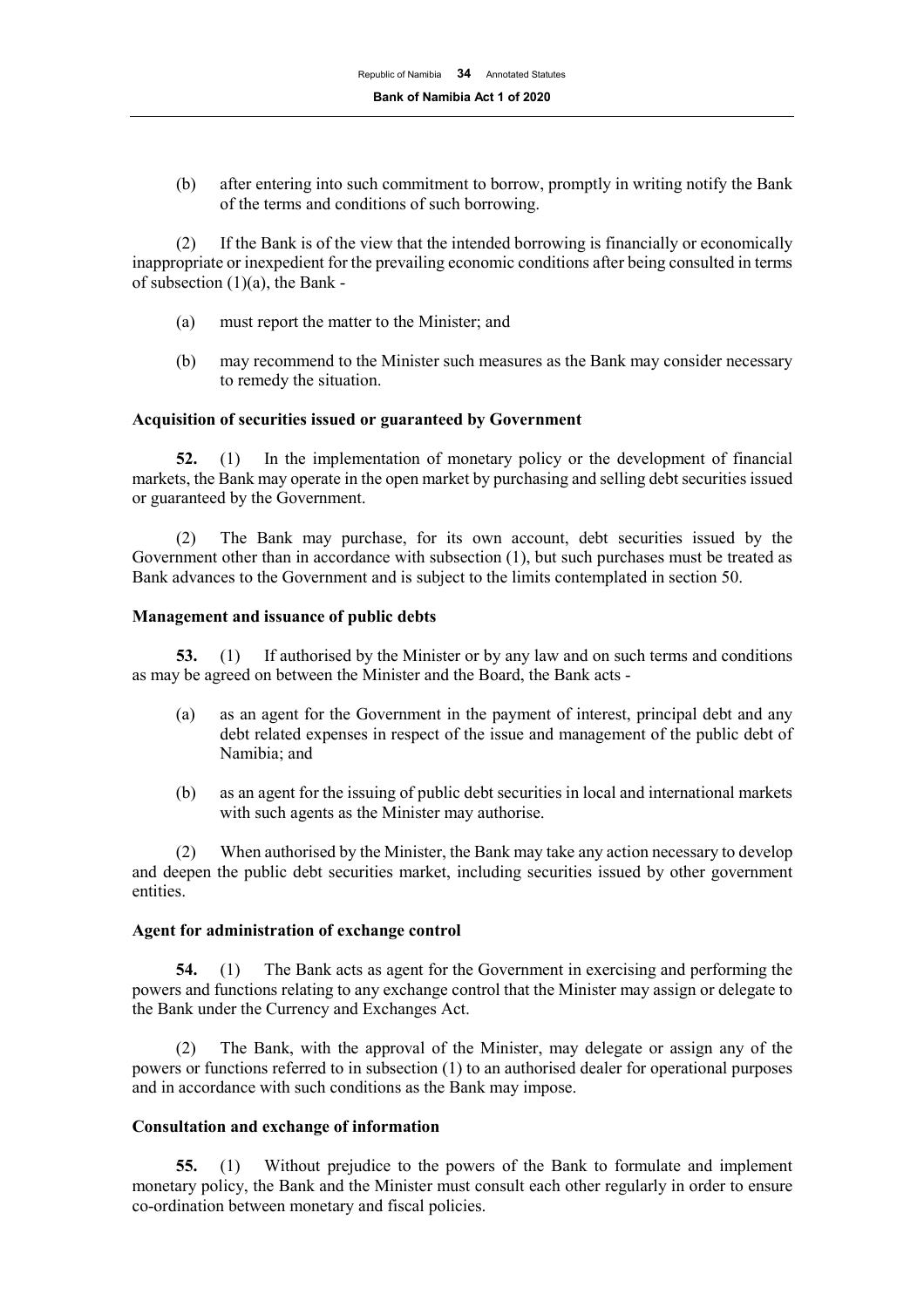(2) Any office, ministry or agency of the Government, any Government institution or any person doing business in Namibia must furnish the Bank with any financial or economic information or documentation as the Bank may request for the purpose of exercising or performing its powers or functions under this Act.

(3) A person who contravenes or fails to comply with that subsection, commits an offence and on conviction is liable to a fine not exceeding N\$100 000 or to imprisonment for a period not exceeding five years or both to such fine and such imprisonment.

#### CHAPTER 9 RELATIONSHIP WITH BANKING INSTITUTIONS AND OTHER FINANCIAL INSTITUTIONS

#### **Lender of last resort**

**56**. The Bank may, if the Board considers it necessary for the purposes of maintaining a sound financial system, act as a lender of last resort to the account holders on such terms and conditions as the Board may determine.

#### **Banker to banking institutions and other account holders**

- **57.** (1) The Bank may -
- (a) open bank accounts, other than bank accounts referred to in section 59, for; and
- (b) accept deposits in local and foreign currency from,

banking institutions and other account holders doing business in Namibia on such terms and conditions as the Bank may determine.

The Bank may not open a bank account for a person, body or institution not registered as a banking institution, without the approval of the Minister.

#### **Accommodation of account holders**

**58.** (1) The Bank may, subject to such terms and conditions as the Board may determine, purchase from, sell to, discount or rediscount for the account holders -

- (a) bills of exchange or promissory notes which
	- (i) are drawn for a bona fide commercial purpose;
	- (ii) bear two or more authorised signatures of which at least one is that of a banking institution; and
	- (iii) mature within 183 days from the date of acquisition of the bills of exchange or promissory notes by the Bank;
- (b) treasury bills or other securities issued or guaranteed by the Government which form part of a public issue;
- (c) securities issued by the Bank under section 7; and
- (d) such negotiable instruments, security bonds or debentures as the Board may, with the approval of the Minister, determine and designate by notice in the *Gazette*.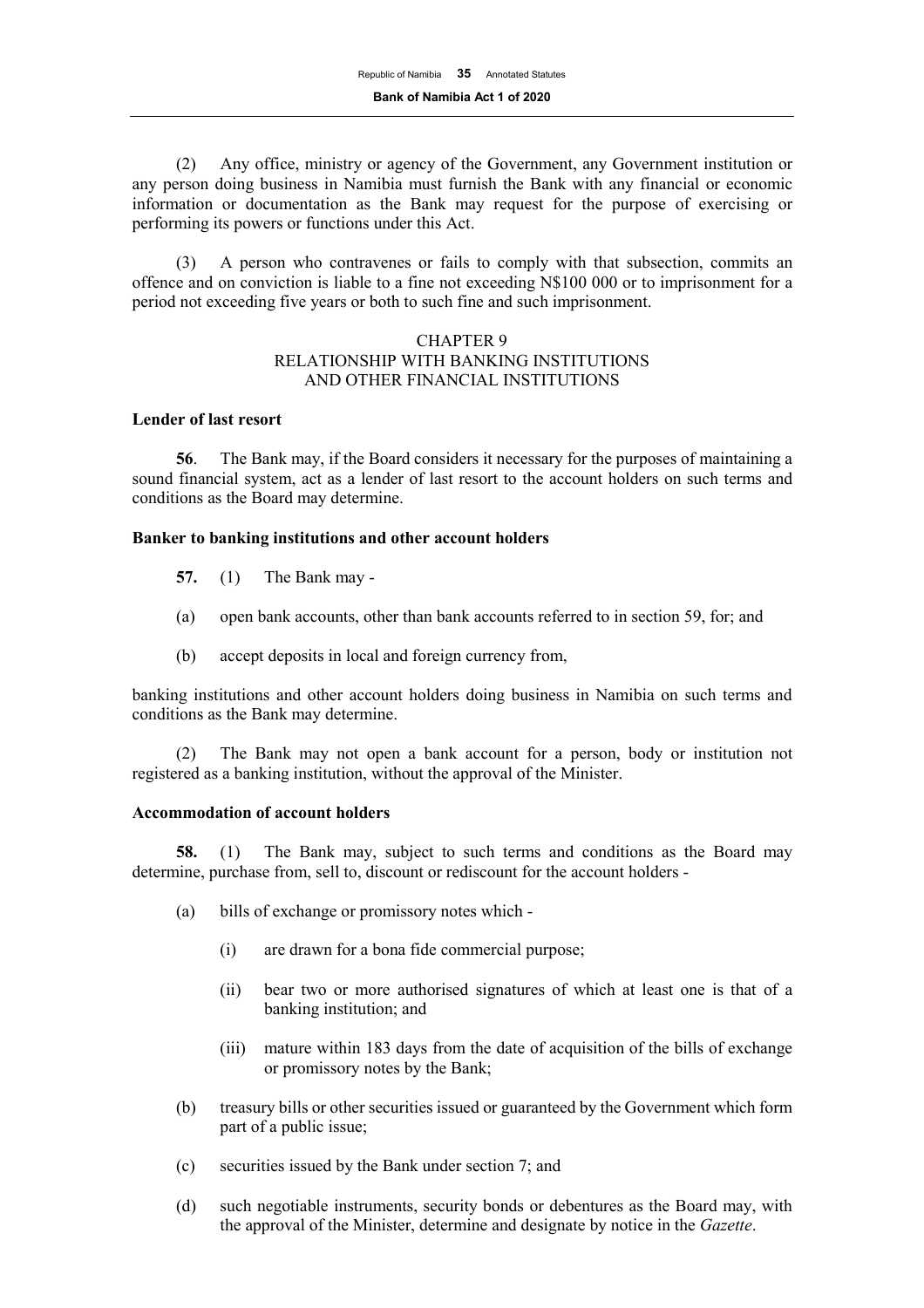(2) The Bank may, on such terms and conditions as the Board may determine, grant to the account holders advances that are secured by an instrument referred to in subsection (1) for a period not exceeding six months.

(3) Despite subsection (2), the Bank may, on such terms and conditions as the Board may determine, grant to an account holder a loan which is secured by assets other than those referred to in that subsection, if in the view of the Board the loan is necessary to meet the liquidity requirements of that account holder.

#### **Minimum reserve requirement for banking institutions**

**59.** (1) Every banking institution must maintain an account with the Bank in which the banking institution must maintain a minimum reserve balance for purposes of marginal required reserves against deposits and other similar liabilities of the banking institutions that may be specified in a determination.

(2) The minimum reserve balance referred to in subsection (1) must be determined by the Bank by way of a determination.

(3) The required minimum reserve referred to in subsection (1) is maintained by a banking institution by -

- (a) way of cash holding by a banking institution in an account referred to in that subsection;
- (b) way of deposit or electronic transfer to the minimum reserve held by the Bank in an account referred to in that subsection; or
- (c) such other manner or proportion as the Bank may specify in the determination.

(4) The Bank may, in the determination referred to in subsection (2), specify the minimum reserve ratio based on the average total deposits or liabilities held by a banking institution and may specify the method of computation of the ratio, except that -

- (a) the minimum reserve ratio must be uniform for all banking institutions in the same class but the ratio may differ between different classes of banking institutions; and
- (b) any change in the required minimum reserve ratio is effective only after reasonable notice has been communicated to a banking institution.

(5) The minimum required reserves held by the Bank may be used by a banking institution to settle balances among banking institutions as may be facilitated by the Bank, except that the usage of the minimum required reserve must be repaid by the banking institution within the period specified by the Bank.

The Bank may impose on a banking institution that fails to maintain the minimum required reserves in the required reserve ratio a penalty rate specified in the determination on the amount of the shortfall.

## CHAPTER 10

# EXCHANGE RATE REGIME, MAINTENANCE OF INTERNATIONAL RESERVES AND REVALUATION RESERVE ACCOUNT

#### **Exchange rate regime**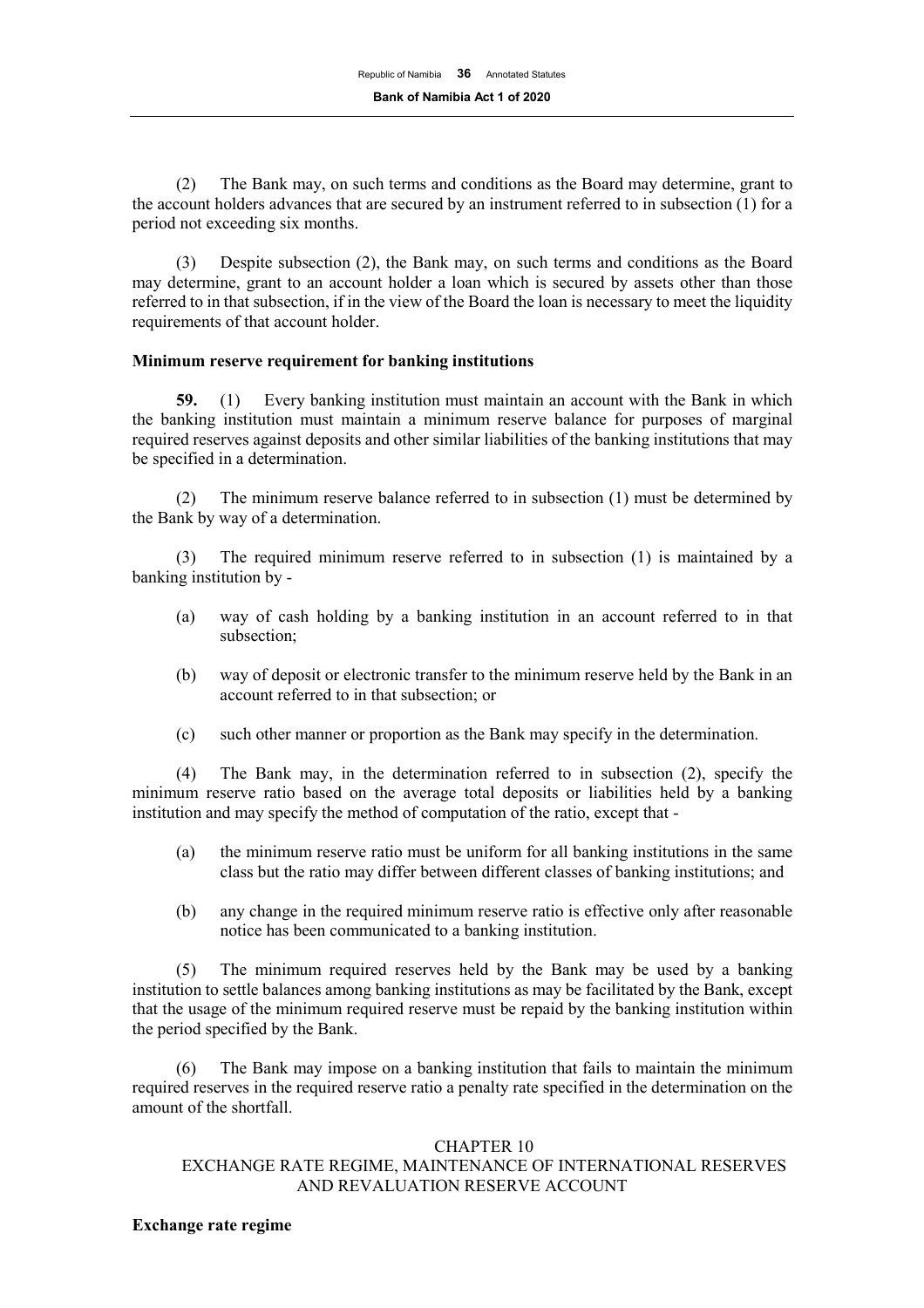**60.** (1) Without prejudice to the provisions of this Act, the exchange rate regime must be formulated by the Government after consultation with the Bank with due regard to any obligations arising under any international monetary agreement which is binding on Namibia.

(2) The Bank is responsible for the implementation of the exchange rate regime in cooperation with the Government and any other relevant agencies.

## **Maintenance of official international reserves**

- **61.** The Bank -
- (a) must hold the official international reserve in any currency or instrument that is approved by the Board;
- (b) must manage the official international reserve of Namibia prudently; and
- (c) is the sole depository of official international reserve but the Bank may designate an agent that may hold the reserves.

#### **Adequacy of official international reserves**

- **62.** (1) The Bank must use its best endeavour to maintain -
- (a) the official international reserves of Namibia at a level that is, in the view of the Board, adequate for the external obligations of Namibia; and
- (b) the confidence among investors and rating agencies of Namibia.

(2) If the official international reserves referred to in subsection (1) are at such a level that the Board considers it to be inadequate, the Board must determine measures in order to grow the international reserves.

(3) If the measures referred to in subsection (2) require the Government support, the Board must submit the measures to the Minister with recommendations that the Board considers necessary to contain or otherwise remedy the situation.

(4) The Minister and the Board must agree on the measures to be undertaken in order to grow the international reserves and if there is any cost involved on the growing of the international reserves such costs are paid by the Government.

#### **[The phrase "on the growing" was perhaps intended to be "in the growing".]**

(5) Until the official international reserves are, in the view of the Board, adequate for the external obligations of Namibia, the Board must continue to submit reports with recommendation to the Minister on how to contain or remedy the situation at intervals not exceeding one month.

**[The word "recommendation" should be "recommendations" (plural).]**

- (6) For the purposes of covering the costs of building the reserves -
- (a) the Bank must open a reserves account to record costs involved in growing the international reserves based on measures agreed on between the Board and the Minister under subsection (4); and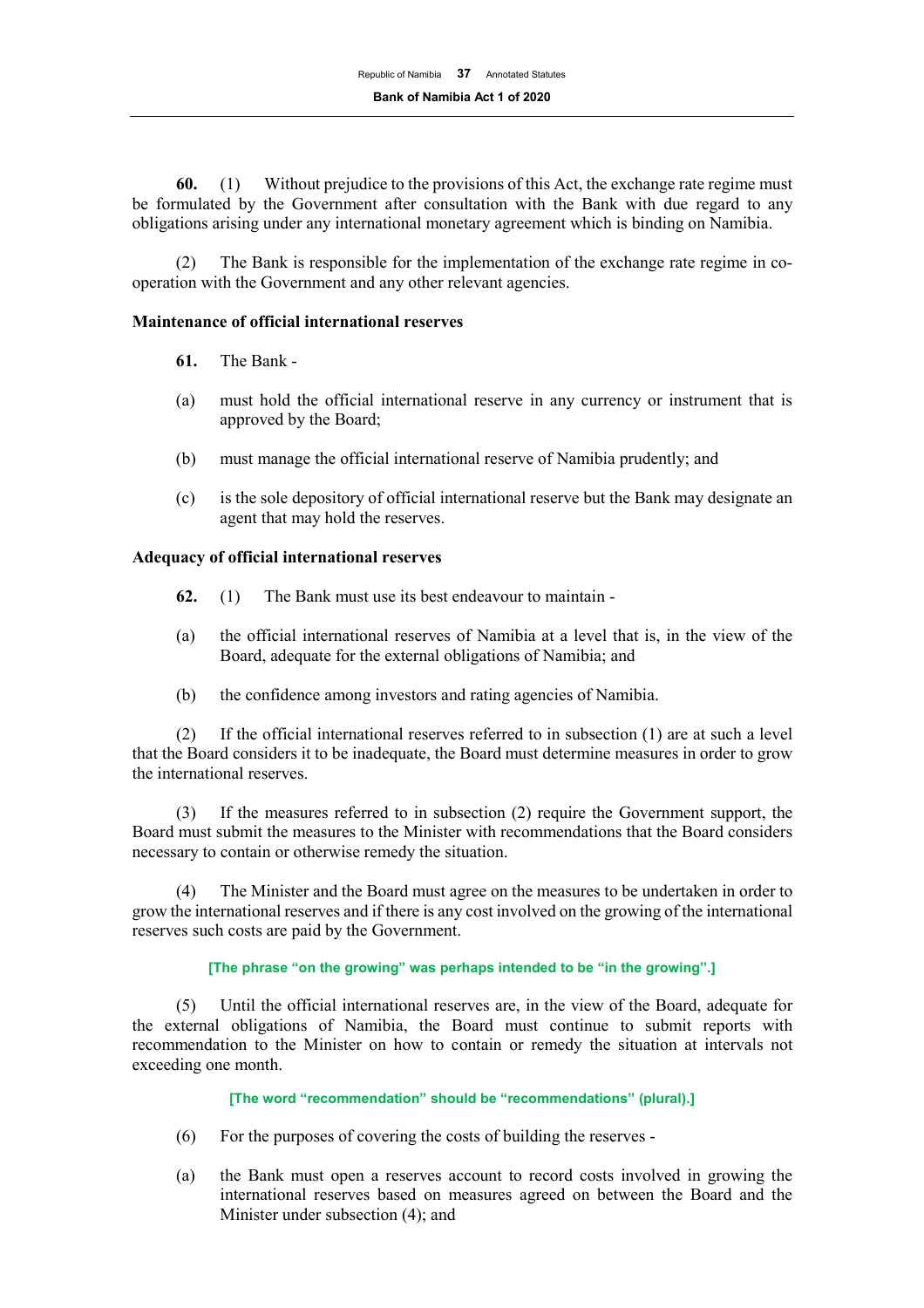(b) the gain or loss on the reserve account referred to in paragraph (a) is charged to the Government.

## A**uthorised transactions in relation to international reserves and limitation on contracting parties**

**63.** (1) Without derogating from the generality of section 62, the Bank may, for purposes of maintaining official international reserves and conducting foreign exchange operations -

- (a) buy, sell or deal in gold coins or bullion or other precious metals;
- (b) buy, sell or deal in foreign exchange using any of the instruments commonly used by central banks;
- (c) purchase and sell securities that have been authorised by the Board;
- (d) open and maintain accounts and act as agent or correspondent for any foreign central bank, monetary authority or any banking institution or other financial institution outside Namibia or any foreign government, agent of such government or any international financial organisation; or
- (e) enter into any other transaction authorised in writing by the Board.

(2) Subject to this Act, the Bank when exercising or performing any power or function under subsection (1) must only deal with -

- (a) the Government or Government institutions;
- (b) banking institutions or other financial institutions in Namibia;
- (c) foreign governments or its agencies;
- (d) international financial organisations;
- (e) central banks or monetary authorities;
- (f) banking institutions or other financial institutions outside Namibia; or
- (g) other institutions or bodies as may be approved by the Board.

#### **Revaluation reserve account**

**64.** (1) At the end of each financial year of the Bank, the Bank must credit the revaluation reserve account with any net gain incurred during that financial year arising from a change in the book value or realised value of assets or liabilities of the Bank denominated in a currency or units of account other than domestic currency, such as gold, special drawing rights and foreign currencies resulting from any change in the value of the currencies or units of account in terms of the Namibian currency.

(2) If the Bank, in any financial year, incurs any net loss arising from the change in value referred to in subsection (1), the net losses are set off against any credit balance in the revaluation reserve account.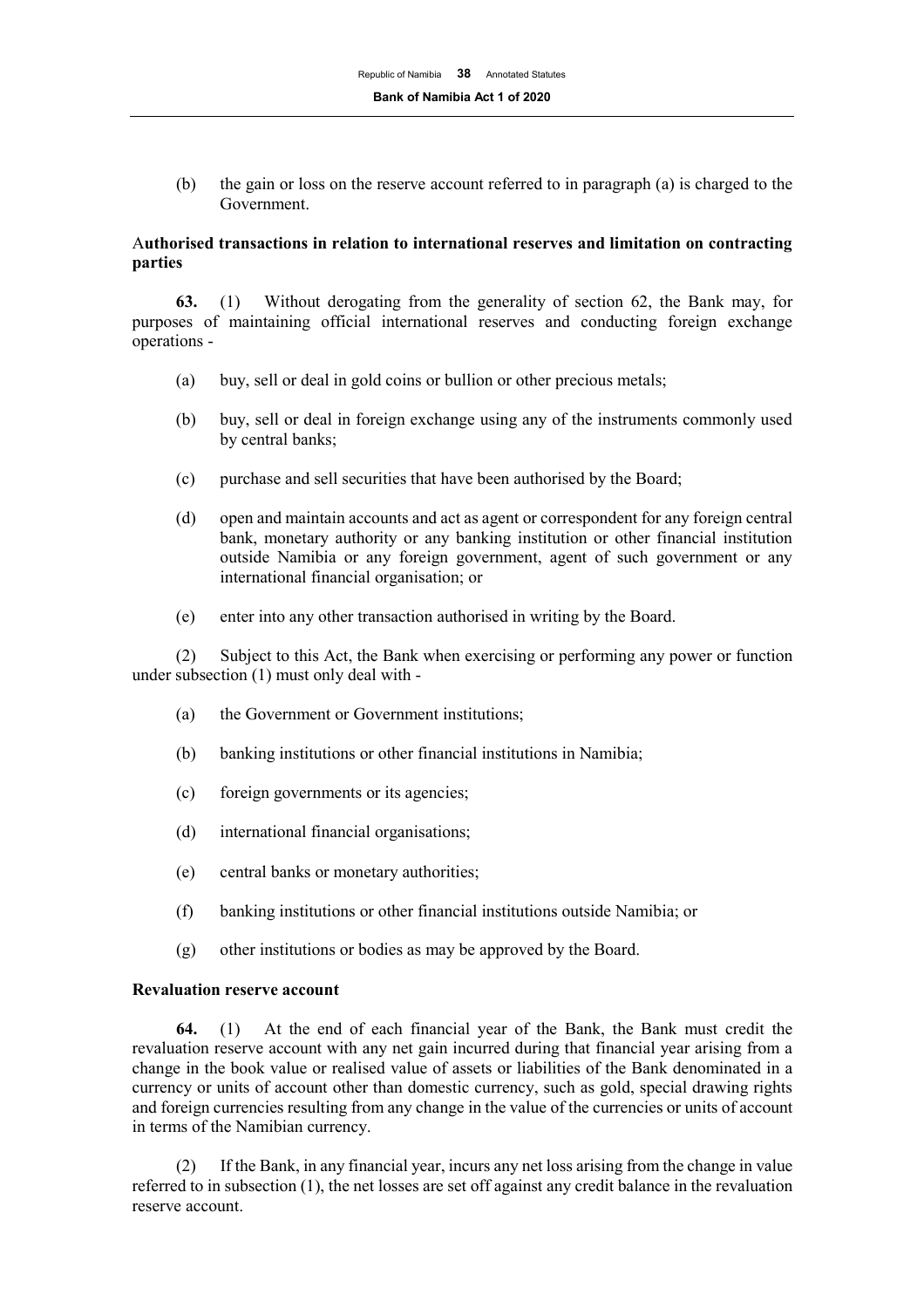(3) If the balance in the revaluation reserve account is insufficient to cover the net losses referred to in subsection (2), the Government must issue to the Bank nonnegotiable securities to the extent of the deficiency on such terms and conditions as the Minister and the Board may agree on.

(4) In the computation of the annual net profit of the Bank, the Bank may not include in the net profit of the Bank the net gain referred to in subsection (1) or the net loss referred to in subsection (2).

(5) Any credit balance in the revaluation reserve account at the end of each financial year of the Bank may be used to redeem any securities issued and outstanding under subsection (3).

(6) The Bank may not credit or debit the revaluation reserve account, except in accordance with this section.

(7) To comply with the requirements of international financial reporting standards, revaluation gain or loss is charged to the income statement of the Bank and then transferred to the revaluation reserve account, but the distributable profit or loss of the Bank does not include the revaluation gain or loss.

## CHAPTER 10 ACCOUNTS AND REPORTING REQUIREMENTS

## **Financial year**

**65.** The financial year of the Bank begins on 1 January and ends 31 December each year.

## **Accounts and audit**

**66.** (1) Subject to subsection (2), the Board must appoint a person registered as an accountant and auditor under the Public Accountants' and Auditors' Act to annually audit the books of accounts of the Bank, and the Bank may from time to time appoint a different accountant and auditor to audit the books of accounts of the Bank.

(2) Without prejudice to subsection (1), the Minister may, if there are reasonable grounds to do so, direct that the Auditor-General investigate into and report on the accounts of the Bank or any matter relating to the affairs of the Bank and the Bank must provide the Auditor-General with information or facilities that the AuditorGeneral may request.

(3) The report of the Auditor-General referred to in subsection (2) must be in accordance with the directives of the Minister and in accordance with accounting practise relevant to central banking and must be submitted to the Minister.

#### **[The word "practice" (used here in its noun form) is misspelt in the** *Government Gazette***, as reproduced above.]**

## **Annual report**

- **67.** (1) The Bank must within three months after the end of a financial year -
- (a) submit to the Minister a copy of its annual report, including
	- (i) a copy of the annual accounts of the Bank certified by the accountants and auditors referred to in section 66;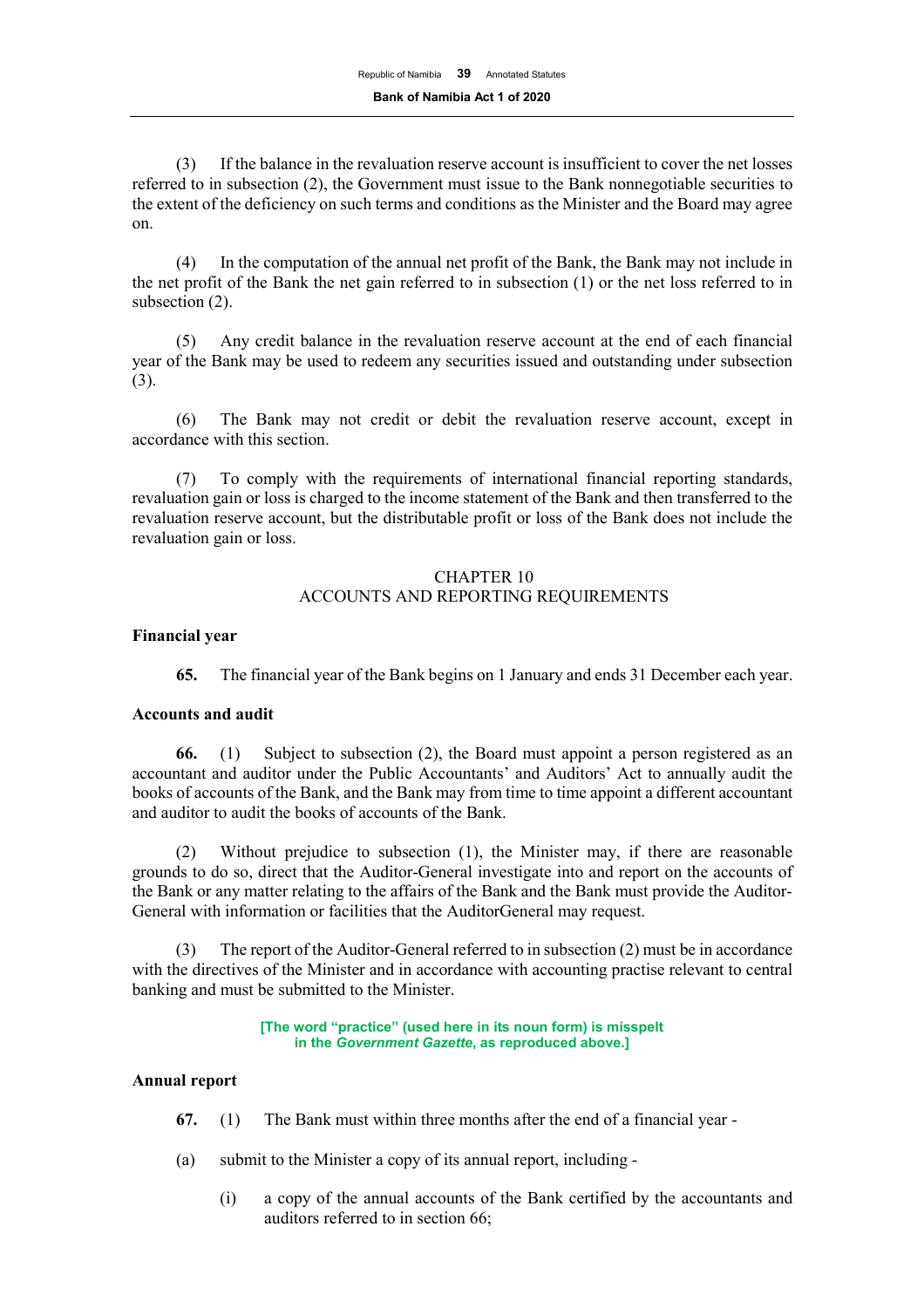- (ii) a report on the operations of the Bank during that financial year; and
- (iii) a report on the state of the economy and the conduct of monetary policy; and
- (b) publish its annual report in print or electronic format.

(2) The Minister must, within 30 days after receipt of the report, table the annual report of the Bank before the National Assembly if the National Assembly is in ordinary session, or if it is not in ordinary session within 14 days after the commencement of its next ordinary session.

#### **Report to National Assembly**

**68.** The Governor must appear before the relevant standing committee of National Assembly at least once a year and at any other time as the standing committee or the Governor may request to report on the current operations and affairs of the Bank, the state of the economy, the conduct of monetary policy or any other matter.

#### **Monthly returns**

**69.** (1) The Bank must within 15 business days after the last business day of each month -

- (a) prepare and publish in the *Gazette* a return of assets and liabilities of the Bank as at the close of business on that day; and
- (b) deliver a copy of the return referred to in paragraph (a) to the Minister.

(2) The return referred to in subsection  $(1)(a)$  must be signed by the Governor and the chief financial officer of the Bank.

#### CHAPTER 12

## DETERMINATION OF NET PROFITS, APPROPRIATION OF NET PROFITS AND RESERVE ACCOUNTS

## **Determination of net profits**

**70.** The net profit of the Bank for each financial year must be determined in accordance with the international financial reporting standards relevant for central banks after making provisions for operational expenses of the Bank for that financial year and after providing for -

- (a) bad and doubtful debts and depreciation of assets;
- (b) contributions to funds, gratuities or other pension benefits for the staff members;
- (c) costs of issuing banknotes and coins;
- (d) any gains or losses referred to in section 64(4);
- (e) any realised and unrealised gains or losses resulting from the valuation of financial assets against market prices at the end of the year; and
- (f) with the approval of the Minister, any other items that the Board considers necessary.

## **Appropriation of net profits**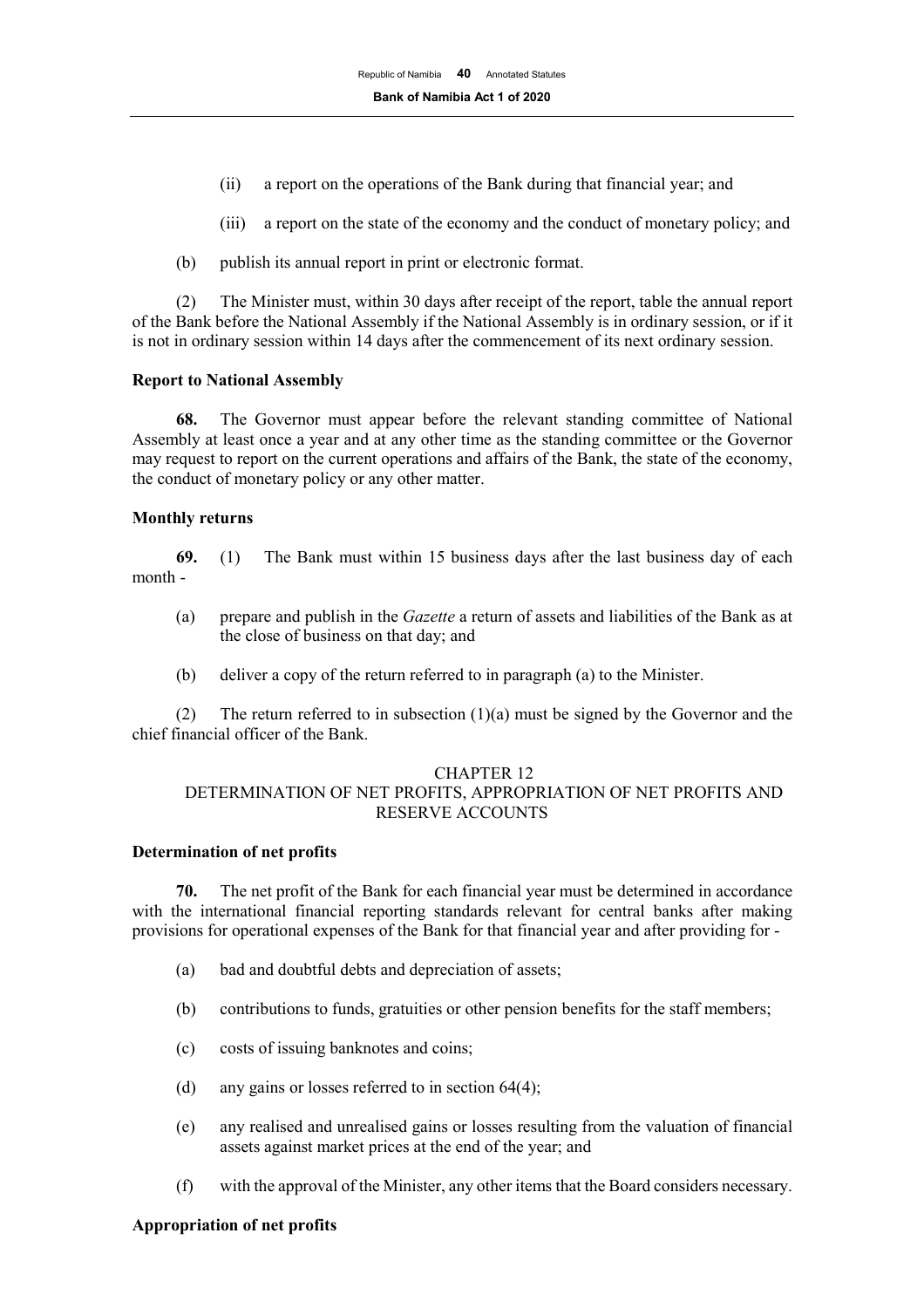**71.** (1) At the end of each financial year, an amount equal to the net gains or losses referred to in section 64 incurred during that financial year as reflected in the income statement of the Bank must be allocated to the revaluation reserve account in accordance with that section.

(2) The Bank must establish an unrealised gains reserve account and the Bank must, at the end of each financial year of the Bank, allocate an amount equal to the unrealised gains referred to in section 70 resulting from the valuation of financial assets against market prices at the end of that financial year as reflected in the income statement of the Bank.

(3) Any unrealised losses resulting from the valuation of financial assets against market prices must remain a direct charge against the net profit of the Bank as determined under this section.

(4) The unrealised gains of a particular financial asset that are credited to the unrealised gains reserve account referred to in subsection (2), are offset against the final selling price of that financial asset.

(5) After the deductions under subsections (1) and (2) are made, the Bank must distribute the balance of the net profit remaining for the financial year as follows -

(a) if at the close of a financial year the funds in the general reserve account are less than 50 percent of the of the paid up capital of the Bank, the Board must credit -

**[The phrase "of the" is repeated in the** *Government Gazette***, as reproduced above.]**

- (i) not less than 30 percent of the net profits of the Bank for that financial year to the general reserve account; and
- (ii) not less than 25 percent of the net profits of the Bank for that financial year to the State Revenue Fund;
- (b) the Board may, after the credits to the general reserve account and State Revenue Fund are made in accordance with paragraph (a), transfer from the balance of its net profit such amount of money to -
	- (i) the general reserve account;
	- (ii) any other reserve account established under section 72(2); or
	- (iii) the State Revenue Fund, as it may determine after consultation with the Minister; and
- (c) if at the close of a financial year the funds in the general reserve account are more than 50 percent of the paid up capital of the Bank, the Board must credit -
	- (i) not less than 25 percent of the net profits of the Bank for that financial year to the general reserve account; and
	- (ii) not less than 30 percent of the net profits of the Bank for that financial year to the State Revenue Fund.

(6) The Bank may not distribute any profit if the Board is of the view that the assets of the Bank are or will be less than the sum of its liabilities and paid-up capital after the distribution.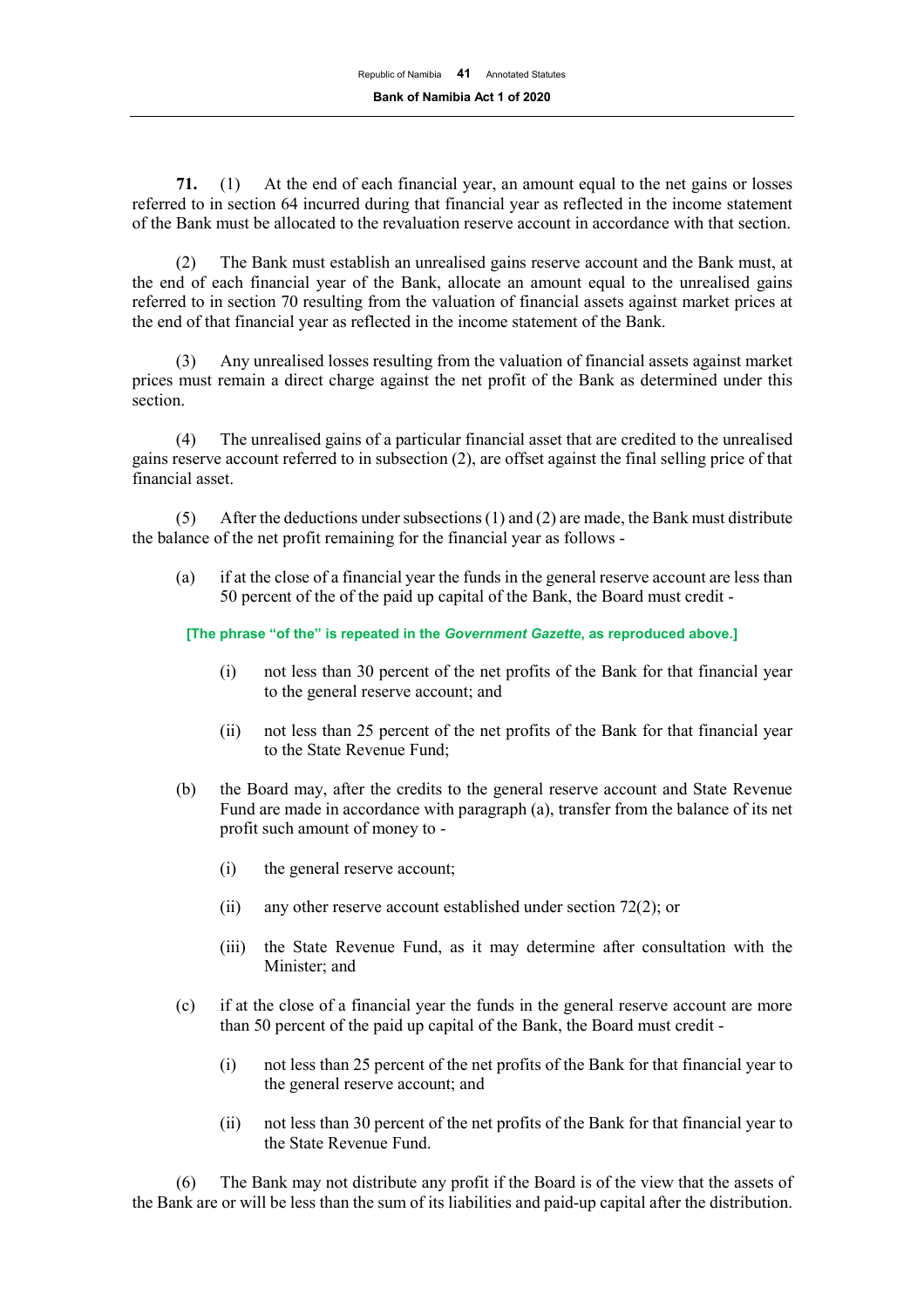#### **General reserve account and other reserve accounts**

**72.** (1) The Bank must establish and manage a general reserve account which may only be used to -

- (a) increase the paid-up capital of the Bank;
- (b) offset losses sustained by the Bank during a financial year;
- (c) fund a reserve account established under section  $73(1)(a)$ ; or
- (d) redeem any securities issued by the Bank pursuant to section 7.

(2) The Board may, with approval of the Minister, establish and manage other reserve accounts for specified purposes.

#### CHAPTER 13 GENERAL PROVISIONS

#### **Developmental role of Bank**

**73.** (1) Subject to subsection (2) and in order to achieve its object, the Bank may, with the approval of the Minister -

- (a) establish one or more reserve accounts under this Act as may be necessary for the purpose of promoting or financing economic development in Namibia;
- (b) establish, acquire, hold or sell shares in companies or other body corporates set up for the purpose of promoting economic and financial market development in Namibia and in particular for the achievement of an effective money markets, securities markets, financial inclusion, financial stability, consumer credit, industrial credit, venture capital, long-term credit, savings institutions and other financial and investment services institutions; or
- (c) grant advances or loans, with or without security as the Minister may approve, to companies or other body corporates set up for the purpose of promoting economic development in Namibia, including such companies or other body corporates established, acquired or held pursuant to paragraph (b).

(2) The powers referred to in subsection (1) may only be exercised for the development or promotion of projects, institutions or facilities -

- (a) in the financial sector of the economy; and
- (b) in those areas where the Government, Government institutions or the private sector have not adequately met the needs of the financial sector of the economy of Namibia.

#### **Exemption from taxation**

**74.** The Bank is exempted from the payment of any tax on its income or payment of stamp duty, transfer duty and any duty or tax in respect of the importation of the banknotes or coins.

#### **Restrictions on use of name of Bank**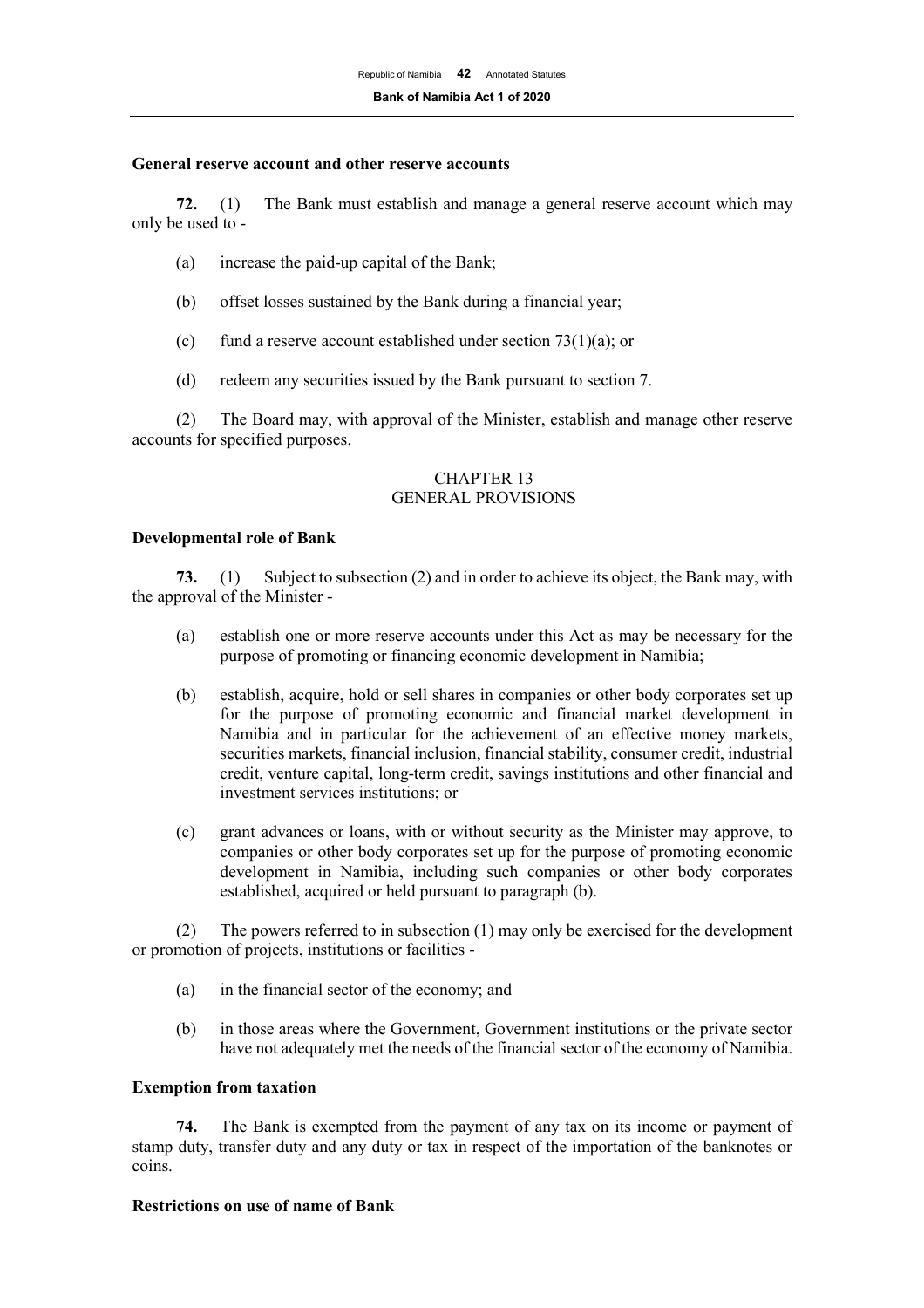**75.** Except with the written consent of the Bank, a banking institution, body corporate or other person may not -

- (a) carry on business; or
- (b) be registered under Companies Act, 2004 (Act No. 28 of 2004) or any law governing banking institutions or any other law, by or under a name -
	- (i) which is identical with the name of the Bank or which corresponds to the name of the Bank in such a way that the name may be misleading; or
	- (ii) which includes in conjunction with the word "bank" or its derivative or translation in any language the word "central", "government", "reserve", "royal" or "state" or any derivative of any such word or any translation of any such word in any language.

#### **Furnishing of information**

**76.** (1) The Bank may, by way of a determination or by way of a directive, require a person to furnish any information or data that the Bank may require in order to exercise or perform its powers and functions under this Act.

(2) The Bank may publish information or data furnished under subsection (1) in aggregate form, for classes of persons and in accordance with the nature of business of the persons, except that information or data may not be published in a way that discloses the affairs of the customer of the person unless the consent of the customer has been given in writing.

#### **Confidentiality**

**77.** (1) The Governor, a Deputy Governor, a member of the Board or committee established under this Act, an agent of the Bank, a staff member or any other person exercising a power or performing a function under this Act may not disclose to a person information or data relating to the affairs of the Bank, except -

- (a) for purpose of exercising a power or performing a function under this Act or any other law;
- (b) for the purposes of complying with an agreement or an understanding between the Bank and other central banks, supervisory authorities or any other person; or
- (c) when required to do so by a court of law or under any law.

(2) Subsection (1) applies to any other person who receives information disclosed under paragraph (a) or (b) of that subsection.

(3) The Bank may share information or data with other central banks and international institutions subject to such conditions as the Bank may impose.

(4) A person who contravenes or fails to comply with subsection (1) or (2) commits an offence and on conviction is liable to a fine not exceeding N\$100 000 or to imprisonment for a period not exceeding five years or to both such fine and such imprisonment.

#### **Immunity from personal liability**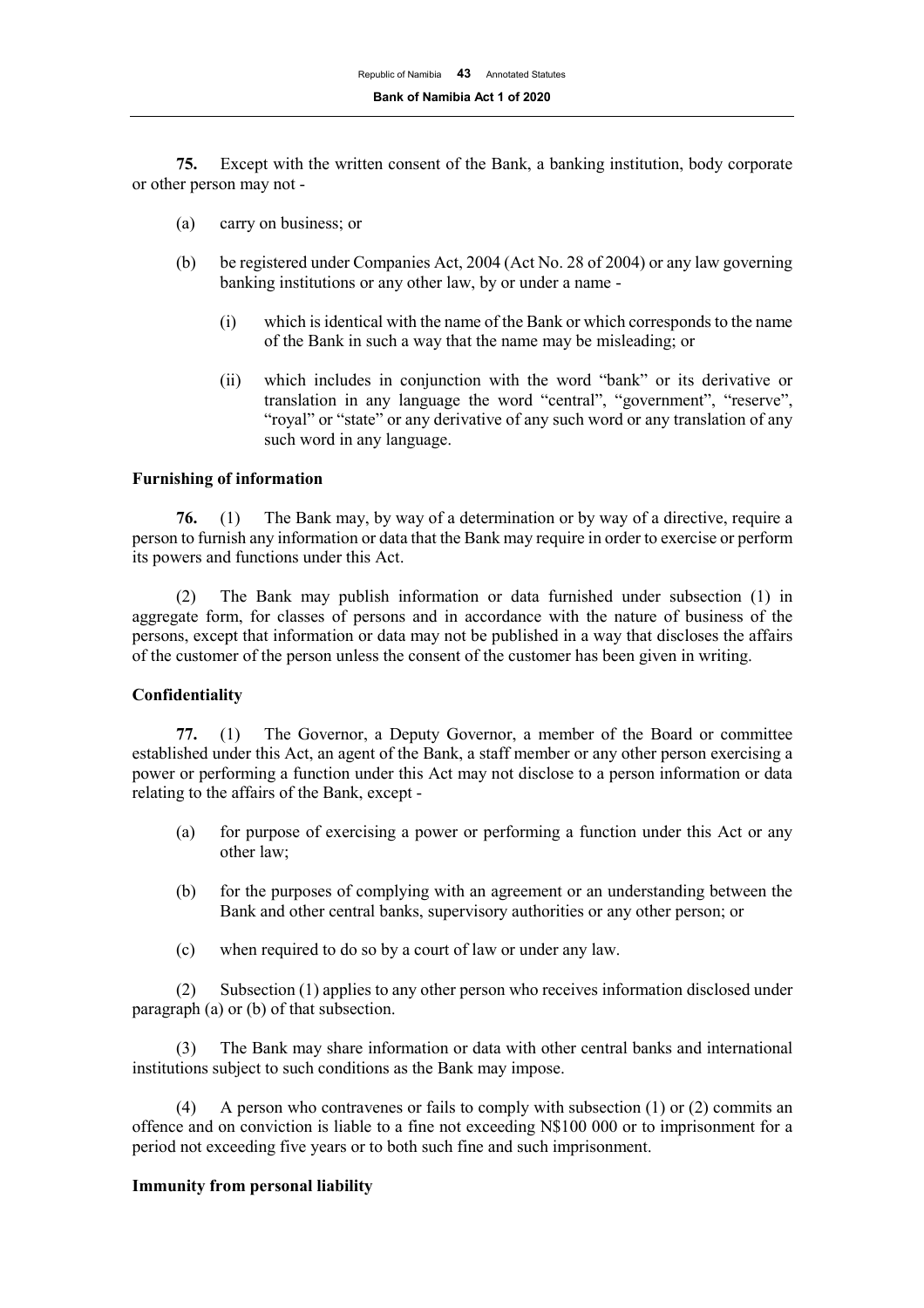**78.** The Governor, a Deputy Governor, a member of the Board or committee established under this Act, a staff member or any other person performing a function or exercising a power under this Act is not personally liable for any loss or damage caused in respect of an act or omission done in good faith in the exercise of the power or the performance of the function under this Act, unless it is established that the act or omission was committed in a grossly negligent manner or intentionally.

## **Delegation of powers and assignment of functions**

**79.** (1) The Minister may, in writing and on such conditions as the Minister may determine, delegate a power or assign a function conferred or imposed on the Minister by or under this Act to a staff member of the Ministry, the Board or to the Governor, other than the power to make regulations under section 85.

(2) The Board, in writing and on such conditions as the Board may determine, may delegate a power or assign a function conferred or imposed on the Board by or under this Act to a committee of the Board or to the Governor, a Deputy Governor or a staff member, other than the power to -

- (a) establish a committee under section 13 or 14;
- (b) determine any subsequent changes and adjustments in the terms and conditions of service and remuneration and allowance of the Governor and Deputy Governors pursuant to section 24.

(3) The Governor, in writing and on such conditions as the Governor may determine, may delegate a power or assign a function conferred or imposed on the Governor by or under this Act to a Deputy Governor or staff member.

## **Offences relating to currency**

- **80.** (1) For the purposes of this section -
- (a) "counterfeiting" includes the illegal reproduction of a banknote or coin or any part of the banknote or coin by means of a computer, a photocopy machine or a photographic technique, minting, stamping, casting or milling or any other process intended to create a reproduction of a banknote or coin or any part of the banknote or coin;
- (b) "counterfeit banknote" means a banknote, other than a banknote of the Bank or the banknote of any other bank of any other country, resembling or which purports to resemble the banknote of the Bank or a banknote of a bank of any other country and -
	- (i) includes a banknote of the Bank and any other bank prepared or altered so as to resemble a banknote of a higher denomination; and
	- (ii) which is illegal to use as legal tender;
- (c) "counterfeit coin" means a coin, other than a coin of the Bank, resembling or which purports to resemble a coin of the Bank and -
	- (i) includes a coin of the Bank prepared or altered so as to resemble a coin of a higher denomination; and
	- (ii) which is illegal to use as legal tender.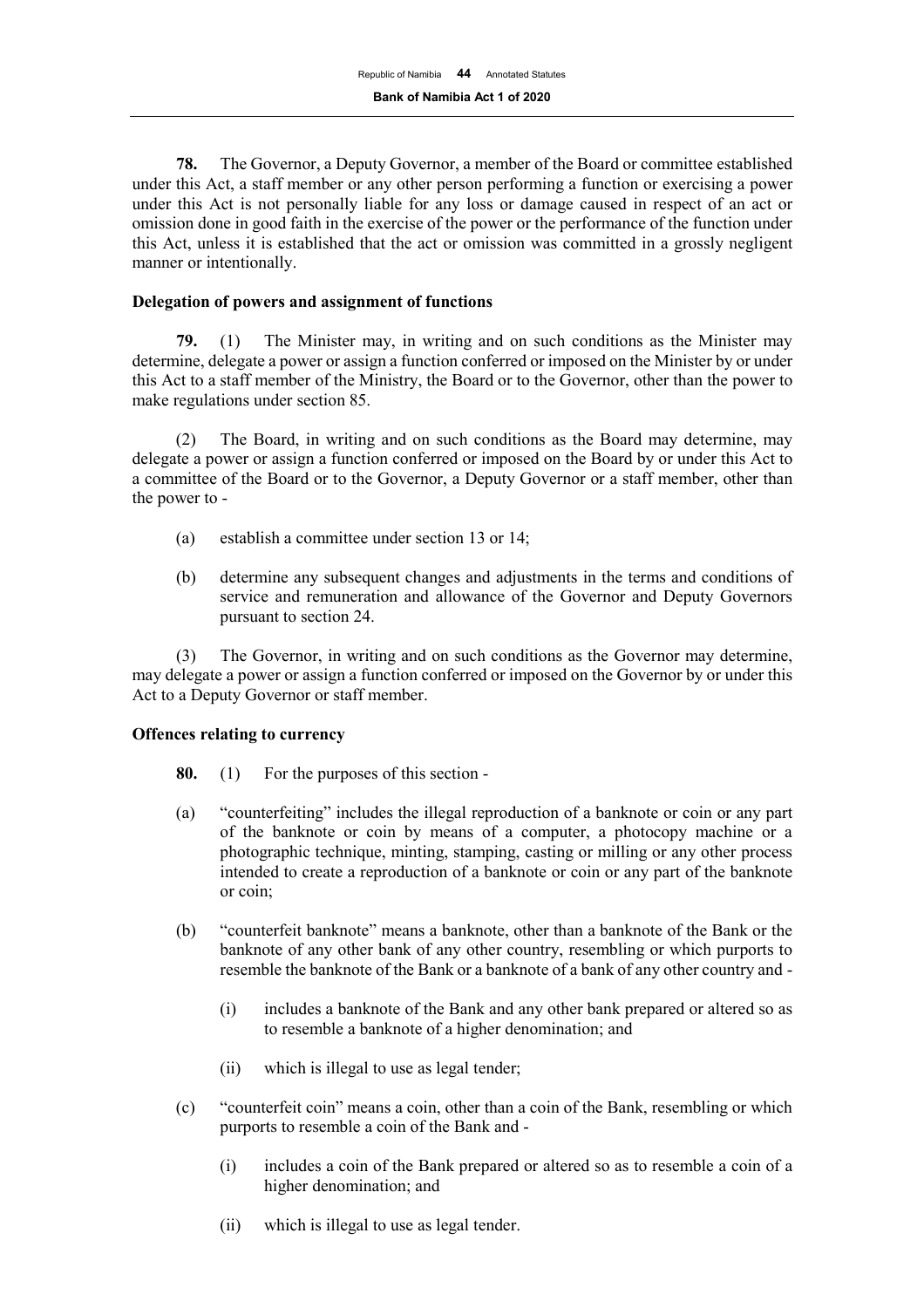- (2) A person commits an offence, if the person -
- (a) counterfeits or takes part in any process of counterfeiting of a banknote or a coin of the Bank that is legal tender or the currency of any other country;
- (b) counterfeits or unlawfully alters or issues a banknote or coin of the Bank or anything purporting to be a banknote or coin of the Bank or the currency of any other country;
- (c) utters, tenders, accepts or have in his or her possession a banknote or coin that has been counterfeited or without the authority of the Bank, altered, issued, produced or reproduced, knowing or reasonably knowingly it to be counterfeited, forged or altered, issued, produced or reproduced;
- (d) without the authority of the Bank, produces, reproduces, engraves or makes on any material any words, figures, letters, marks, lines or devices the print which resembles any words, figures, letters, marks, lines or devices peculiar to and used in or upon any banknote or coin of the Bank that is legal tender;
- (e) without the authority of the Bank, uses, makes, mends, obtains or knowingly possesses -
	- (i) any material which has been produced, reproduced, engraved or made any such words, figures, letters, marks, lines or devices; or
	- (ii) any equipment, including any tool, instrument or machinery, capable of being used for the purpose of the commission of any of the offences contemplated in paragraphs  $(a)$ ,  $(b)$  or  $(d)$ ;
- (f) impairs, diminishes or lightens a coin of the Bank with intent that the impaired, diminished or lightened coin may still pass as a coin of the Bank;
- (g) possesses, without lawful authority or excuse, disposes of or deals with any filing or clipping, or any gold or silver bullion or any other metal or any gold, silver or other metal in dust, solution or other form, produced or obtained by impairing, diminishing or lightening coin of the Bank knowing that it has been so produced or obtained; or
- (h) produces, utters, tenders, accepts or possesses any counterfeit foreign banknote and coin or something purporting to be a foreign banknote or coin in Namibia,

and on conviction is liable to a fine not exceeding N\$100 000 or to imprisonment for a period not exceeding five years or to both such fine and such imprisonment, and in the case of a second or subsequent conviction, to a fine not exceeding N\$500 000 or imprisonment for a period not more than 25 years or to both such fine and such imprisonment.

- (3) A person commits an offence, if the person -
- (a) wilfully defaces, soils or damages a banknote or coin of the Bank or without a reasonable excuse, possesses any defaced, soiled or damaged banknote or coin of the Bank or without the authority of the Bank, writes or places any drawing on a banknote of the Bank that is legal tender or attaches to it anything in the nature of an advertisement;
- (b) removes from the premises where banknotes or coins are manufactured under this Act, without lawful authority or excuse, any blank or partially printed banknote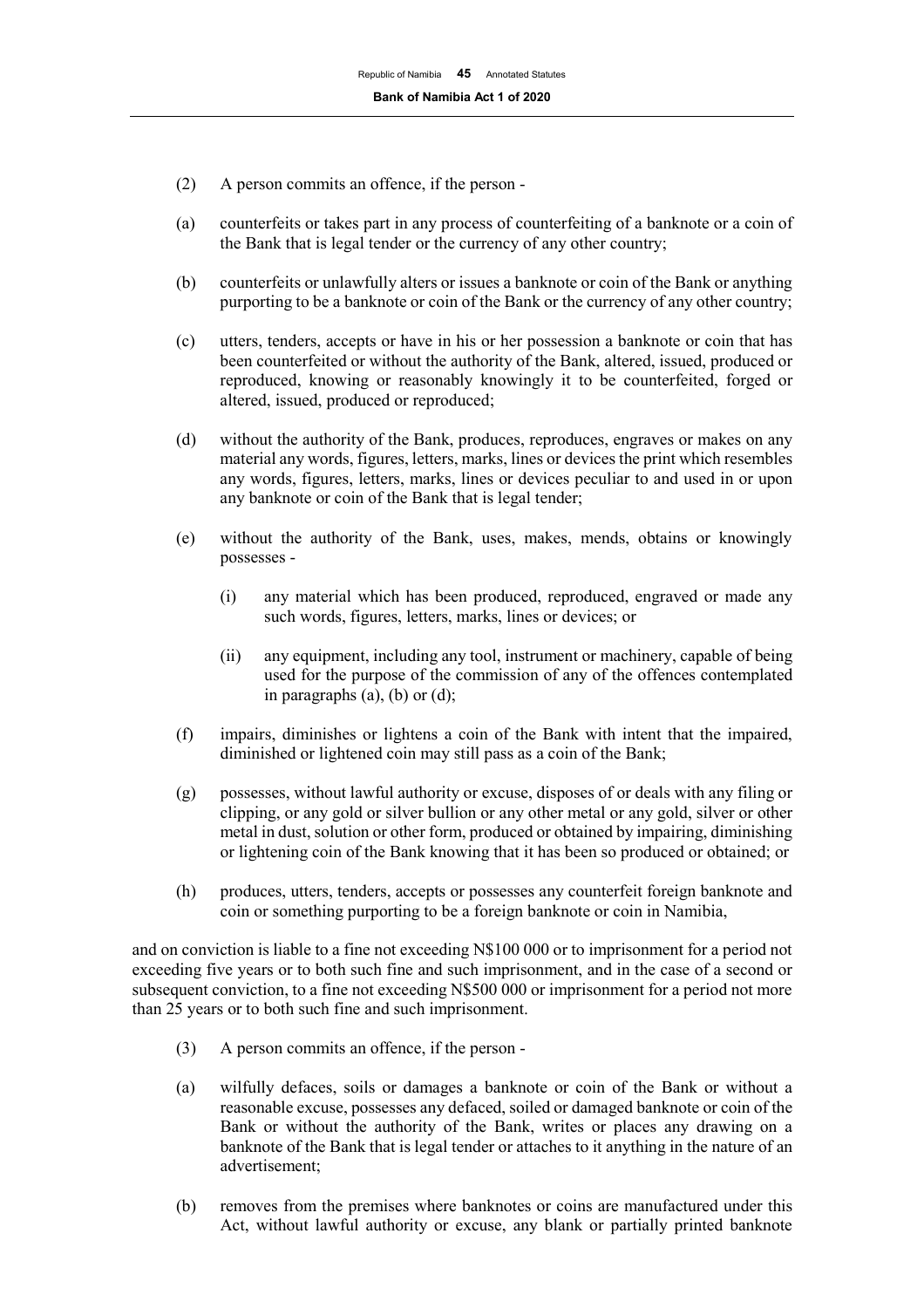paper, printing plate, blank metal sheet, ink, matrix, master punch, die, collar, piercing and cutting tool, pattern or mould or any other tool, machine, engine, instrument or thing used or employed in connection with the printing of banknotes, minting of coins or any useful part of those objects or any blank or defective coin of the size, shape and metal composition of any coin of which the coinage is authorised by this Act or any coin or bullion;

- (c) possesses, without lawful authority or excuse, any of the items referred to in paragraph (b);
- (d) gilds, silvers or colours any piece of metal of a size or figure fit to be coined for the purpose of minting it into a counterfeit coin; or
- (e) makes any piece of metal into a size or figure fit to be minted with intent to facilitate the minting of a counterfeit coin or for the purpose of doing so, and on conviction is liable to a fine not exceeding N\$50 000 or to imprisonment for a period not exceeding three years or to both such fine and such imprisonment.

(4) A person commits an offence if the person fraudulently inserts or uses a machine that vends merchandise or services or collects fares or tolls or anything that is intended to pass for a banknote, coin or the token of value that the machine is designed to receive in exchange for the merchandise, service, fare or toll and on conviction is liable to a fine not exceeding N\$100 000 or imprisonment for a period not exceeding five years or to both such fine and such imprisonment.

## **Offences relating to non-disclosure of information and furnishing of false information**

**81.** A banking institution or financial institution or its agent or any other person commits an offence, if the banking institution or financial institution or its agency or any other person -

- (a) supplies false information or fails to furnish information required by the Bank; or
- (b) furnishes false information to the public,

and on conviction is liable to a fine not exceeding N\$100 000 or to imprisonment for a period not exceeding five years or both such fine and such imprisonment.

# **Liquidation, dissolution and winding up of Bank**

**82.** The Bank may not be liquidated, dissolved and wound up other than by or under an Act of Parliament.

## **Determinations**

**83.** The Bank may by notice in the *Gazette* make determinations not inconsistent with this Act relating to -

- (a) any matter which is required or permitted by this Act to be determined by the Bank; or
- (b) any other matters which the Bank considers necessary or expedient to determine in order to effectively carry out object of the Bank.

**[The word "object" should be or "an object" or "objects" (plural).]**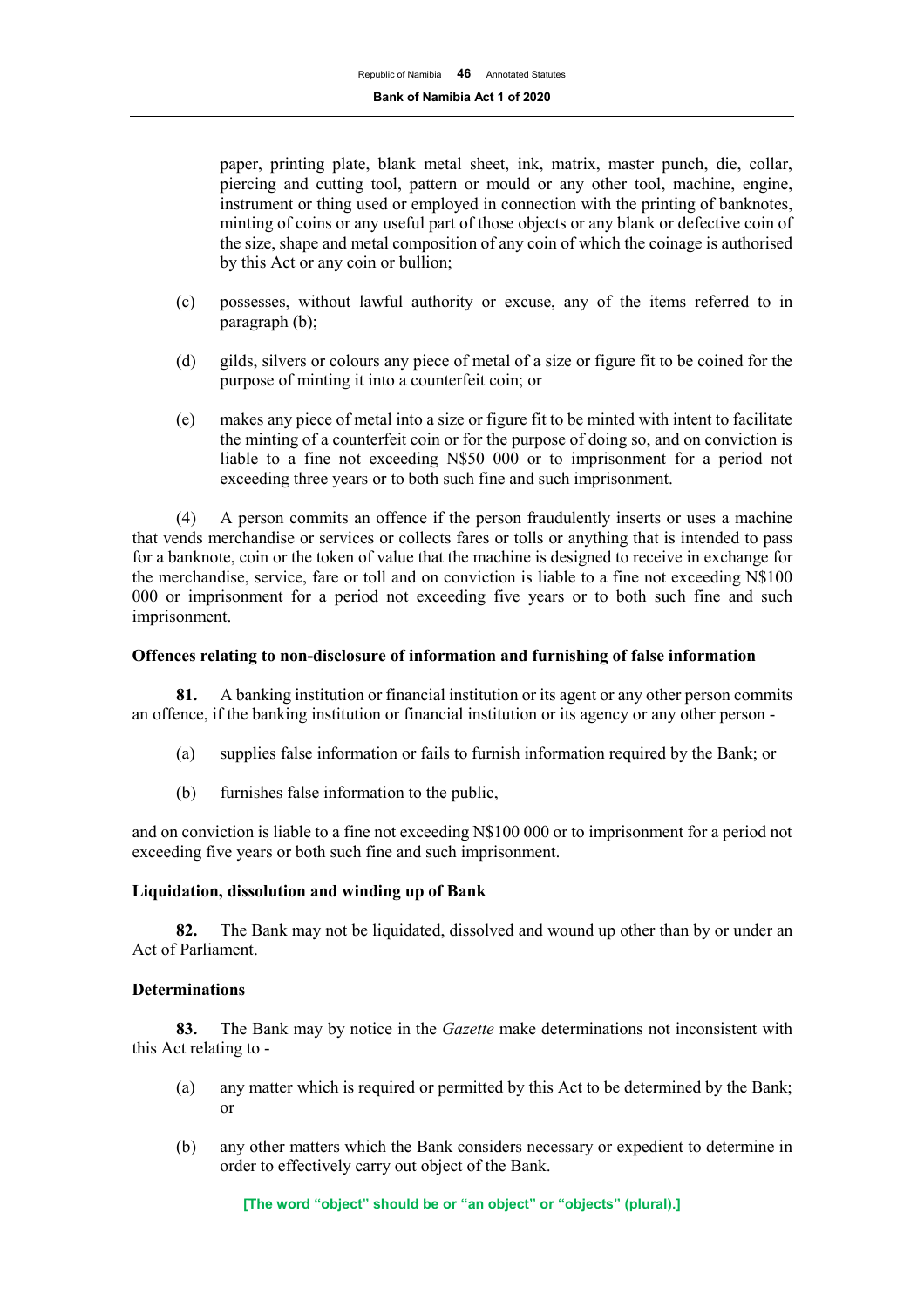#### **Rules, directives and instructions**

**84.** The Board may make rules, issue directives or give instructions, not inconsistent with this Act, in connection with any matter which the Board considers necessary or expedient for the good governance of the Bank and the conduct of its business.

#### **Regulations**

**85.** (1) The Minister may, on the recommendation of the Bank, make regulations in relation to any matter which the Minister considers necessary or expedient for the effective carrying out of the objects of the Bank or the achievement of the purpose of this Act.

(2) Without derogating from the generality of subsection (1), the Minister may make regulations relating to -

- (a) the power of the Bank in relation to credit bureaus;
- (b) the registration and licensing of credit bureaus;
- (c) the correction of credit performance information;
- (d) the obligation of credit bureaus;
- (e) the obligation of credit performance information providers;
- (f) the rights and protection of data information; or
- (g) in general regulating credit bureaus.

(3) A regulation made under this section may provide a penalty not exceeding N\$50 000 or imprisonment for a period not exceeding three years or both such fine and such imprisonment for any contravention or failure to comply with the regulation.

## **Repeal of laws**

**86.** The laws set out in the Schedule are repealed.

## **Savings and transitional provisions**

**87.** A determination, appointment, regulation, guideline, circular, notice, instruction or anything done under a law repealed by section 86 which -

- (a) is in force at the commencement of this Act; and
- (b) could be made, issued or done under a corresponding provision of this Act,

is deemed to have been made, issued or done under a corresponding provision of this Act.

## **Construction of certain reference**

**88.** A reference in any other law to the South African Reserve Bank, unless the context otherwise indicates, must be construed as a reference to the Bank.

#### **Short title and commencement**